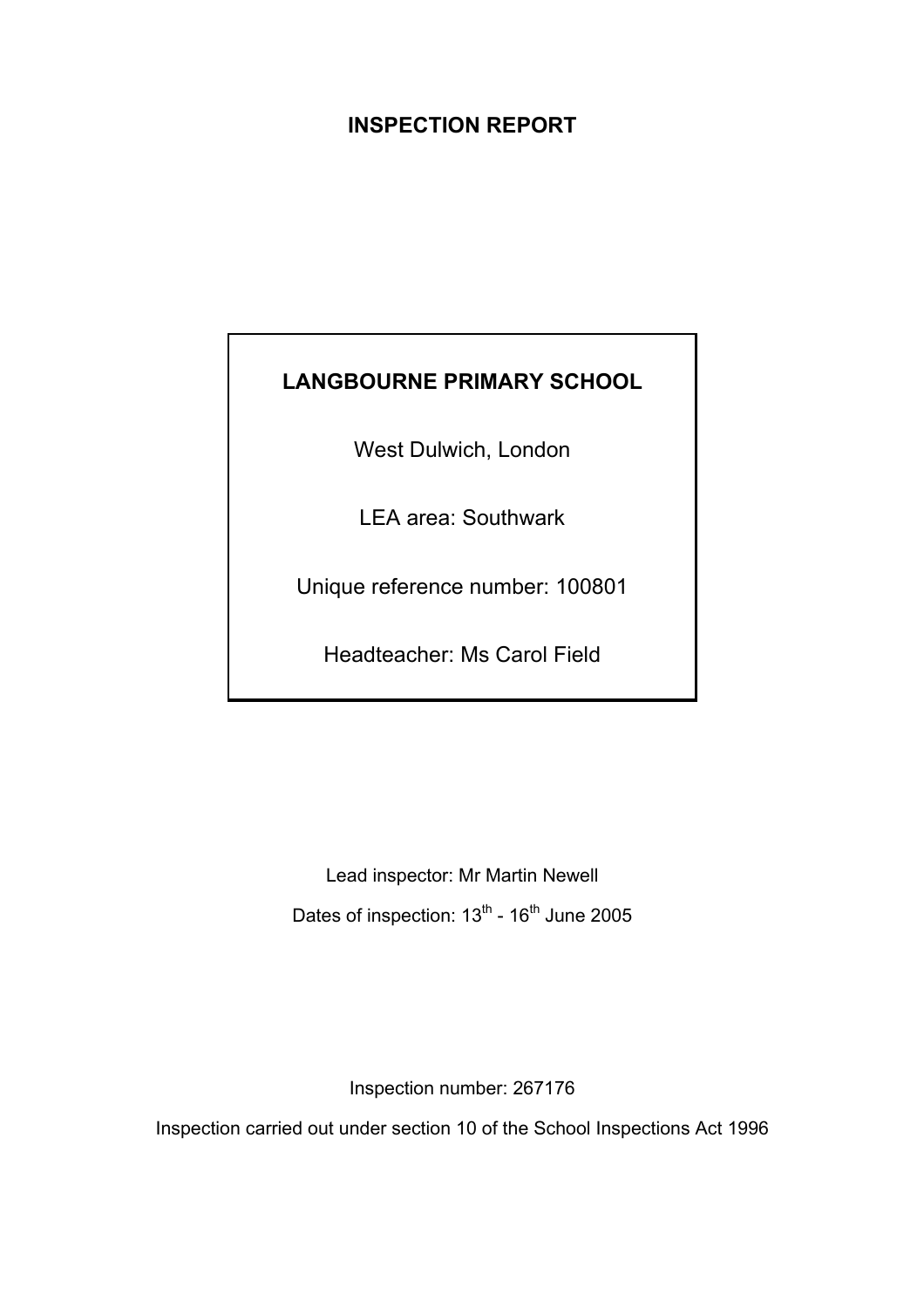## © Crown copyright 2005

This report may be reproduced in whole or in part for non-commercial educational purposes, provided that all extracts quoted are reproduced verbatim without adaptation and on condition that the source and date thereof are stated.

Further copies of this report are obtainable from the school. Under the School Inspections Act 1996, the school must provide a copy of this report and/or its summary free of charge to certain categories of people. A charge not exceeding the full cost of reproduction may be made for any other copies supplied.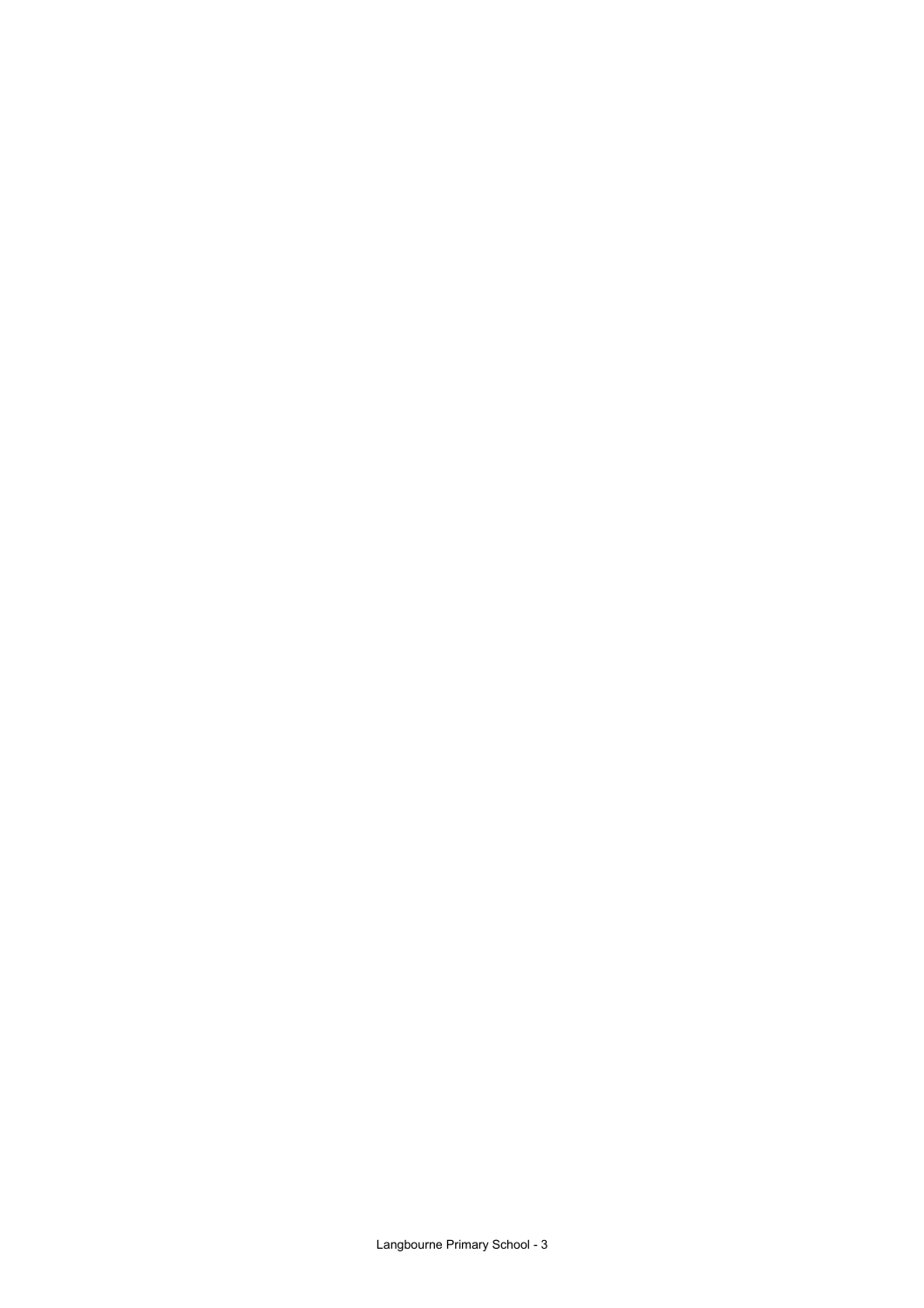## **INFORMATION ABOUT THE SCHOOL**

| Type of school:                      | Infant and junior   |
|--------------------------------------|---------------------|
| School category:                     | Community           |
| Age range of pupils:                 | $4 - 11$            |
| Gender of pupils:                    | Mixed               |
| Number on roll:                      | 189                 |
| School address:                      | Lyall Avenue        |
|                                      | Kingswood Estate    |
|                                      | <b>West Dulwich</b> |
|                                      | London              |
| Postcode:                            | <b>SE21 8QS</b>     |
| Telephone number:                    | 020 8670 5470       |
| Fax number:                          | 020 8670 0487       |
| Appropriate authority:               | The governing body  |
| of chair<br>of<br>Name<br>governors: | Mrs Lynne Flynn     |
|                                      |                     |

Date of previous 26<sup>th</sup> June 2003 inspection:

# **CHARACTERISTICS OF THE SCHOOL**

The school is situated on a council estate in West Dulwich in London and the vast majority of pupils attending the school live on the estate. The estate is surrounded by far more affluent areas of housing which more closely represent the positive socio-economic circumstances of Dulwich. The school is part of an Educational Action Zone and the Excellence in Cities initiative. There are 189 pupils on roll with a slightly higher percentage of girls than boys. The percentage of pupils who speak English as an additional language and are at an early stage of acquiring English is very high when compared to similar schools. Some year groups have high levels of pupil mobility. The percentage pf pupils identified as having special educational needs stands at 27 per cent and this is above the national average. The percentage of pupils with a Statement of Special Educational Needs is almost 6 per cent and this is well above the national average. The nature of special educational needs includes specific learning, moderate learning, social and behavioural, speech or communication and autism. The percentage of pupils known to be eligible for free school meals is 54 per cent and this is well above the national average. The attainment levels when children start at the school are very low, particularly in personal, social and emotional development, in communication, language and literacy and in knowledge and understanding of the world. The school has had a succession of different teachers during the last four years, many of whom have not stayed for prolonged periods of time. The present staffing situation is the most stable that the school has experienced in its recent history.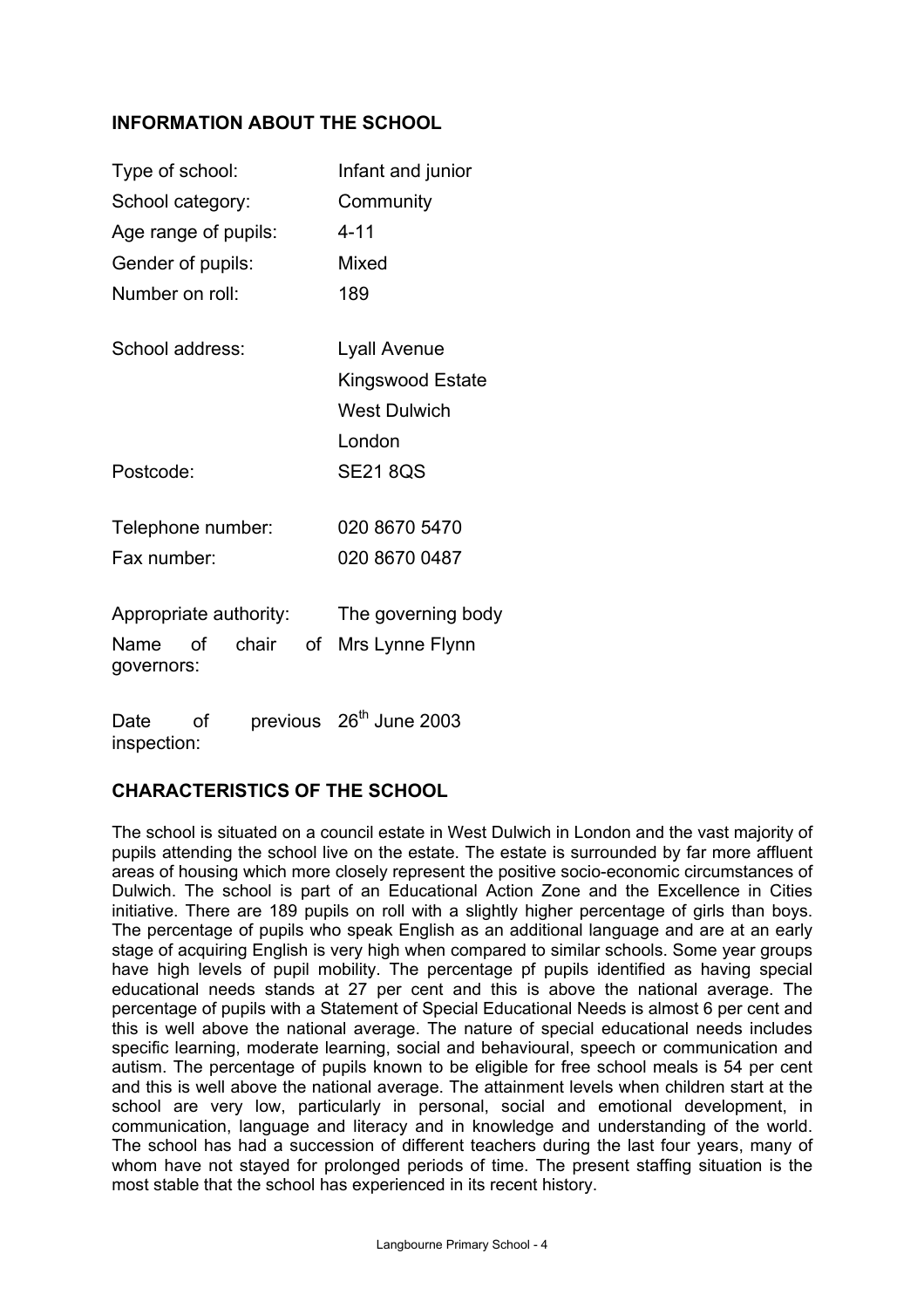|       | Members of the inspection team |                | <b>Subject responsibilities</b>                                   |
|-------|--------------------------------|----------------|-------------------------------------------------------------------|
| 10638 | <b>Martin Newell</b>           | Lead inspector | Special educational needs                                         |
|       |                                |                | Science                                                           |
|       |                                |                | Information<br>and<br>communication<br>technology                 |
|       |                                |                | Music                                                             |
|       |                                |                | Physical education                                                |
|       |                                |                | health<br>Personal,<br>social<br>and<br>education and citizenship |
| 15181 | Meg Hackney                    | Lay inspector  |                                                                   |
| 21372 | Kenneth Hobday                 | Team inspector | Foundation Stage curriculum                                       |
|       |                                |                | <b>Mathematics</b>                                                |
|       |                                |                | Art and design                                                    |
|       |                                |                | Design and technology                                             |
| 7420  | Ann Simpson                    | Team inspector | English as an additional language                                 |
|       |                                |                | English                                                           |
|       |                                |                | Religious education                                               |
|       |                                |                | Geography                                                         |

# **INFORMATION ABOUT THE INSPECTION TEAM**

The inspection contractor was:

 Altecq Inspections Limited 102 Bath Road Cheltenham GL53 7JX

Any concerns or complaints about the inspection or the report should be made initially to the contractor. The procedures are set out in the leaflet *'Complaining about Ofsted Inspections'*, which is available from Ofsted Publications Centre (telephone 07002 637833) or Ofsted's website (www.ofsted.gov.uk).

**History**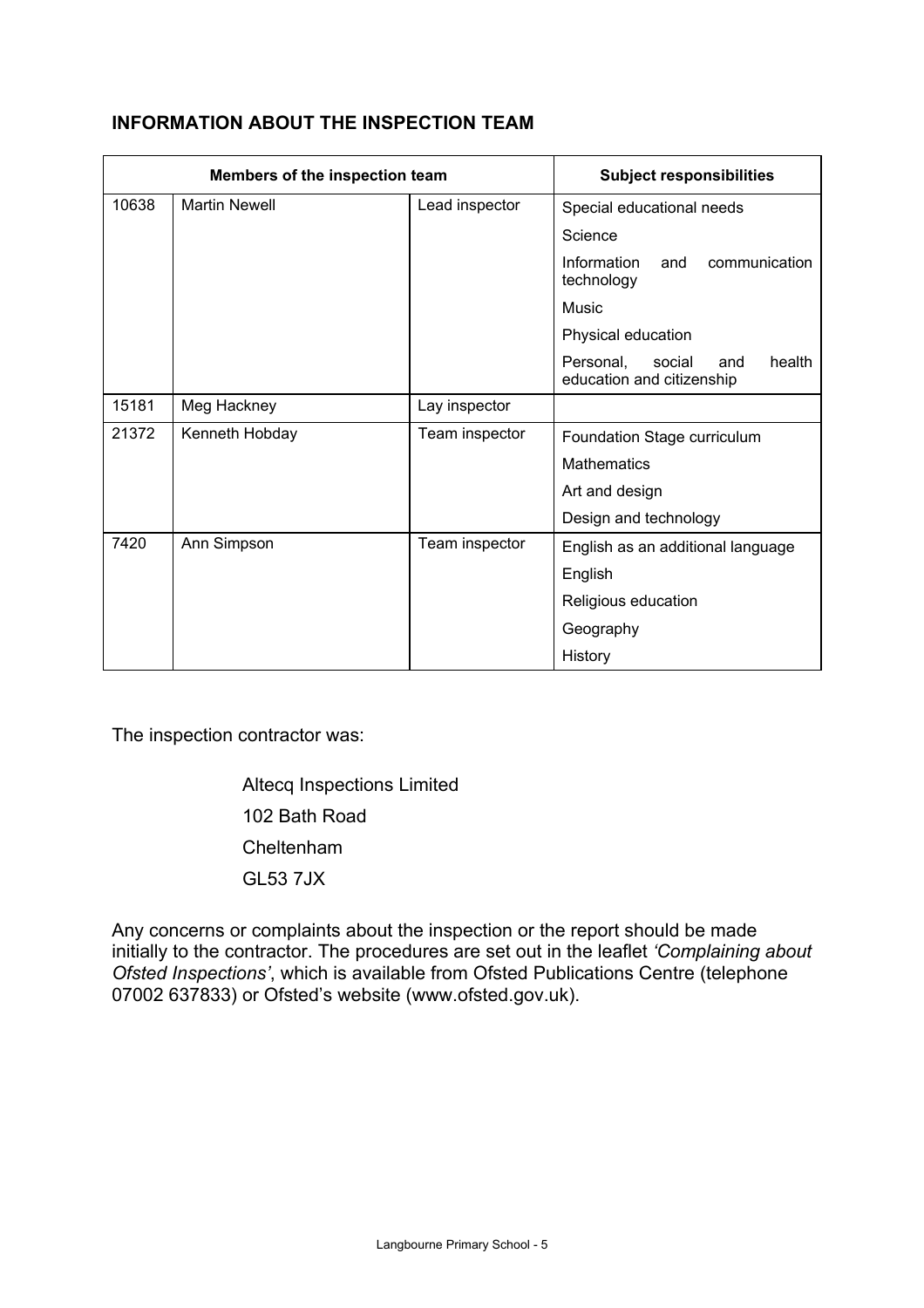# **REPORT CONTENTS**

|                                                                                                                | Page |
|----------------------------------------------------------------------------------------------------------------|------|
| <b>PART A: SUMMARY OF THE REPORT</b>                                                                           | 6    |
| <b>PART B: COMMENTARY ON THE MAIN INSPECTION FINDINGS</b>                                                      |      |
| <b>STANDARDS ACHIEVED BY PUPILS</b>                                                                            | 9    |
| Standards achieved in areas of learning and subjects<br>Pupils' attitudes, values and other personal qualities |      |
| <b>QUALITY OF EDUCATION PROVIDED BY THE SCHOOL</b>                                                             | 13   |
| Teaching and learning                                                                                          |      |
| The curriculum                                                                                                 |      |
| Care, guidance and support                                                                                     |      |
| Partnership with parents, other schools and the community                                                      |      |
| <b>LEADERSHIP AND MANAGEMENT</b>                                                                               | 19   |
| <b>PART C: THE QUALITY OF EDUCATION IN AREAS OF LEARNING</b>                                                   |      |
| <b>AND SUBJECTS</b>                                                                                            | 22   |
| AREAS OF LEARNING IN THE FOUNDATION STAGE                                                                      |      |
| <b>SUBJECTS IN KEY STAGES 1 AND 2</b>                                                                          |      |
| <b>PART D: SUMMARY OF THE MAIN INSPECTION JUDGEMENTS</b>                                                       | 36   |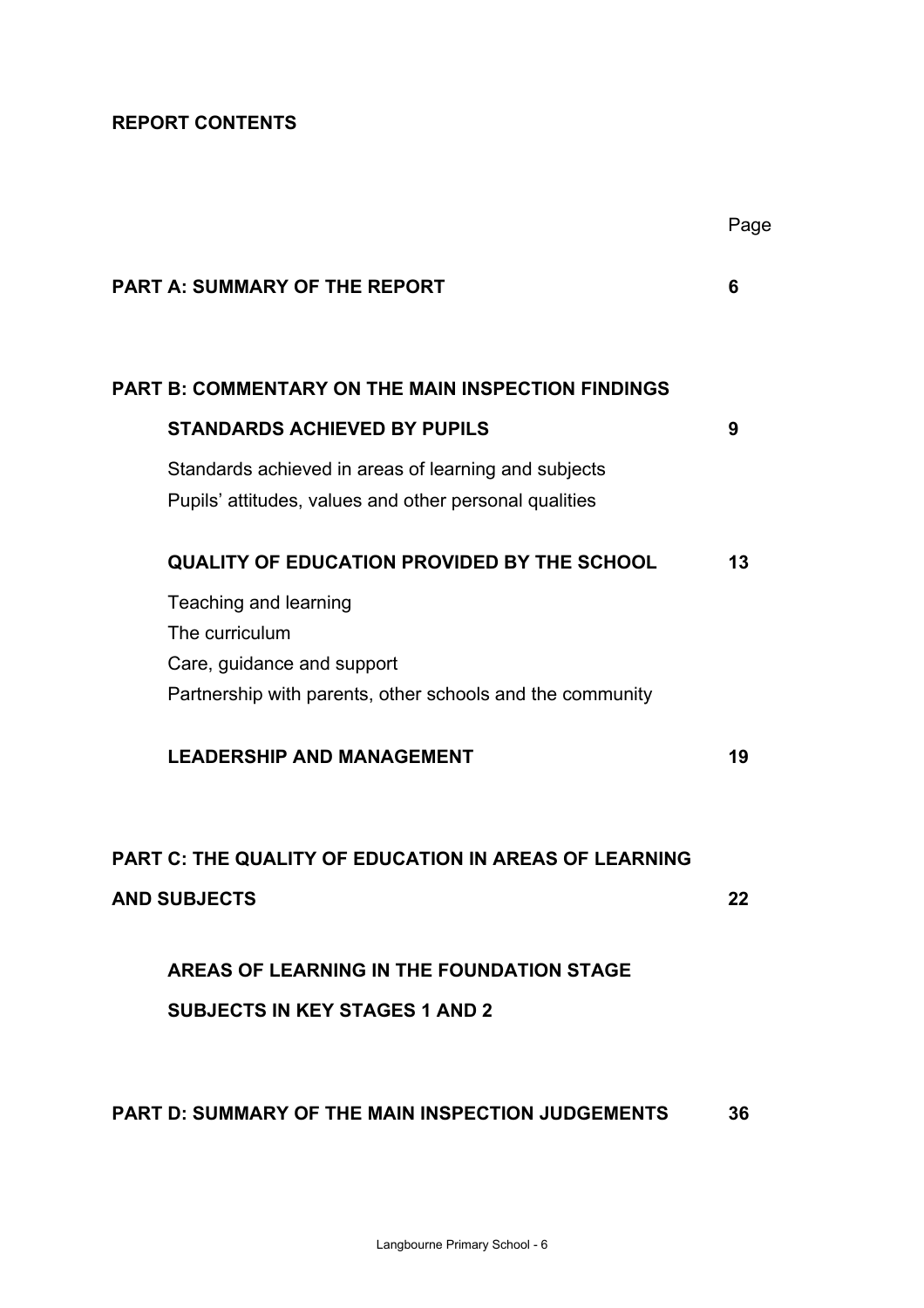# **PART A: SUMMARY OF THE REPORT**

## **OVERALL EVALUATION**

This is a school that is continually improving under the very good leadership of the headteacher. There are strengths in a number of aspects of the school's work and, overall, children and pupils are currently achieving well. The school is totally committed to raising standards further. Taking all factors into account, the school is providing satisfactory value for money.

## **The school's main strengths and weaknesses are:**

- The headteacher has made a significant and pivotal contribution to school improvement.
- Good and, at times, very good teaching is having an increasingly important impact on how well children and pupils achieve.
- Pupils' investigative and problem solving skills in mathematics and science are not at a good enough level.
- The behaviour of pupils is good but too few pupils are ready to take sufficient initiative and responsibility for their own learning.
- Good provision is made for pupils' personal development and for pupils with special educational needs and pupils whose first language is not English.
- Very good opportunities are provided to enrich pupils' learning through visits, visitors, extra-curricular activities and through good links with the community and other schools.
- The care and welfare provided for pupils are very good and this is a school where pupils' voices are listened to, respected and acted upon.
- Despite the best efforts of the school, attendance rates are well below the national average.

Improvement since the last inspection has been good. The school tackled the identified issues in a rigorous and effective manner. Although the school is fully aware that there is still room for improvement in raising standards, the improvements in teaching, behaviour, assessment and provision in the Foundation Stage are all factors that make the school a better place than it was two years ago. The strong team spirit and commitment that the headteacher has engendered, together with the much greater level of staff stability, mean that this is a school that is well set to continue improving and developing at a good pace.

## **STANDARDS ACHIEVED**

## **Year 6 results**

| <b>Results in National</b>                                  |      | similar schools |      |      |
|-------------------------------------------------------------|------|-----------------|------|------|
| Curriculum tests at the<br>end of Year 6, compared<br>with: | 2002 | 2003            | 2004 | 2004 |
| English                                                     |      |                 |      | B    |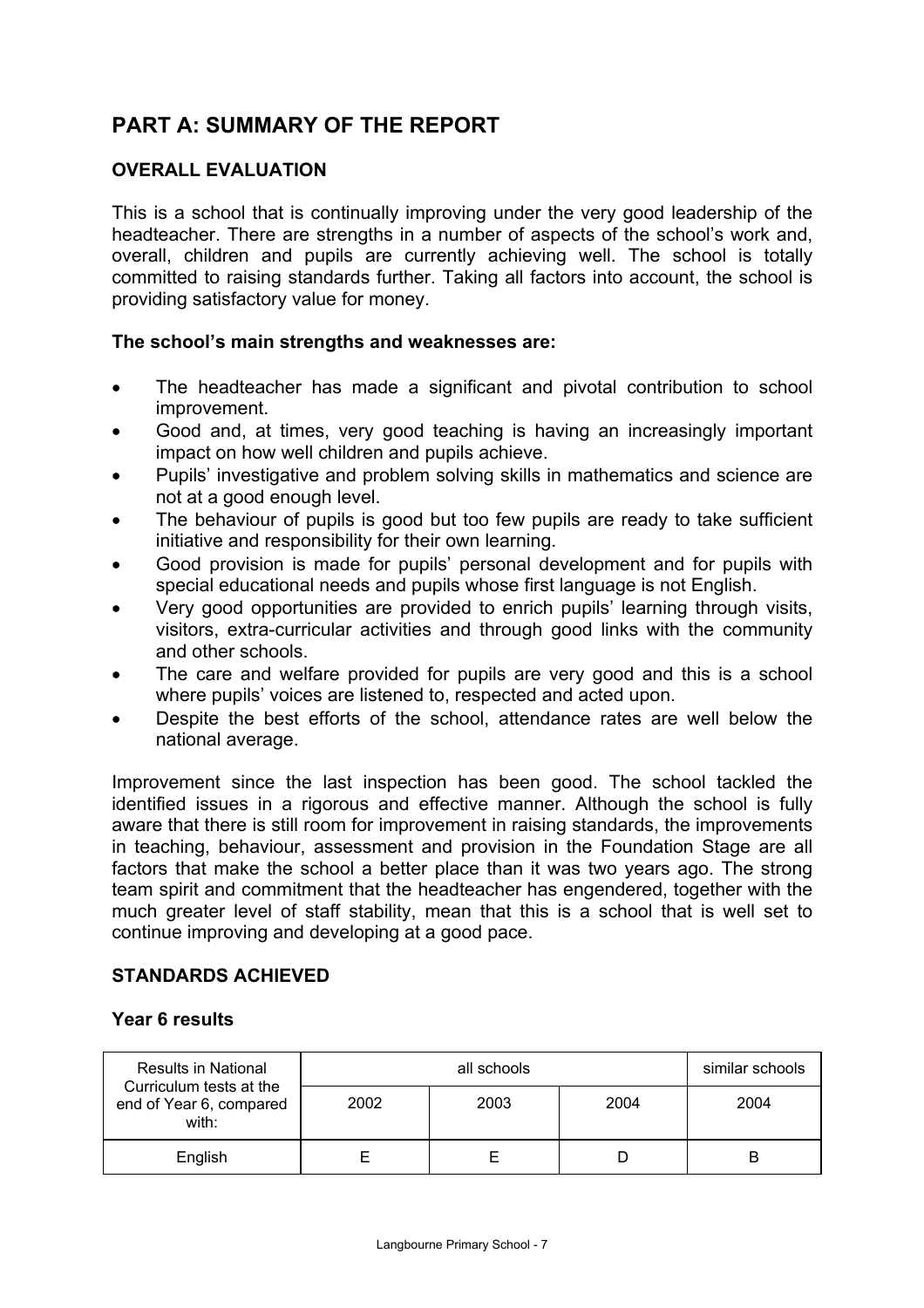| mathematics | --<br>⊏∗<br>– | r* |  |
|-------------|---------------|----|--|
| science     | ⊏∗<br>-       | ⊷  |  |

*Key: A - well above average; B – above average; C – average; D – below average; E – well below average; E\*- very low. Similar schools are those whose pupils attained similarly at the end of Year 2.* 

Children and pupils currently achieve **well** overall, although achievement is satisfactory for Year 1 and 2 pupils. Teaching continues to improve and this is having a major impact on how well pupils are achieving. The above table shows that on the basis of the 2004 National Curriculum tests for Year 6 pupils, attainment was below the national average in English and very low, in the bottom 5 per cent of schools nationally, in mathematics and science. When the school's performance is compared to similar schools on the basis of prior attainment, attainment is better than expected in English but compares unfavourably in mathematics and science. Inspection findings indicate that attainment is below average in English and well below average, but improving, in mathematics and science. The present Year 6 group of pupils includes a high percentage of pupils with special educational needs and a high level of pupil mobility. Achievement in English is good and pupils are achieving well in their development of number skills and scientific knowledge. The weaker, though improving, aspects of mathematics and science lie in pupils' acquisition of investigative and problem solving skills. Although satisfactory at the present time, this has not been the case over time. Pupils attain above average standards in art and design and average standards in information and communication technology and pupils achieve well in these subjects.

By the end of Year 2, standards in English, mathematics and science are well below average. The achievement of pupils is satisfactory overall, and good when teaching is strong. Standards in art and design are at an average level and pupils achieve well, as they do in information and communication technology, although standards are below the expected level. By the end of Year 2 and Year 6, standards in religious education are below the expectations of the locally agreed syllabus and achievement is satisfactory and at times better for the older pupils in school. Across the school in Years 1 to 6, pupils with special educational needs and pupils whose first language is not English achieve as well as their classmates.

Attainment on entry to the school is very low, particularly in personal, social and emotional development, in communication, language and literacy and in knowledge and understanding of the world. During their time in the reception class, all children achieve well because of consistently good teaching. By the end of the reception year, most children are likely to attain the nationally recommended Early Learning Goals in their creative and physical development but standards remain below expectations in personal, social and emotional development and in mathematical development, and well below expectations in communication, language and literacy and in pupils' knowledge and understanding of the world.

Overall, pupils' spiritual, moral, social and cultural development is **good**. Pupils' moral development is very good and their social and cultural development is good. Spiritual development is satisfactory. The behaviour of pupils is good overall and at times better but their attitudes to learning rely too heavily on the teaching as too many pupils are passive learners or show a reluctance to take initiative, responsibility and independence for their own learning. Attendance is poor. The school has put a great deal of time and effort into improving attendance rates and, although rates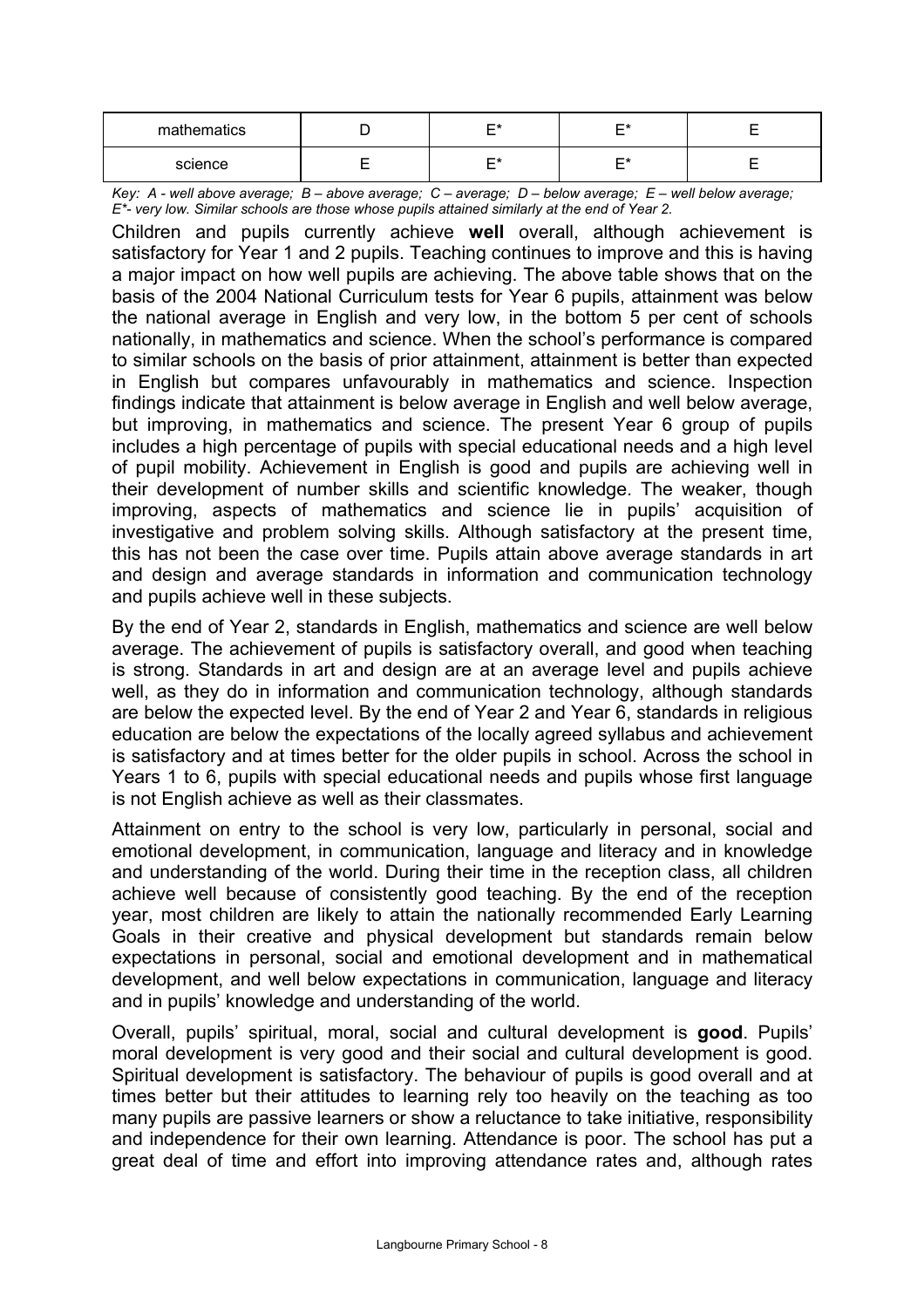have improved, they remain well below the national average. Punctuality is satisfactory.

# **QUALITY OF EDUCATION**

The quality of education provided by the school is **satisfactory** with some strengths. Teaching is **good** overall and learning is **satisfactory**. Teaching and learning in the Foundation Stage are good overall and at times very good. Teaching provides lots of exciting activities where children can explore and investigate as well as directly teaching key skills. Teaching in Years 1 and 2 is satisfactory overall and is strongest when lessons are really challenging, learning has lots of pace and pupils are managed well. Occasionally, not all these factors are present. Teaching in Years 3 to 6 is good overall and often better. Teachers manage pupils very well, set high expectations, move teaching on at a cracking pace and consistently seek to meet the diverse needs of the pupils. In Years 1 to 6, teachers put a great deal of effort into making learning fun and purposeful but pupils do not always respond in a motivated and interested manner. Across the school, teaching assistants contribute significantly to the quality of pupils' learning. Good procedures are in place for assessing, tracking and setting pupil targets in the Foundation Stage and in the core subjects. The curriculum on offer is satisfactory overall and good in the Foundation Stage. However, the use of visits, visitors and extra-curricular activities to enrich and enliven pupils' learning is very good. Good provision is made for pupils with special educational needs and for those pupils who speak English as an additional language. The level of care and welfare provided for all pupils is very good and good procedures are in place for pupils' voices to be listened to and acted upon. Links with parents, the community and other schools are all good and bring a further dimension to pupils' learning.

# **LEADERSHIP AND MANAGEMENT**

Overall leadership and management of the school are **good**. The leadership and management of the headteacher are very good and are the key factors in how well the school has improved and continues to improve. She is totally committed to improving standards and achievement and has moulded together a strong team of individuals that share her vision and commitment. This has been done against a backdrop of difficulties in staff recruitment and retention. The headteacher is supported well by the deputy headteacher and other key staff members who all make a good contribution to the leadership and management of the school. Governance of the school is good and effective and governors have played their part well in helping the school to move forward. Governors fulfil their statutory responsibilities well.

# **PARENTS' AND PUPILS' VIEWS OF THE SCHOOL**

The parents are very satisfied with the school and all that it has to offer. Many parents were keen to point out the fact that the school's reputation in the community continues to develop and improve and attribute much of this to the leadership of the headteacher and the commitment of all the staff, both teaching and non-teaching.

Discussions with pupils show that many are happy at school and pupils wanted the inspectors to know how much the school has improved since the headteacher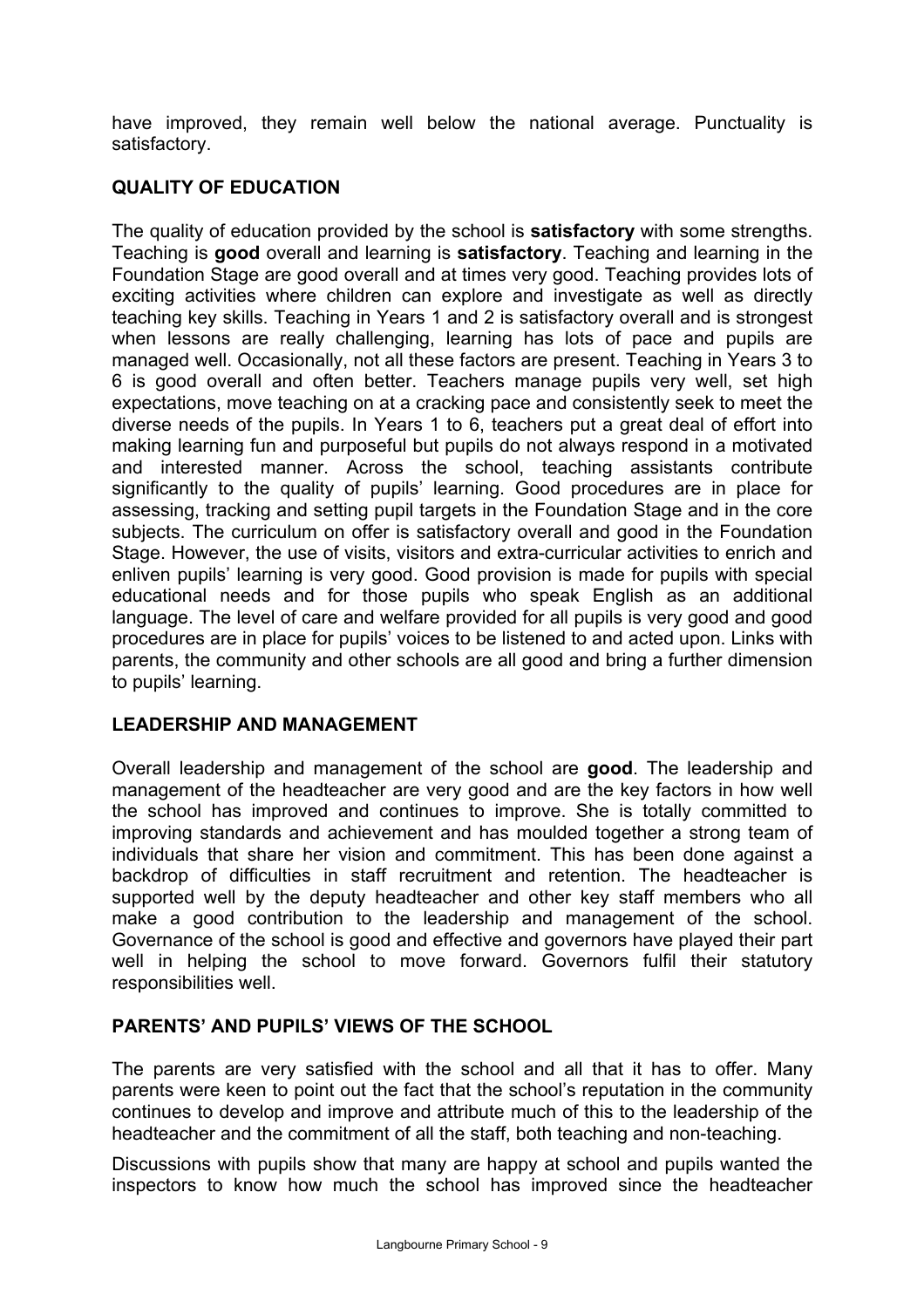arrived at the school. They pointed out that behaviour was better, how having fewer staff changes helped them to learn more, how there was a much calmer atmosphere in school and that staff tried to make learning more fun through trips out of school and visitors coming into the school. Pupils do not see bullying an issue, although in the past they feel it has been, and now feel that there is someone to talk to if they have any problems. Pupils are very confident that if bullying were to occur, it would be dealt with quickly and sensitively.

## **IMPROVEMENTS NEEDED**

The most important things the school should do to improve are:

- Raise standards in mathematics and science through the systematic and rigorous teaching of skills that will enable pupils to carry out investigative and problem solving tasks well.
- Ensure that high expectations are consistently set and that pupils respond positively to opportunities for them to take a far greater responsibility, exercise their initiative and demonstrate greater levels of independence.
- Continue to explore and implement different strategies and procedures for improving pupils' attendance.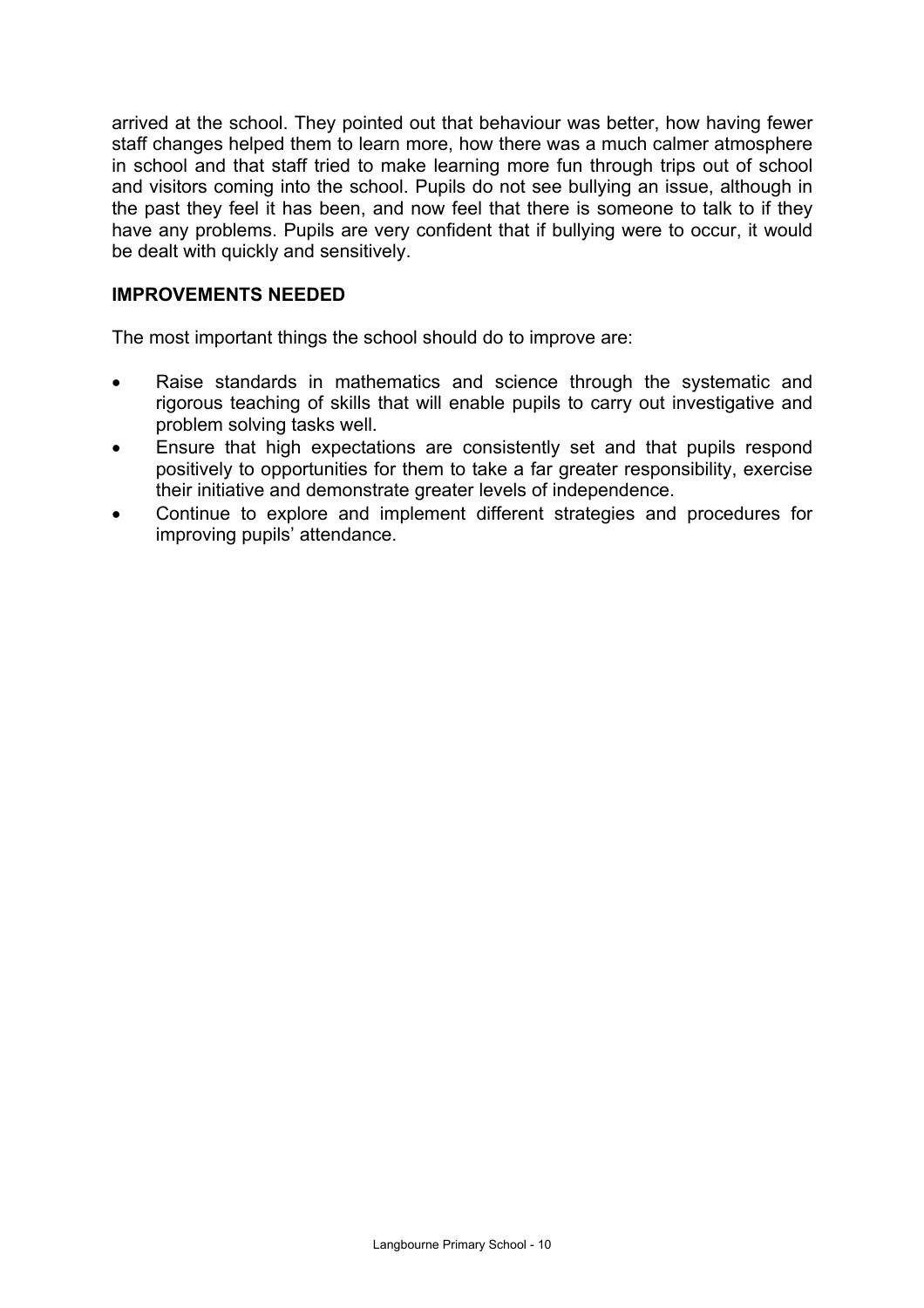# **PART B: COMMENTARY ON THE INSPECTION FINDINGS**

# **STANDARDS ACHIEVED BY PUPILS**

## **Standards achieved in areas of learning and subjects**

Standards overall are **well below average** by the end of Year 2 and Year 6. Achievement overall is **good**.

## **Main strengths and weaknesses**

- Children get off to a good start in the Foundation Stage.
- Children and pupils achieve well overall, although achievement in Years 1 and 2 is satisfactory.
- Pupils' investigative skills in mathematics and science are not yet good enough.
- Pupils in Years 1 to 6 achieve well in information and communication technology and art and design.

## **Commentary**

## **Foundation Stage**

1. The attainment levels when children start at the school are very low, particularly in personal, social and emotional development, in communication, language and literacy and in knowledge and understanding of the world. There are only a very small number of children who start at the school with above expected levels of attainment. Achievement in the Foundation Stage is good because of good quality teaching and learning opportunities. By the time that children are ready to start in Year 1, attainment levels are at an expected level in creative and physical development, below the expected level in personal, social and emotional development and mathematical development and well below the expected level in children's communication, language and literacy and in their knowledge and understanding of the world.

## **Key Stage 1**

| Standards in: | School results | National results |
|---------------|----------------|------------------|
| reading       | 13.4 (12.8)    | 15.8 (15.7)      |
| writing       | 12.7(12.1)     | 14.6 (14.6)      |
| mathematics   | 12.9(12.5)     | 16.2 (16.3)      |

#### **Standards in national tests at the end of Year 2 – average point scores in 2004**

*There were 29 pupils in the year group. Figures in brackets are for the previous year* 

2. On the basis of the 2004 National Curriculum tests and teacher assessments for Year 2 pupils, attainment in reading, writing and science was well below the national average and very low, in the bottom 5 per cent of schools nationally, in mathematics. When compared to similar schools on the basis of free school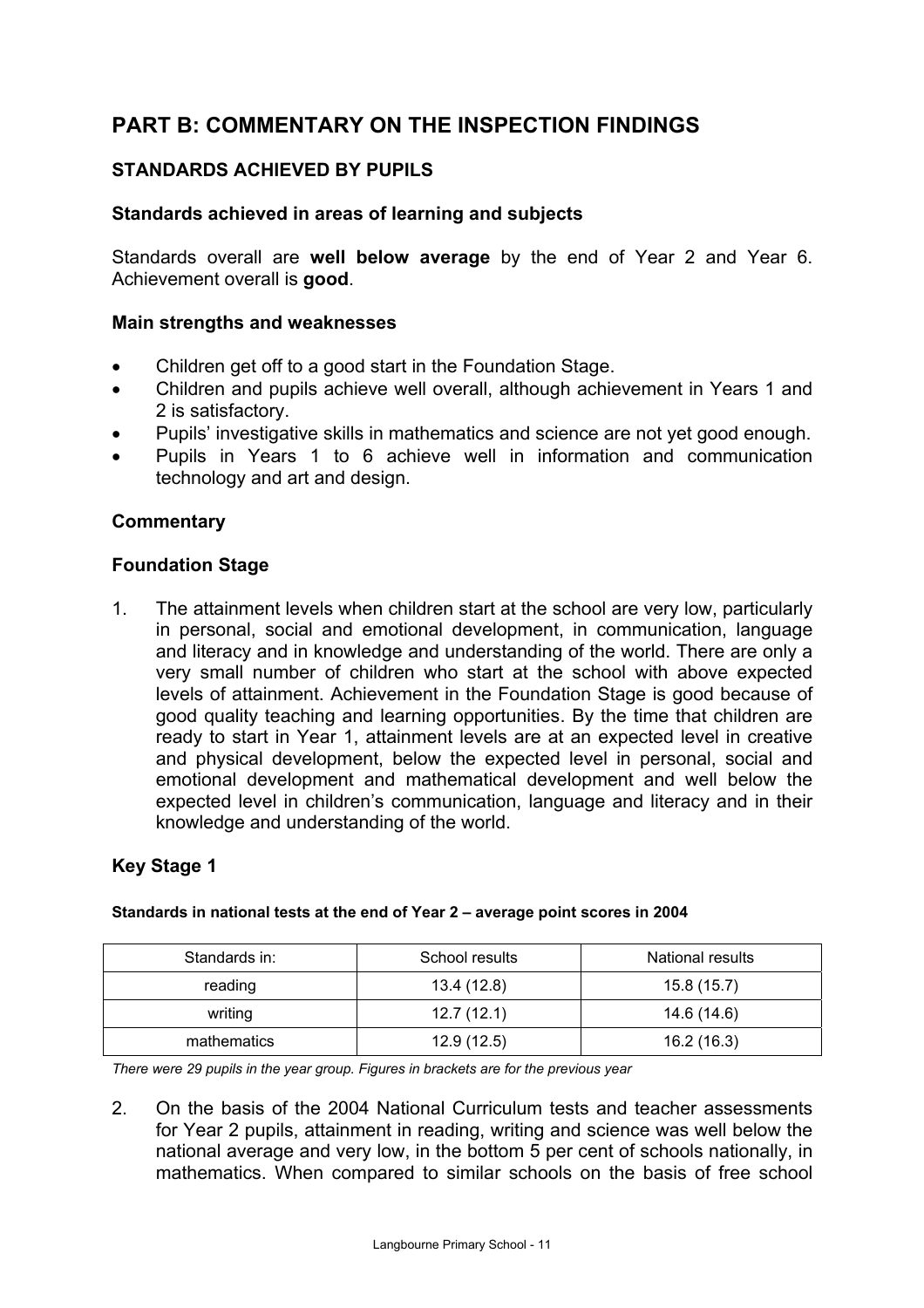meals, attainment was average in reading and writing and well below average in mathematics. The trend in improvement is below the national trend. Inspection findings indicate that standards in reading, writing, mathematics and science are well below average. Achievement overall is satisfactory but is good within lessons when the quality of teaching is good. Standards in religious education are below the expectations of the locally agreed syllabus and achievement is satisfactory. Standards in art and design are at an average level and pupils achieve well, as they do in information and communication technology, although standards are below the expected level. On the evidence available, achievement in other subjects is satisfactory, although standards are below and at times well below average, apart from aspects of music and physical education which are at an average level.

## **Key Stage 2**

| Standards in: | School results | National results |
|---------------|----------------|------------------|
| English       | 25.8(25.3)     | 26.9(26.8)       |
| mathematics   | 23.3(23.0)     | 27.0(26.8)       |
| science       | 24.8(24.1)     | 28.6(28.6)       |

**Standards in national tests at the end of Year 6 – average point scores in 2004** 

*There were 24 pupils in the year group. Figures in brackets are for the previous year* 

3. On the basis of the 2004 National Curriculum tests for Year 6 pupils, attainment was below the national average in English and very low, in the bottom 5 per cent of schools nationally, in mathematics and science. When the school's performance is compared to similar schools on the basis of prior attainment, pupils have made good progress in English and poor progress in mathematics and science. The trend of improvement for the school is below the national trend. Data indicates that the value added measure between Year 2 and Year 6 is above average. Inspection findings indicate that standards in English are below average and well below average in mathematics and science. The present Year 6 cohort of pupils contains a large number of pupils with special educational needs and there has been a high level of pupil mobility. The achievement of pupils in English is good and in mathematics and science respectively pupils are achieving well in their development of number skills and scientific knowledge. The weaker, though improving, aspects are in pupils' acquisition of investigative and problem solving skills. Although satisfactory at the present time, this has not been the case over time. Standards in religious education are below the expectations of the locally agreed syllabus and achievement is satisfactory. Standards in art and design are above average and achievement good. In information and communication technology, standards are at an average level and achievement is good. Achievement in other subjects is never less than satisfactory, although standards are not always at an average level, apart from aspects of music and physical education. Across the school, there is no significant evidence of differences in the achievement of boys and girls.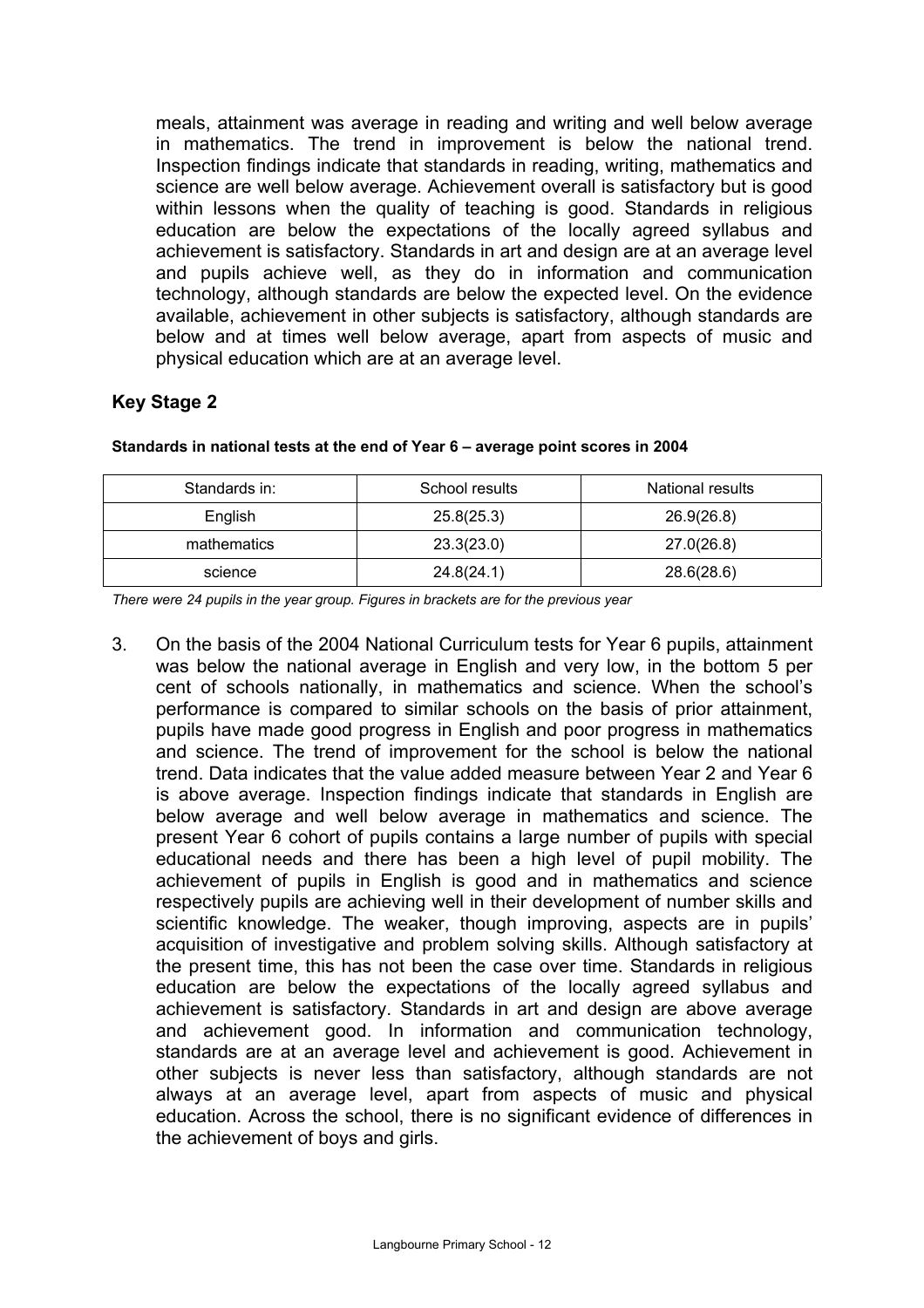4. The school has a higher than average percentage of pupils with special educational needs and a very high percentage of pupils for whom English is an additional language. This is an inclusive school which ensures that all these pupils take a full and active role in all aspects of the curriculum and all that the school has to offer. The good levels of support that are provided for these pupils ensure that they make similar progress and achieve as well as their classmates.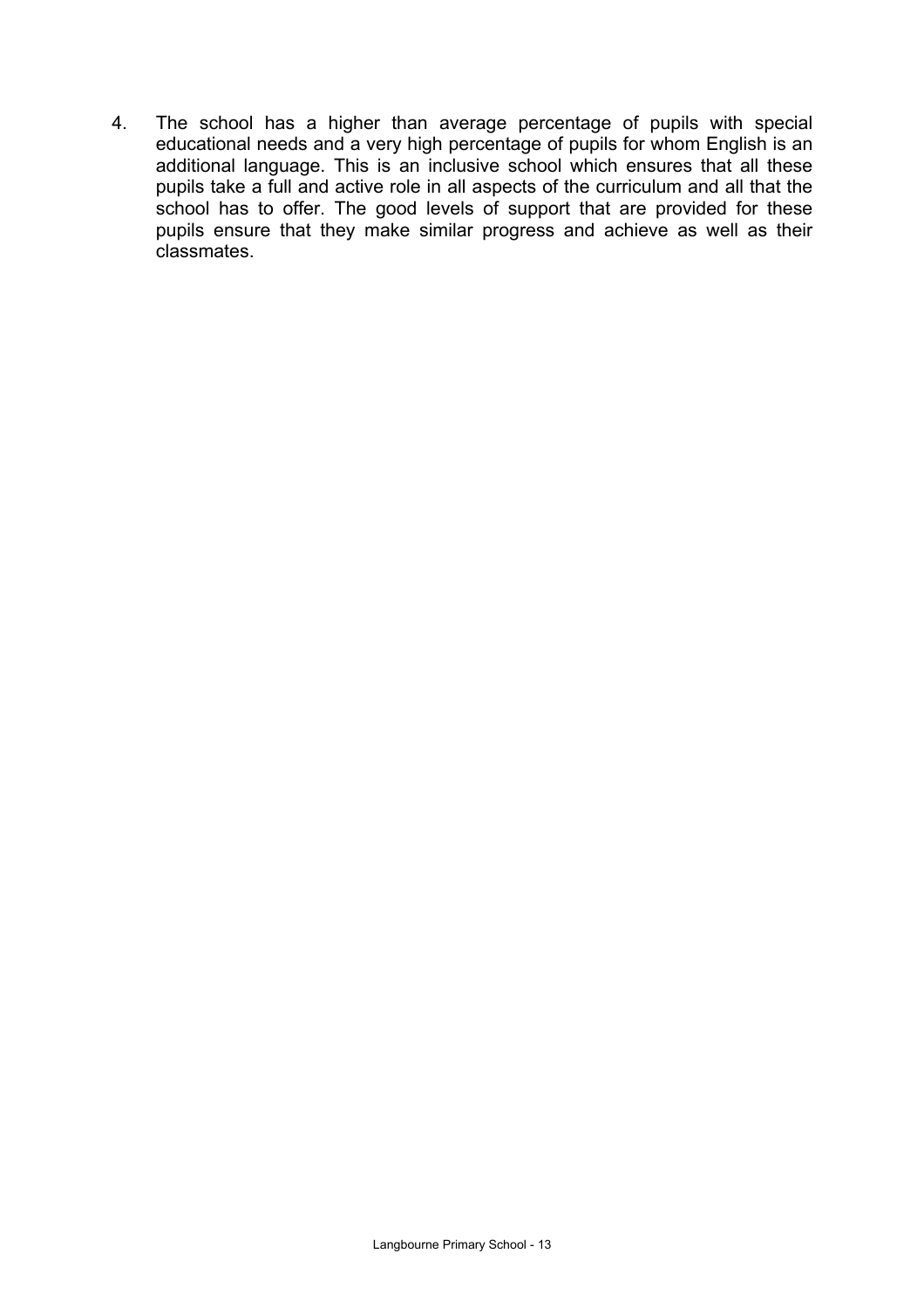## **Pupils' attitudes, values and other personal qualities**

Pupils' attitudes are **satisfactory** and their behaviour is **good**. Overall, spiritual, moral, social and cultural development is **good**. Pupils' attendance is **poor**, but punctuality is **satisfactory**.

#### **Main strengths and weaknesses**

- Good behaviour management systems are in place and the school is an orderly environment where pupils behave well.
- Not enough pupils are willing to show independence or take sufficient initiative and responsibility for their own learning.
- The school promotes social and cultural development well and moral development very well.
- The school's learning mentor supports pupils' needs very well.
- Despite the best efforts of the school, attendance rates remain well below the national average.

#### **Commentary**

5. The improvement in behaviour noted at the previous inspection has continued. Pupils' behaviour in classrooms, during lunchtimes and in the playground is good. Although there have been a number of exclusions, these continue to decline at a good rate. The main reason for the improvement in behaviour is that the school has established clear codes of conduct that are applied consistently by all members of staff. A second factor leading to improved behaviour is that the school has some very good strategies to help pupils who find it difficult to behave well. Foremost amongst these is the employment of a learning mentor. Her role is to try to change negative attitudes and help pupils deal with difficult situations. For much of the day she works with individuals and small groups, discussing problems and raising pupils' enthusiasm for learning. At lunch times, the learning mentor is in the 'Stay and Play' room with pupils who cannot cope, for whatever reason, with a busy playground. Pupils who are angry, sad or uncertain what to do can call upon her to listen to their problems, perhaps via a confidential message in the box near the school entrance. Her work has a considerable impact upon pupils' behaviour. Discussions with pupils indicate that they do not feel that bullying is an issue in school, but that it has been in the past. Pupils feel that behaviour has improved significantly since the arrival of the present headteacher and that if bullying were to occur they feel very confident that it would be tackled promptly and effectively.

## **Exclusions**

| Ethnic background of pupils                        | Exclusions in the last school year |                                            |                                      |  |  |
|----------------------------------------------------|------------------------------------|--------------------------------------------|--------------------------------------|--|--|
| <b>Categories used in the Annual School Census</b> | No of pupils<br>on roll            | Number of<br>fixed<br>period<br>exclusions | Number of<br>permanent<br>exclusions |  |  |
| White - British                                    | 49                                 |                                            |                                      |  |  |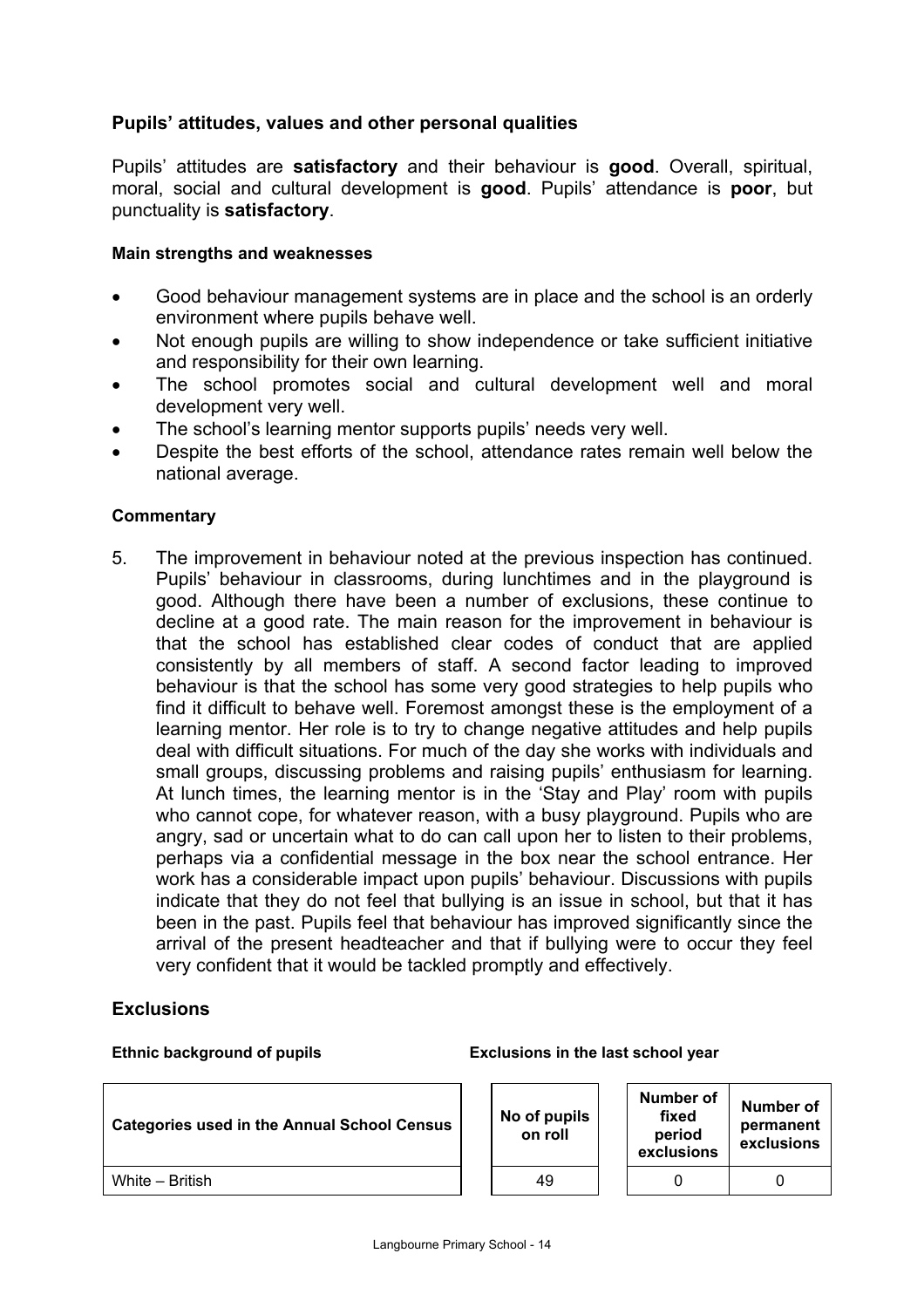| White - Irish                                          | 2  |          | $\Omega$ |
|--------------------------------------------------------|----|----------|----------|
| White - any other White background                     | 13 | $\Omega$ | $\Omega$ |
| Mixed - White and Black Caribbean                      | 13 | $\Omega$ | $\Omega$ |
| Mixed - White and Black African                        | 8  | $\Omega$ | $\Omega$ |
| Mixed - White and Asian                                | 3  | $\Omega$ | 0        |
| Mixed – any other mixed background                     | 10 | $\Omega$ | $\Omega$ |
| Asian or Asian British - Indian                        | 1  | $\Omega$ | $\Omega$ |
| Asian or Asian British – Pakistani                     | 3  | $\Omega$ | $\Omega$ |
| Asian or Asian British - Bangladeshi                   | 5  | $\Omega$ | $\Omega$ |
| Black or Black British - Caribbean                     | 28 | $\Omega$ | 0        |
| Black or Black British - African                       | 18 |          | $\Omega$ |
| Black or Black British – any other Black<br>background | 14 | $\Omega$ | $\Omega$ |
| Any other ethnic group                                 | 19 | $\Omega$ | $\Omega$ |
| No ethnic group recorded                               | 3  |          | 0        |

*The table gives the number of exclusions, which may be different from the number of pupils excluded.* 

- 6. Pupils' attitudes to school are satisfactory overall. Although many pupils enjoy coming to school and enjoy what school has to offer, there are too many pupils, particularly older pupils, who show a reluctance to take responsibility for their own learning. Although pupils are friendly and polite, many lack confidence and show little initiative. They tend to be passive learners with little inclination to push independently into new territory. Pupils rely heavily on adult support and guidance rather than trying things out for themselves and this is apparent in investigative work in mathematics and science or in independent research tasks in history and geography. The Foundation Stage provision has improved significantly over the last two years and staff here are promoting independence skills well and the school has already targeted the need to build on and enhance these skills as pupils move through school.
- 7. There is very good provision for moral development and this also contributes strongly to the good behaviour in the school. Pupils have a good sense of right and wrong, promoted from an early age through clear classroom rules and through 'circle time', in which pupils in all classes discuss a wide range of personal and general issues. Assemblies make a very good contribution to moral development. For example, during the inspection the headteacher very effectively developed the theme of 'doing the right thing even when it's hard' through well-chosen stories and drama, encouraging pupils to share their own experiences. Provision for social development is good. Almost all pupils enjoy school and are eager to take part in the wide range of activities. Most have good relationships with adults in the school. Older pupils note substantial recent improvements, with fewer staff changes and a much happier atmosphere. The headteacher and deputy headteacher adopt a high profile around the school at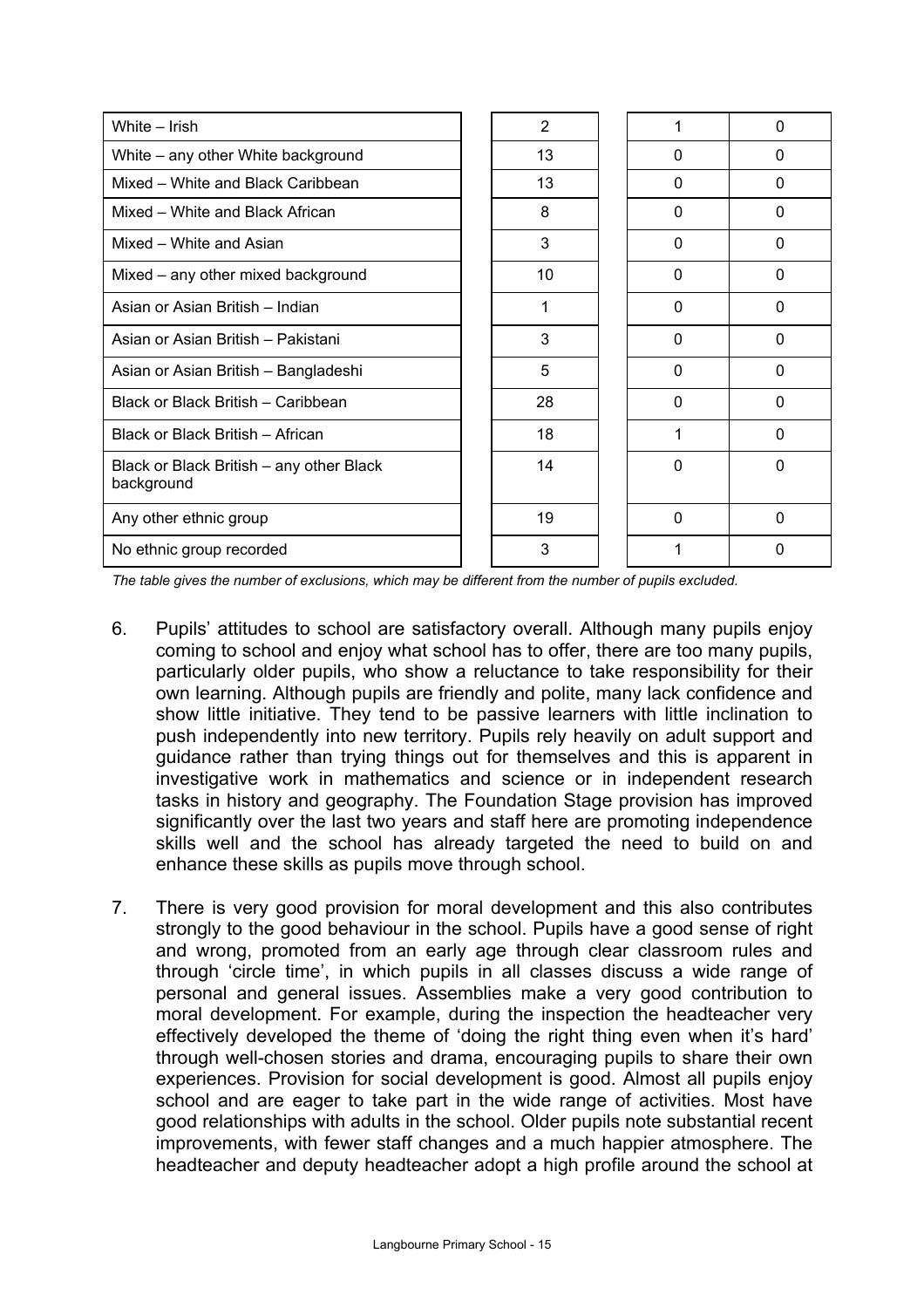playtimes and lunchtimes. As a result, there is a pleasant, orderly atmosphere in the dining room, with plenty of time for conversations between pupils or with adults. Boys and girls play well together, as do pupils from different ethnic backgrounds. The oldest pupils are given responsibility to support the youngest and some have been trained to organise games using the extensive new playground markings.

8. Pupils' cultural development is good. It is promoted well through subjects such as religious education, discussions of pupils' own beliefs, traditions and experiences and through a good quality programme of external visits to places of cultural interest and visitors such as theatre and music groups. Spiritual development is satisfactory. Every pupil is valued and pupils' work is attractively displayed. There is time to reflect in assemblies and in some lessons but other opportunities to nurture and foster pupils' spiritual development are ad hoc rather than planned for.

#### **Attendance**

9. The school works hard to promote good attendance and punctuality, and this has resulted in a steady improvement over the last two years. With the support of the education welfare officer the school follows good procedures to monitor and follow-up absence on a daily basis. Parents are reminded regularly of the effect of attendance on their children's progress. Despite these concerted efforts, attendance rates remain well below the national average. Punctuality is satisfactory.

#### **Attendance in the latest complete reporting year (%)**

| Authorised absence |     |  | Unauthorised absence |     |  |
|--------------------|-----|--|----------------------|-----|--|
| School data:       | 6.9 |  | School data:         |     |  |
| National data:     | 5.5 |  | National data:       | U.4 |  |

*The table gives the percentage of half days (sessions) missed through absence for the latest complete reporting year.* 

## **QUALITY OF EDUCATION PROVIDED BY THE SCHOOL**

The school provides a **satisfactory** quality of education. Teaching is **good** and learning is **satisfactory.** Assessment is **satisfactory**. The curriculum is **satisfactory**  with **very good** enrichment opportunities outside of the formal curriculum. The accommodation and resources are **good**. The provision made for pupils' care, welfare, health and safety is **very good**. The involvement of pupils in the school through seeking, valuing and acting on their views is **good**. Links with parents, the community and other schools are **good**.

#### **Teaching and learning**

Teaching is **good**. Learning is **satisfactory**. Assessment is **satisfactory**.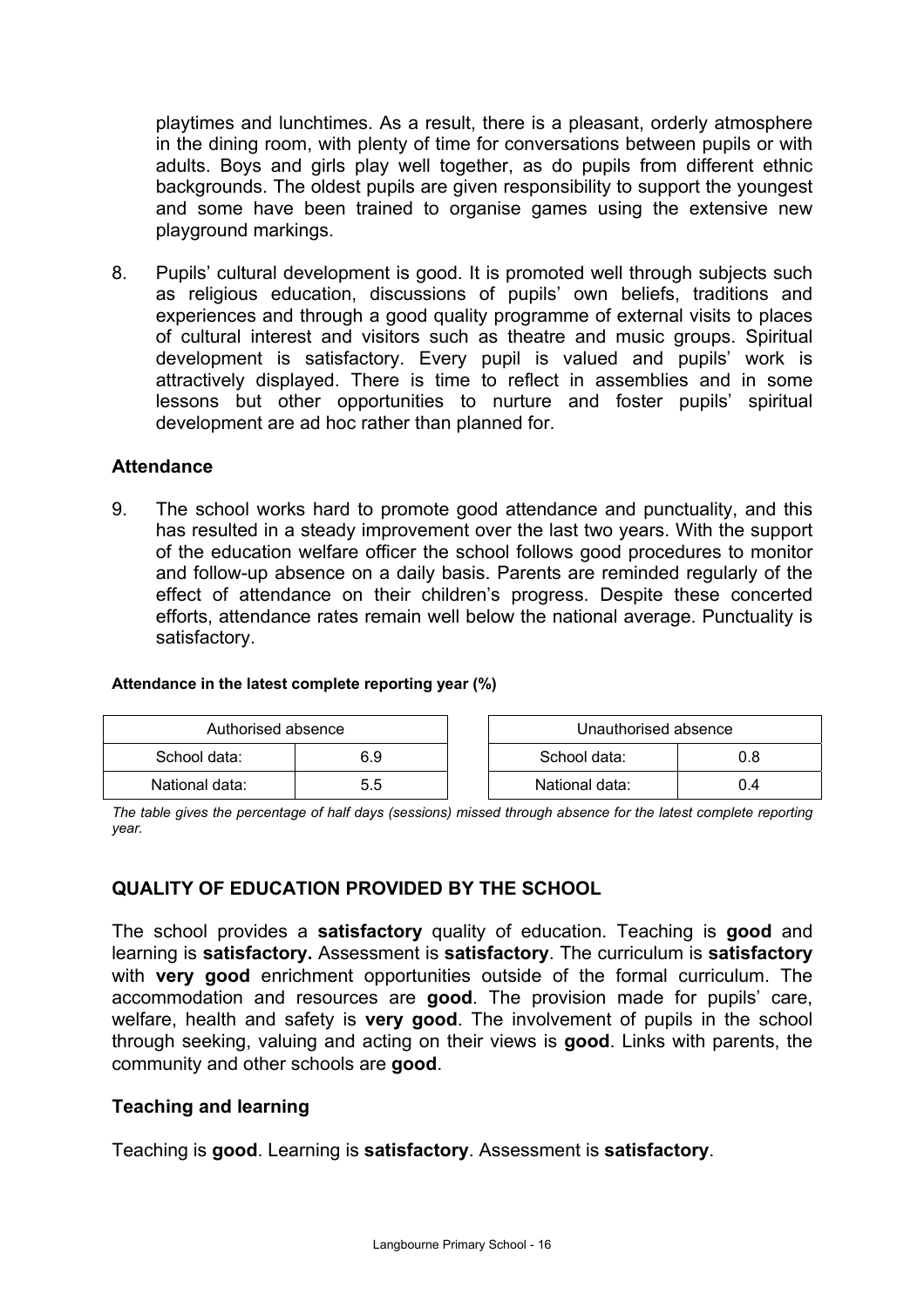## **Main strengths and weaknesses**

- Teaching in the Foundation Stage helps children to make a good start to their educational lives.
- The good and at times very good teaching in Years 3 to 6 is not always matched by the quality of pupils' learning.
- Teaching assistants contribute much to the progress that pupils make.
- There is scope for improving how well pupils' investigative and problem solving skills in science and mathematics are taught and in ensuring that tasks that are set are consistently challenging for the higher-attaining pupils.
- Key skills are taught well in subjects such as information and communication technology and art and design.
- The good assessment and tracking procedures in place in English, mathematics and science are not yet embedded in other subjects of the curriculum.

## **Commentary**

#### **Summary of teaching observed during the inspection in 33 lessons**

| Excellent | Very good | Good    | Satisfactory | Unsatisfactor | Poor | Very Poor |
|-----------|-----------|---------|--------------|---------------|------|-----------|
| 0(0)      | 10(30)    | 16 (49) | 7 (21)       | 0(0)          | 0(0) | 0 (0)     |

*The table gives the number of lessons observed in each of the seven categories used to make judgements about lessons; figures in brackets show percentages where 30 or more lessons are seen.* 

- 10. Teaching is better than it was at the last inspection. It is good overall but the judgement needs further clarification. Teaching in the Foundation Stage is never less than good and at times it is very good. Teaching in Years 1 and 2 is satisfactory and occasionally good. Teaching in Years 3 to 6 is good overall with some very good teaching and occasional satisfactory teaching. The school has over time experienced a high level of turbulence with many teachers not spending prolonged periods of time at the school. This has obviously had an impact on the standards pupils reach and their achievement. However, the school currently has the most stable staffing complement that it has had for a number of years and this together with the overall judgement of good teaching is contributing much to how well pupils are currently achieving. In Years 1 to 6, and particularly in Years 3 to 6, the quality of teaching is not always matched by the quality of learning. Despite the best efforts of the teachers, there are a significant number of pupils, particularly older pupils, who are passive and reluctant learners. They show a reluctance to be independent, show initiative or take responsibility for their own learning and rely too heavily on adult support and guidance.
- 11. Teaching in the Foundation Stage is good overall with some very good practice observed. Adults work together well in both planning and delivering activities that capture the interest and imagination of the children. Basis skills are taught well, but teaching also ensures that many exciting opportunities are on offer for children to learn through practical and investigative tasks. Expectations are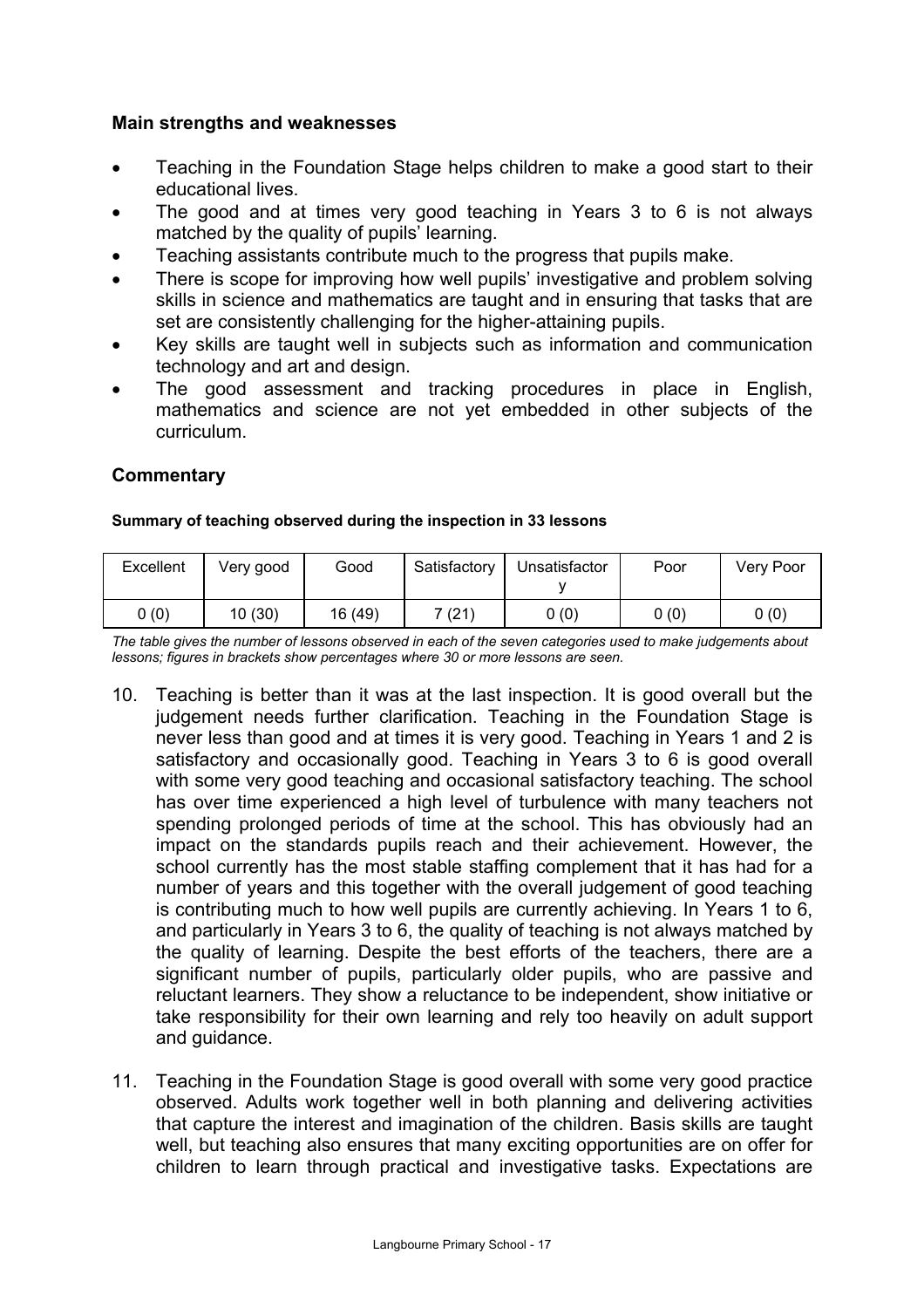high and children are managed well. However, there are times when staff could interact more with children in helping them to develop their communication skills.

- 12. Teaching in Years 1 and 2 is satisfactory with some good features. Teaching is better when it is full of pace, expectations are high and tasks are well matched to the differing needs and abilities of the pupils. There are occasions when these strong features are not present and teaching is then only satisfactory because at times there is not enough challenge for the higher-attaining pupils. Teachers generally manage pupils well and make their high expectations of good behaviour clear. Reading and writing skills are generally taught well and are having a positive impact on helping to raise standards. Although pupils' number skills and scientific knowledge are being developed in a satisfactory and at times good manner, there is scope for improvement in how teaching develops pupils' investigative and problem solving skills.
- 13. Teaching in Years 3 to 6 is good and at times very good. The best teaching is again characterised by lots of pace and challenge and high expectations set in terms of work and behaviour. Occasionally, work is not demanding enough for the higher-attaining pupils, but this is the exception rather than the norm. Teachers have to work very hard at motivating and enthusing the pupils even though pupils do not always reciprocate the teachers' efforts. Teaching is often lively and animated and pupils are managed well. Examples of very good teaching were observed in most classes. Reading and writing skills are taught well, although on occasions pupils' recorded work in some subjects is not sufficient. In mathematics and science, teachers explain new concepts well and this helps pupils to get to grips with new learning quickly. Teaching has placed more emphasis on pupils developing their investigative and problem solving skills but there is a need to ensure that these skills continue to be taught in a rigorous and systematic manner if standards are to rise.
- 14. Teaching in information and communication technology and art and design is good. In information and communication technology, key skills are taught well and pupils are expected to put them to good use in interesting tasks. Different aspects of the subject are covered and taught well. In art and design pupils are provided with good quality learning activities where they work with a range of different materials and media. Pupils are taught a wide range of artistic techniques that enable them to achieve well in their work. Pupils' learning in different subjects such as English, history, art and design and music is brought to life through the use of visits and visitors.
- 15. The quality of teaching for pupils with special educational needs and for those pupils who speak English as an additional language is good. Individual education plans are good and the support and teaching provided by teaching assistants help pupils to make similar progress to their classmates.
- 16. Assessment overall is satisfactory. Good procedures are in place for assessing and tracking pupils' attainment and progress in English, mathematics and science. The school analyses test and assessment data well and uses the information effectively to set individual targets for pupils and to carefully track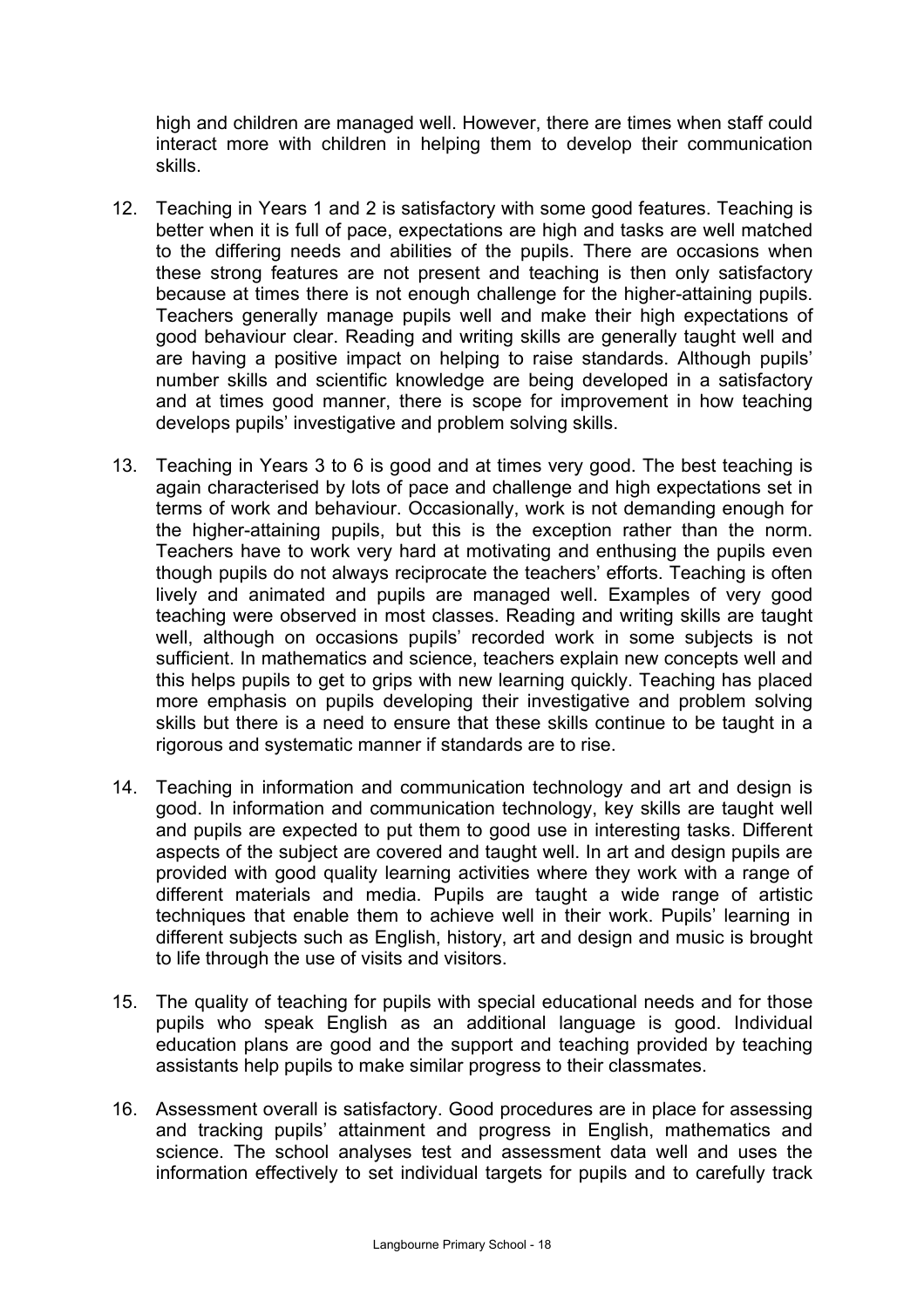pupils' progress. Good attention is paid to analysing data with regard to gender, ethnicity, different backgrounds and pupil mobility. Good procedures are in operation for identifying and tracking the progress of pupils with special educational needs and pupils who speak English as an additional language and for children in the Foundation Stage. Procedures for assessing pupils' attainment and progress in subjects other than English, mathematics and science are satisfactory in the informal sense of teachers having a secure grasp of what pupils are or are not capable of achieving. However, there are no formal and rigorous procedures for assessing and tracking pupils' progress as they move through the school. This has already been identified as an area for improvement and plans are already in hand to introduce procedures in the next academic year.

## **The curriculum**

The curriculum is **satisfactory**. Enrichment is **very good**. Accommodation and resources are **good.** 

## **Main strengths and weaknesses**

- The very good range of enrichment opportunities adds to pupils' learning experiences.
- A good range of learning opportunities is provided for children in the Foundation Stage.
- The good provision that is made for pupils with special educational needs and for pupils who speak English as an additional language contributes well to the progress that they make.
- Not all subjects or aspects of subjects are consistently covered in enough depth.
- The good number of support staff add to the quality of pupils' learning.
- 17. The curriculum in Years 1 to 6 is satisfactory overall and meets statutory requirements. The school has placed a good emphasis on the core areas of literacy and numeracy in order to raise standards of attainment and the school's efforts have paid dividends, particularly in English. In mathematics and science, the school has been generally successful at ensuring that pupils' mathematical and scientific knowledge is developed in a satisfactory and at times good manner. The school has accurately identified the need to ensure that pupils' problem solving and investigative skills are developed in a more rigorous and systematic manner.
- 18. The school is increasingly evaluating how to use subjects in a more crosscurricular approach in order to make learning more relevant and meaningful for pupils. The planning of these themes is innovative but is in its early stages and has not yet been fully evaluated. Conversely, all aspects of subjects such as design and technology and music are not always covered in enough depth and this prevents pupils' learning in these subjects from being stronger.
- 19. The curriculum in the Foundation Stage is good and has improved very well since the time of the last inspection. The curriculum strikes a good balance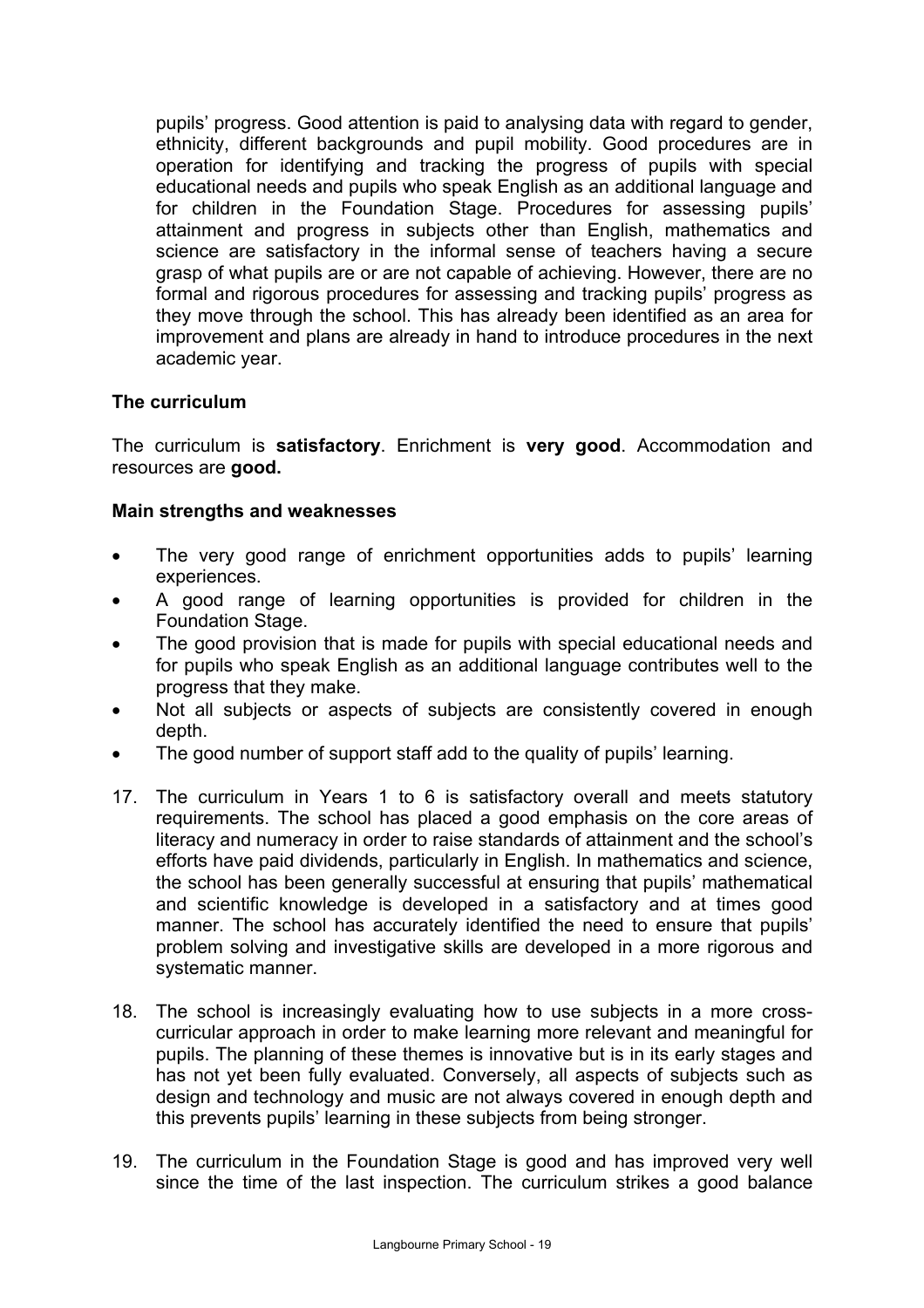between practical, 'hands on' learning activities and teacher led activities, with the direct teaching of key skills. The curriculum recognises well how young children learn best. Whilst there are some good examples of pupils' writing, mathematical and computer skills being put to good use in different subjects of the curriculum, this good practice is not always as consistent as it could be.

- 20. The school provides good equality of opportunity for pupils and the school has a high commitment to inclusion. Provision for pupils with special educational needs is good. Pupils benefit from good individual education plans, which are regularly monitored. The special needs co-ordinator has a clear overview of what assistance each pupil receives and the level of support from teaching assistants is good and at times very good. Provision for pupils with English as an additional language is also good. However, despite the fact that the school has a very high number of pupils with English as an additional language, there is little external support and the good quality provision is down to the financial commitment and efforts of the school. Higher-attaining pupils are generally well catered for within lessons by carefully differentiated tasks to extend their skills and provide suitable challenges, although there are occasions when this is not the case. All these factors help to ensure that every pupil in school, regardless of ability, gender or ethnicity takes part in all the curriculum activities on offer.
- 21. A strength of the curriculum is the very good range of visits, visitors and extracurricular activities which the school arranges and supports. Many pupils have limited opportunities outside school and talk eagerly about their school trips to museums, galleries and other places of cultural interest, and to the seaside. Discussions with pupils indicate that they really appreciate these outings and look forward to the frequent visits from musicians, sports coaches and other visitors with a wide range of skills and experiences who are only too ready to share them with the pupils. Pupils also take part in a range of education projects, such as working with representatives of the Globe Theatre and the Old Vic. Pupils say that all these activities make learning fun and enjoyable. In addition to adding to pupils' learning experiences, the visits and visitors on offer add to pupils' personal development which is further enhanced by the good provision that the school makes for pupils' personal, social and health education.
- 22. There is an appropriate range of suitably qualified teachers and the good number of support staff, including the learning mentor, contribute well to pupils' learning. The building is spacious and allows for specialist areas in subjects such as art and design and music as well as a library and an information and communication technology (ICT) suite. The condition of the building requires major repairs which mean that the external environment is currently not as attractive as the school would like. There are some good displays around the school which act as a useful learning resource as well as being aesthetically pleasing. Many subjects are well resourced with resources being updated on a regular basis.

## **Care, guidance and support**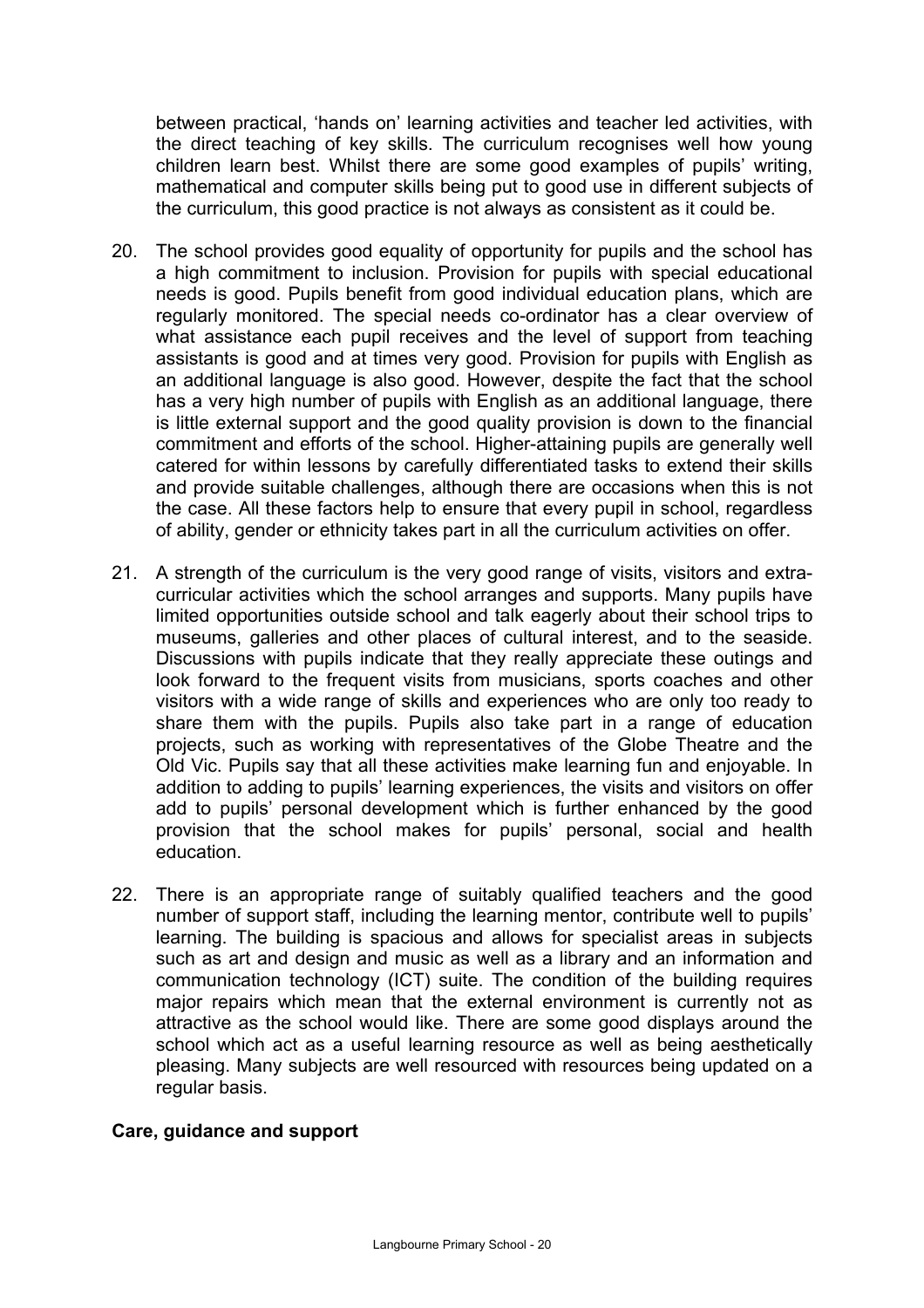The provision for pupils' care, welfare, health and safety is **very good**. Pupils receive **good** support, advice and guidance based on monitoring. The school provides **good** opportunities for pupils to have a voice in the life of the school.

## **Main strengths and weaknesses**

- Pupils' pastoral care and welfare are assured through very good procedures.
- The school is a safe environment where pupils are happy and secure.
- The good relationships between pupils and staff effectively support individual academic and personal needs.
- Pupils with special educational needs and those for whom English is an additional language are well supported and fully integrated into all aspects of school life.
- The school involves pupils well in its development plan for improvements.

## **Commentary**

- 23. The high level of care and welfare, which the school provides for all pupils is a significant strength. Parents speak highly of the support that pupils and their families receive and the school's safe learning environment. Pupils with special educational needs and pupils whose first language is not English are well supported by teaching assistants in classrooms to enable them to take part in all learning activities. The learning mentor very effectively supports pupils with specific problems and at risk of exclusion. The staff and governors monitor all aspects of health and safety closely. There are very good procedures in place to ensure that risk assessments are completed regularly and that the statutory requirements are met. Child protection procedures are very good and the headteacher ensures that all staff are aware of the school's responsibilities.
- 24. Teachers and support staff know pupils well and their achievements in English, mathematics and science are monitored well, both formally and informally. Assessment and tracking procedures for children in the Foundation Stage, pupils with special educational needs and pupils who speak English as an additional language are also good. Procedures for monitoring pupils' specific needs and personal development are good. These factors enable staff to provide pupils with well-informed advice and guidance to support their academic and personal development. Plans are in hand to adopt a more formal and rigorous approach to the monitoring of pupils' progress in other subjects of the curriculum. Induction arrangements are good and the school works closely with parents to help children to settle quickly into school routines. Pupils joining the school at different times receive the same high level of care and support, including a pupil 'buddy'.
- 25. Good arrangements are made to involve pupils in the school's development. Pupils are proud of the school council and are confident that the school listens to their views and often acts upon their suggestions. This has resulted in a variety of improvements to the environment and playground resources, and has had a positive effect on pupils' behaviour. Older pupils are encouraged to become play leaders and reception class buddies and they do this willingly. The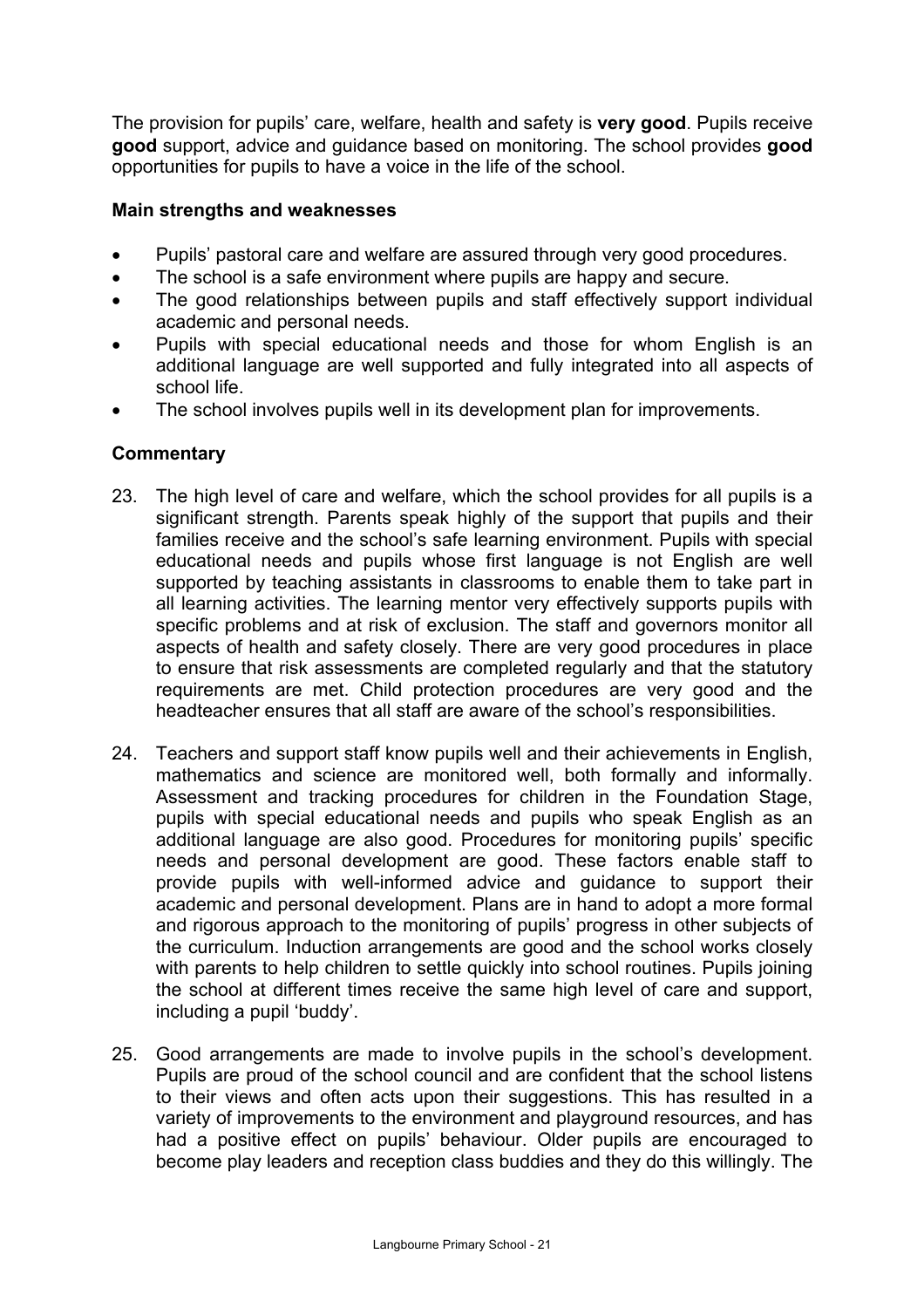school effectively focuses on pupils making choices about their behaviour and the responsibility of living within a community.

## **Partnership with parents, other schools and the community**

The school has a **good** partnership with parents. Links with the community and other schools are **good**.

## **Main strengths and weaknesses**

- The school is welcoming to parents and works hard to encourage a partnership.
- Parents' views are sought and valued in the school's development plan.
- Parental involvement in the work of the school and pupils' learning is limited.
- Regular communication provides parents with a good range of helpful information.
- Links with the community and other schools enrich the curriculum and provide additional learning opportunities.

## **Commentary**

- 26. The headteacher and staff work hard to encourage parents to support their children's education and the work of the school. Parents are welcomed and most are very satisfied with all aspects of the school and speak highly of the recent improvements. Although many parents are interested in their children's progress there are a significant number who, despite the best efforts of the school, find it difficult to enter into a partnership with the school. All staff are readily available to talk to parents on a daily basis and parents are contacted promptly to discuss any concerns. The school actively seeks parents' views through regular questionnaires and their response is used well to improve the school's provision.
- 27. The number of parents taking part in the 'Family Learning Programme' has improved slightly, and currently a small group of parents are attending a numeracy course. Pupils in the reception and Year 1 classes have benefited from a parents' workshop in which a variety of games were produced to support learning. Although the school has worked hard to organise a number of curricular evenings and social events for parents, support is sometimes limited. However, more parents are now attending the class assemblies, particularly for the youngest children, and the number of parents at the termly open evenings has increased. Parent governors and the Friends of Langbourne work hard to promote the school and to encourage the involvement of other parents.
- 28. The school provides parents with a good amount of information. Parents are very satisfied with the regular, friendly newsletters and helpful curriculum information. Parents of pupils with special educational needs are invited to attend assessment and review meetings, and they are kept well informed about individual education plans. The school reminds parents regularly about the importance of reading with their children at home and provides clear guidelines to help them. The annual reports are satisfactory, but there are some inconsistencies in the clarity of information about progress in all subjects.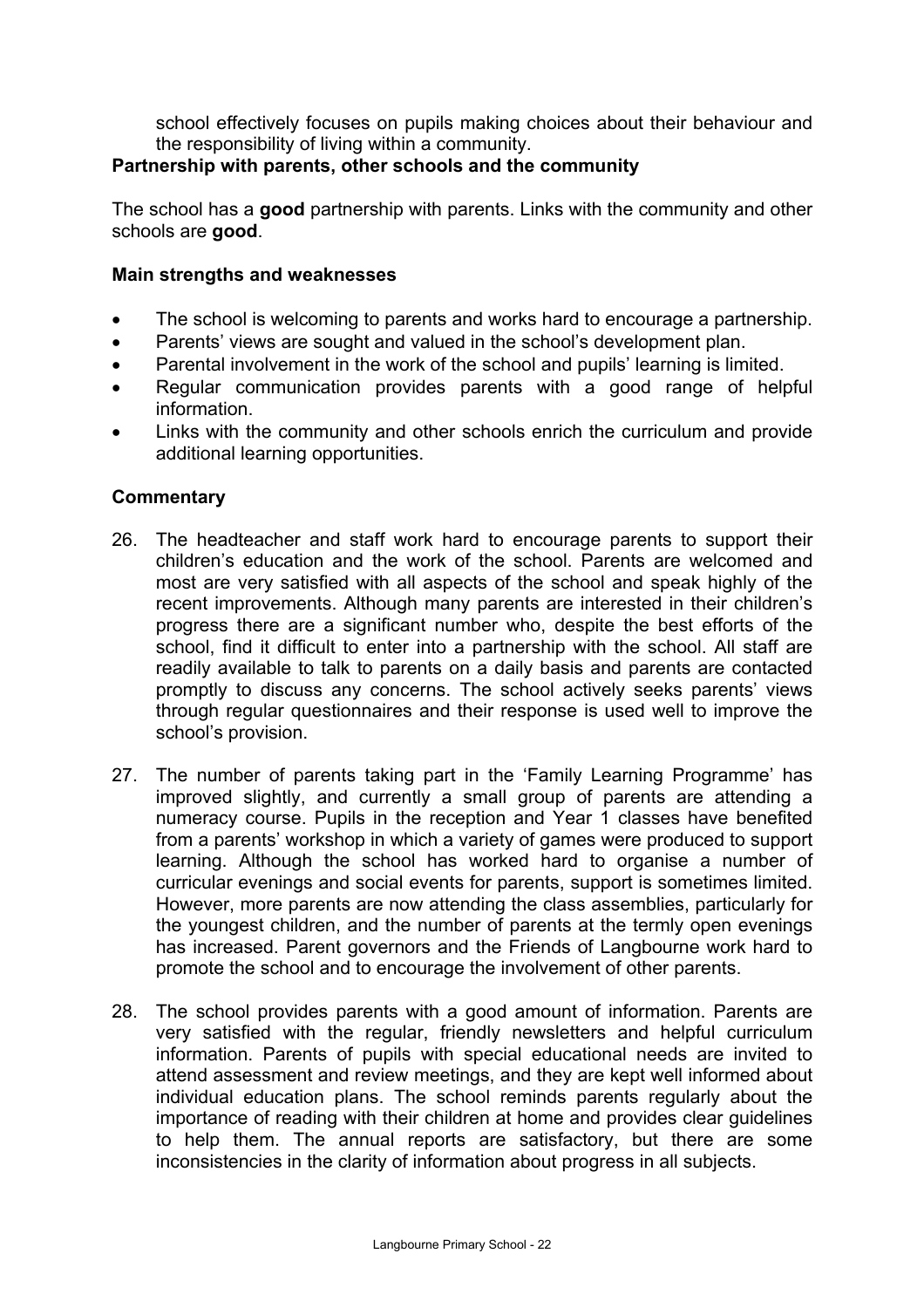- 29. There are good links with the community and this successfully enriches the curriculum and fosters pupils' experience and personal development. Pupils take part in a range of education projects such as working with representatives of the Globe Theatre and the Old Vic. The school actively seeks to provide a wide range of visits to places of educational and cultural interest to broaden pupils' knowledge of the wider world. The school's facilities are in regular use by the church and local clubs. The Volunteers in Southwark Group, including local businesses, support the school well and this has resulted in improvements to the building and playground.
- 30. Links with other schools are developing well through the school community group and the recently established learning partnership, although curricular links remain limited. The school works closely with local playgroups to ensure a smooth induction programme. The primary and secondary learning mentors liaise to provide quality support for pupils' transition into Year 7. Pupils have occasionally worked with students from Dulwich College and the opportunity for their personal development has been enriched through taking part in a joint drama project.

## **LEADERSHIP AND MANAGEMENT**

Leadership and management of the school are **good** overall. The governance of the school is **good**. The leadership of the headteacher is **very good**. The leadership of other key staff is **good**. Management is **good.**

#### **Main strengths and weaknesses**

- The headteacher has played a pivotal role in school improvement.
- Key staff provide strong levels of support for the headteacher.
- The good practice of assessment, tracking and monitoring of teaching and learning evident in some subjects is not yet fully embedded in all other subjects.
- Governors play an important role in the strategic management of the school and have a very good grasp of the school's strengths and weaknesses.
- The school's commitment to inclusion is evident in the effective support it provides for different groups of pupils.
- The day-to-day running of the school and financial management are good.

## **Commentary**

31. Since her appointment, the headteacher has led and managed the school very well. She has a fierce determination to raise standards and has a very accurate and clear agenda for school improvement. The headteacher has played a pivotal and significant role in moving the school out of special measures and in building on the school's successes. Staff, governors, parents and, importantly, pupils, all point to the impact that the headteacher has had on school improvement. She has tackled major behavioural issues in a very effective manner, built up stronger partnerships with parents and the community and tackled well issues identified for improvement at the last inspection. This has been done against a backdrop of constant changes in teaching staff, which means that the raising of standards in some subjects such as mathematics,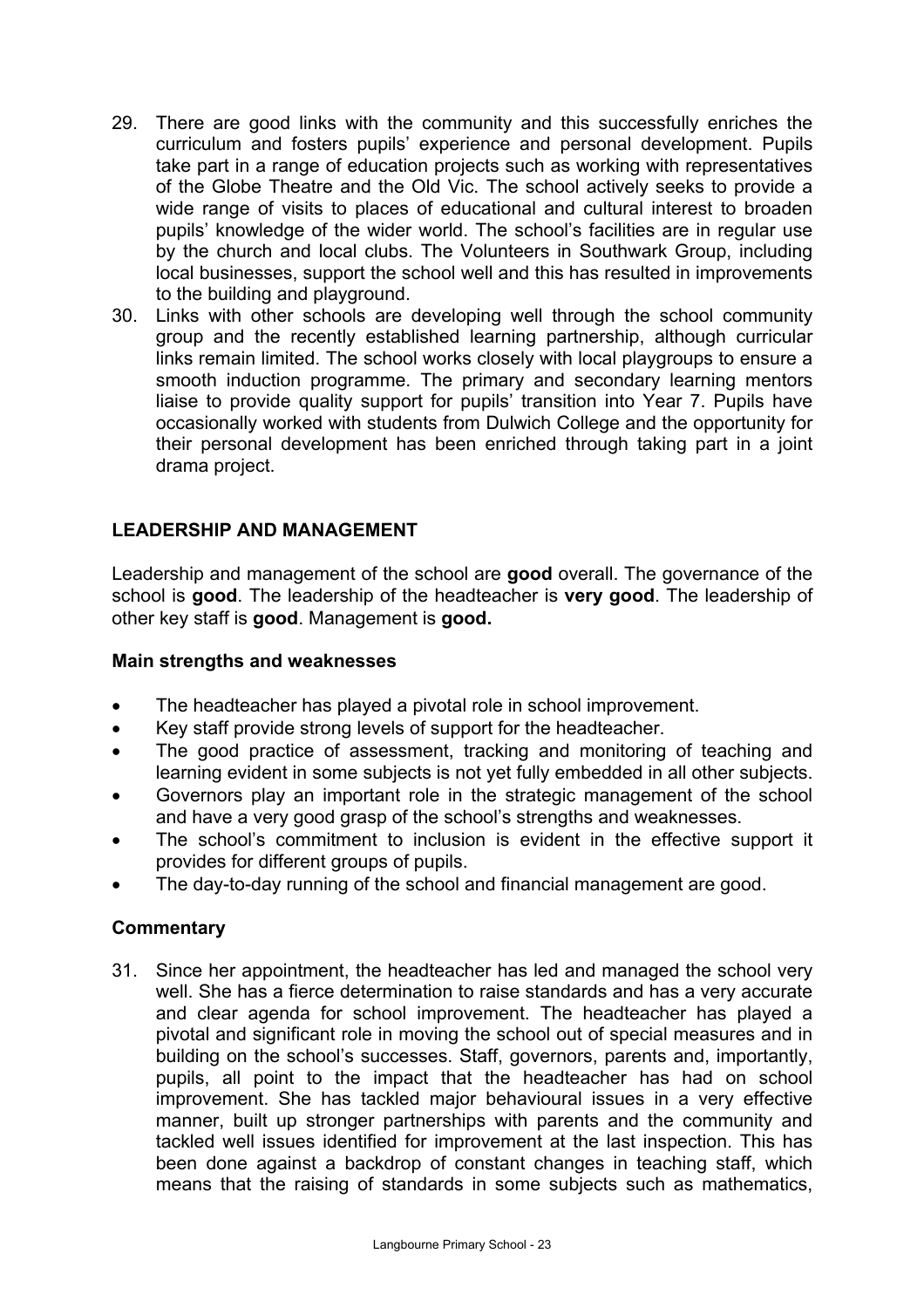science and some non-core subjects has not been as rapid as the headteacher would have wanted. However, the school now has the most stable staffing structure it has had for a number of years. The headteacher is supported very well by the deputy headteacher and a senior management team whose members are playing an increasingly effective role in helping to move the school forward. The management team recognises that there is still work to be done in raising standards and achievement, but evidence indicates that the team's efforts are paying increasing dividends and the school, given its present staffing and management structure, is well placed to continue to improve at a good rate.

- 32. The headteacher and the deputy headteacher have introduced good quality procedures for assessing and tracking pupils' progress in English, mathematics and science. The information is used well to set challenging targets for individual pupils and year groups and for asking challenging questions if targets are not reached. Good attention is paid to factors such as ethnicity, ability and gender. The school has accurately identified the need to make assessment and tracking procedures more robust in other subjects of the curriculum. Good procedures are in place for assessing and tracking children in the Foundation Stage and for pupils throughout the school with special educational needs or pupils who speak English as an additional language. The headteacher, deputy headteacher and local education authority advisers have carried out a good number of formal lesson observations and used the information well to help improve the quality of teaching and learning. Subject leaders in key subjects and aspects of school life such as English, mathematics, science and the Foundation Stage lead and manage well. They have carried out formal lesson observations, work scrutinies and other evaluative procedures which have given them a good grasp of strengths and weaknesses in subjects and aspects for which they are responsible. Leadership and management of other subjects are satisfactory. The school has drawn up plans for these procedures to be developed in other subjects of the curriculum during the next academic year in order to give subject leaders a better insight into the quality of provision.
- 33. The school demonstrates a good commitment to the inclusion of all pupils in all aspects of the curriculum and everything that the school has to offer. The management of provision for pupils with special educational needs is good. It ensures that support is targeted to where the need is greatest and that all available resources are used effectively to help pupils achieve as well as they can. Effective management ensures that pupils' progress is carefully monitored and that pupils remain on track to reach the goals that they are set in their individual education plans. The management of provision for pupils with English as an additional language is good and helps to ensure that pupils' needs are well met, despite the fact that there is little external agency support and a lack of language expertise in school to cover the many different home languages that different pupils speak. Management of the Foundation Stage is good and ensures that all available resources and curriculum provision are geared well to how young children learn best.
- 34. Governors have played an important role in helping the school to move forward. Governors are active in the management of the school and in drawing up priorities for improvement. Relationships between staff and governors are strong and governors not only show a very good awareness of the school's strengths but are also equally aware of those aspects, such as standards in mathematics and science, that need to be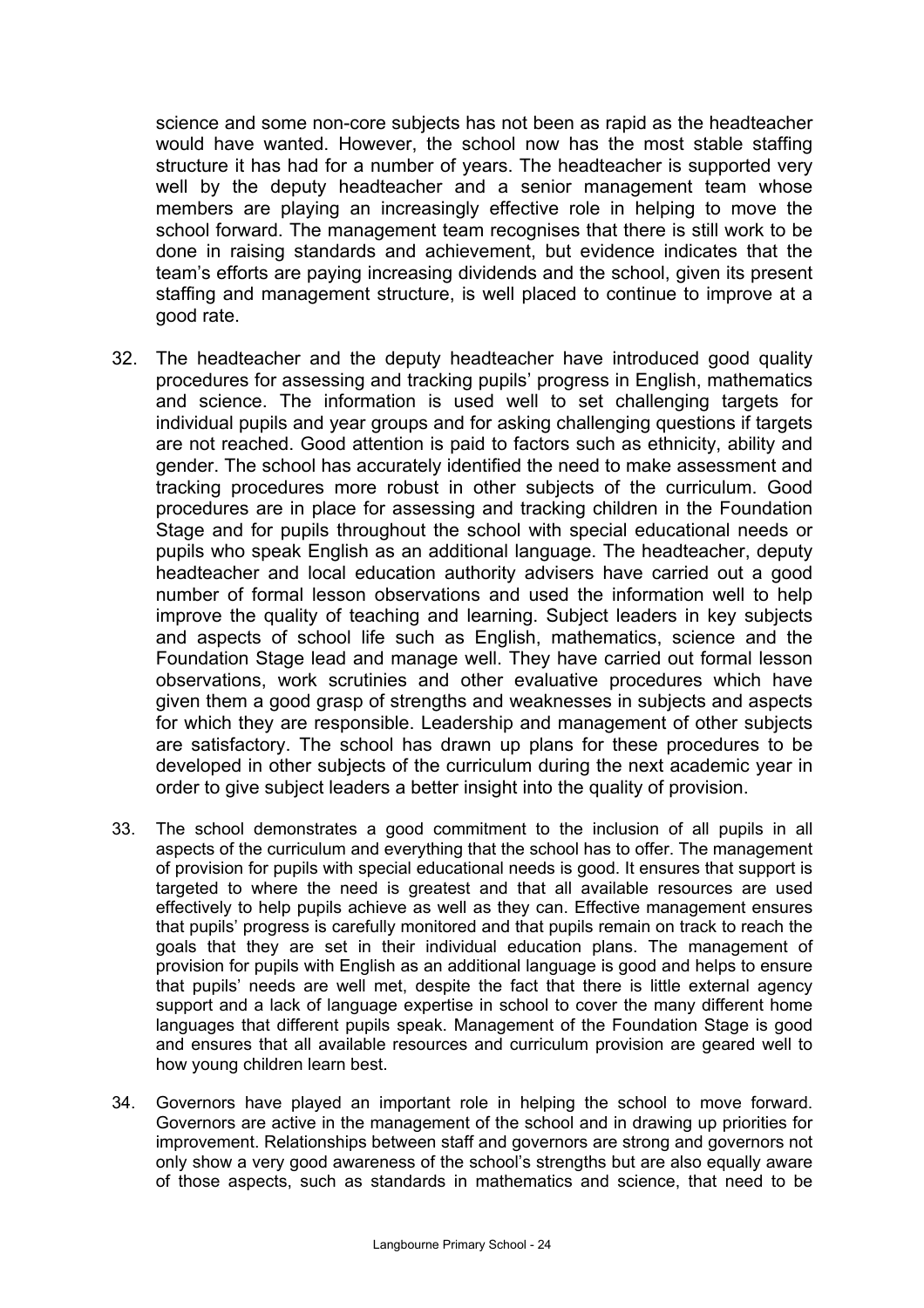improved. Many governors visit the school on a regular basis while others put their professional skills to good use for the benefit of the school. The governing body fulfils its statutory duties effectively and acts well as a critical friend to the school. The strength of relationships is reflected in the fact that both the headteacher and governors feel comfortable in asking and answering challenging questions about the work and performance of the school. Governors attend many training courses and this enables them to set the work of the school in both a local and national context. The committee structure works well and plays an important role in the strategic management and development of the school.

35. Financial planning and budgetary control are good. The governors, through the finance committee, are actively and effectively involved in drawing up the budget and in monitoring spending. With the guidance of the headteacher, they ensure that the principles of best value are applied well when purchasing goods and services. Good information about spending patterns is regularly communicated to governors. The day-to-day running of the school and financial management and monitoring by office staff are efficient and effective and help the school to run smoothly. Office staff provide a welcoming point of contact for parents and visitors alike. Taking all factors into account, the school is providing satisfactory value for money.

#### **Financial information**

#### **Financial information for the year April 2004 to March 2005**

| Income and expenditure $(E)$ |         | Balances (£)                           |        |
|------------------------------|---------|----------------------------------------|--------|
| Total income                 | 947 887 | Balance from previous year             | 31 067 |
| Total expenditure            | 936 394 | Balance carried forward to the<br>next | 42 560 |
| Expenditure per pupil        | 4 954   |                                        |        |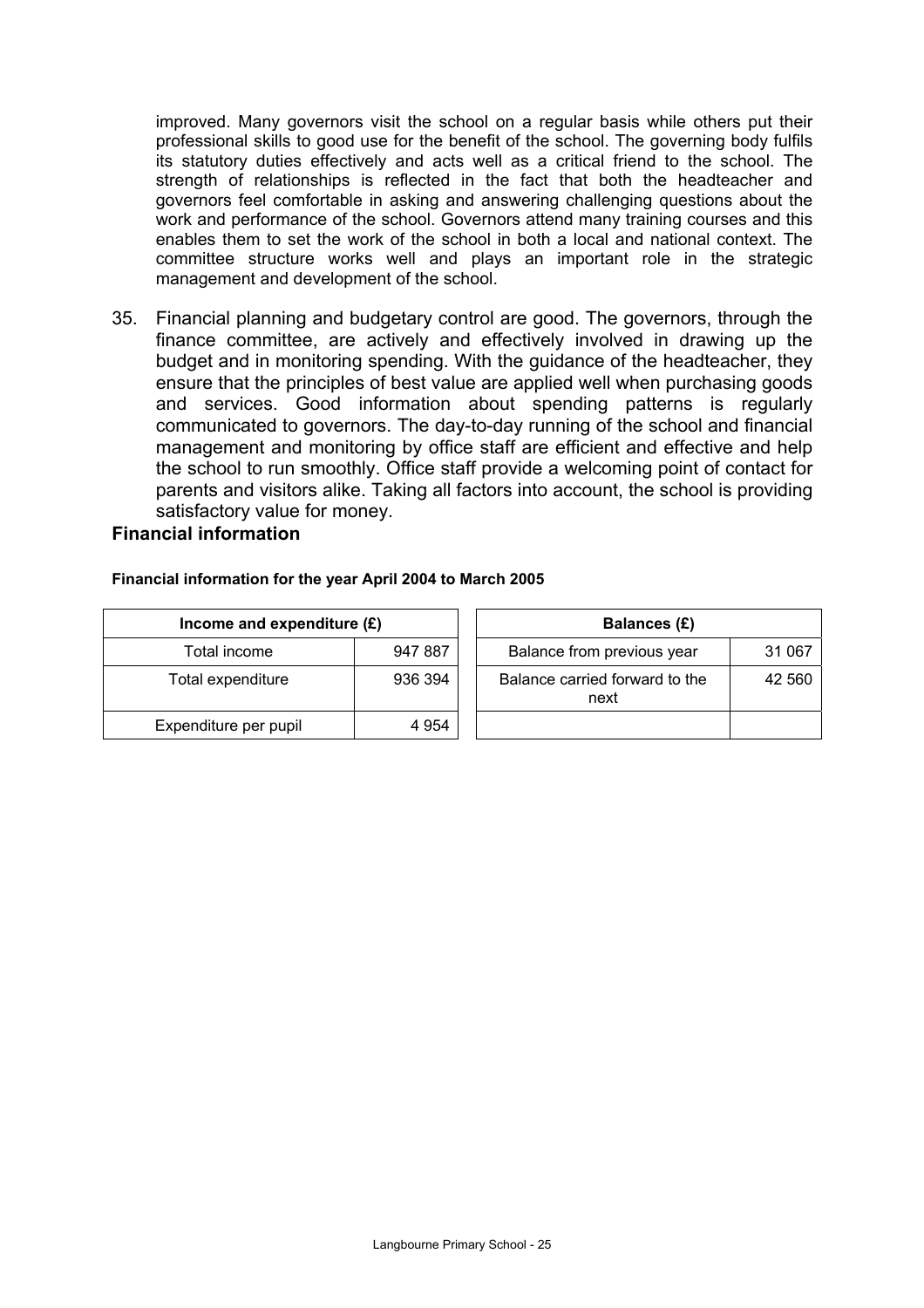# **PART C: THE QUALITY OF EDUCATION IN AREAS OF LEARNING AND SUBJECTS**

# **AREAS OF LEARNING IN THE FOUNDATION STAGE**

Provision in the Foundation Stage is **good**.

#### **Main strengths and weaknesses**

- Children get off to a good start in the Foundation Stage.
- Teaching and the curriculum provide a wide and varied range of exciting and vibrant learning activities.
- The teaching assistant and learning support assistant contribute well to children's learning.
- Good leadership and management have played an important role in improving curriculum provision and in establishing stronger links with parents.
- Adult interactions with the children could be made more frequent to further enhance children's language and communication skills.

#### **Commentary**

- 36. Children are admitted to the reception class in September or January, usually in the term preceding their fifth birthday. At the time of the inspection, the class was full and the majority of the 30 children had been admitted in January. Most transfer from a nearby nursery school. There are good arrangements for the induction of these children, with increasingly effective liaison between the two schools, visits by Langbourne staff to the nursery and by nursery children to their new school in the term before entry. However, there are no corresponding arrangements for the induction of the small number of children from other, or no, nursery settings.
- 37. Attainment on entry to the school is very low, particularly in personal, social and emotional development, in communication, language and literacy and in knowledge and understanding of the world. However, all children, including those with special educational needs, achieve well and make good progress from this low starting point as a result of good teaching and a good curriculum. By the end of the reception year, most children attain the nationally recommended Early Learning Goals in their creative and physical development. Standards are below the expected level in children's personal, social and emotional development and in their mathematical development. Standards are well below the expected level in communication, language and literacy and in knowledge and understanding of the world.
- 38. Provision for these younger children has improved very significantly since the previous inspection. At that time, staffing instability adversely affected the quality of teaching and the curriculum was unsatisfactory. The school has successfully addressed all the issues raised. Provision for reception children is now a strength of the school, preparing children well for the next stage of their education.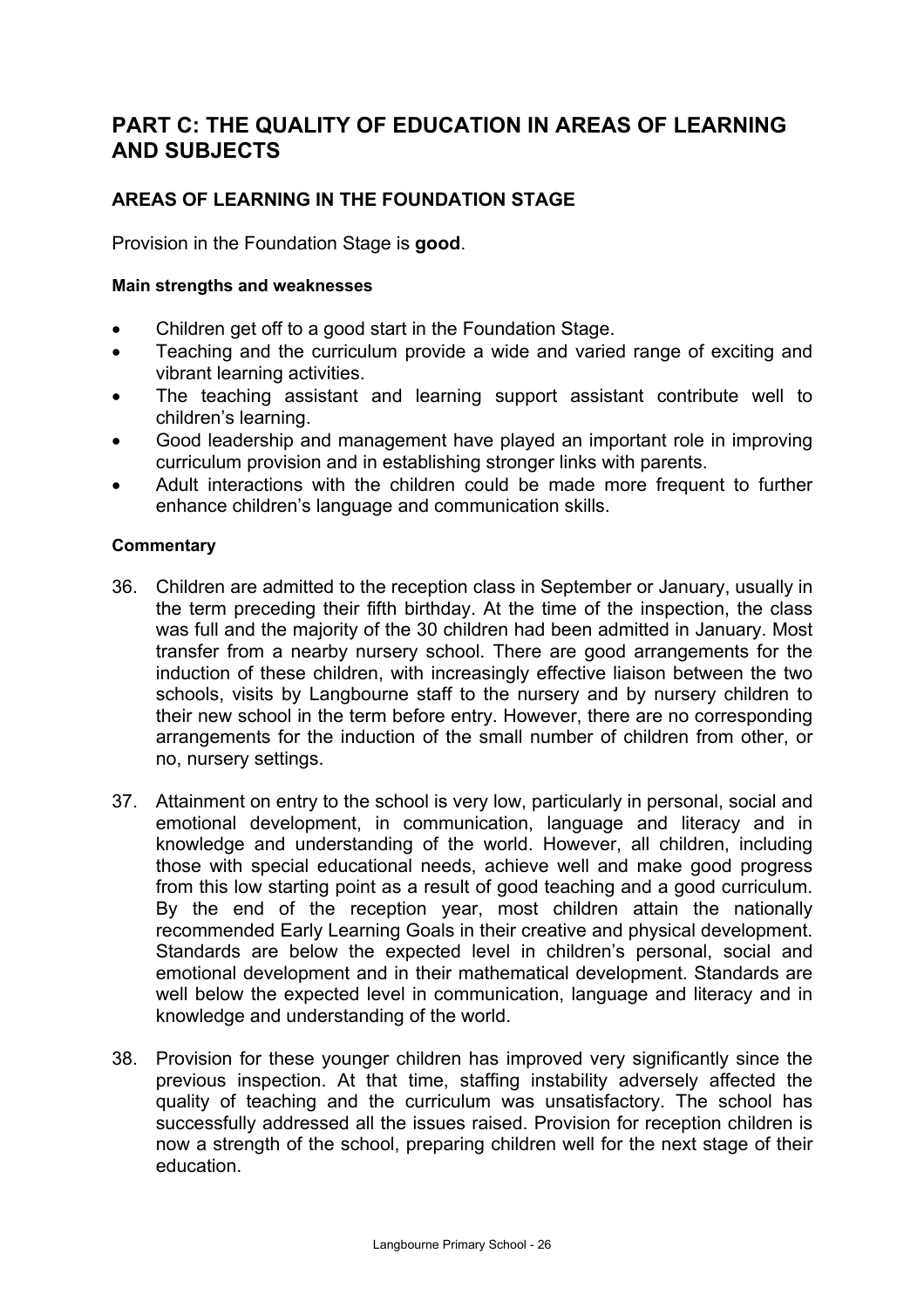- 39. The overall quality of teaching is good with examples of very good teaching. The teacher knows how young children learn and makes meticulous plans to meet their needs. Topics are well chosen to cover and integrate all areas of learning where possible. There is a very good balance between activities that are initiated by the teacher or teaching assistant and activities where children learn through investigation and play, with a specific focus. All the adults provide very positive role models and work well as a team. There is a busy and purposeful atmosphere in the classroom. However, because adults are usually working with a group of children, in some areas of the classroom their interactions with other children are too infrequent. Basic skills are well taught and the teacher uses a good variety of teaching methods to retain the interest of the children. Lessons proceed at a good pace. The staff's enthusiasm and firm control ensure that there are few interruptions to learning and behaviour is good. Planning is carried out jointly by the teacher and teaching assistant so that both are fully aware of the daily programme. Assessment procedures are good and include the systematic observation of children in freely chosen activities. Subsequent learning tasks are then often adjusted well in the light of these assessments. However, assessment does not include recording which 'stepping stones' leading to the Early Learning Goals individual children have reached. Leadership and management of the Foundation Stage is good and ensures that the curriculum on offer is well matched to how well young children learn, that staff and resources are deployed well and that good links with parents are established. The reception teacher, who is the Foundation Stage leader, has taken the initiative in forging her partnership with parents. She organises regular 'learning through play' sessions at which parents experience typical children's activities in order to understand ways in which children learn. She has also set up a 'home learning base' outside the classroom with resources, including homework sheets, for parents to use with their children. These initiatives are beginning to bear fruit by increasing the participation of parents in their children's education.
- 40. In their **personal, social and emotional development**, all children achieve well, although standards are below the expected level by the end of the reception year. Teaching and learning are good. Teaching places a good emphasis on developing children's independence and, as a result, children can often be seen moving to new activities without disturbing the teacher working with a group. Staff encourage children to share resources and many children co-operate well with one another and only rarely play on their own. They are beginning to take turns and to understand and show patience towards classmates. Occasionally, children sustain a single activity for a good length of time, but more generally they move fairly rapidly between activities because concentration levels are quite low. Staff ensure that children are given responsibilities such as tidying up and many children fulfil these in a satisfactory manner. Although children need some support in the different activities that they take part in, staff provide just the right balance in both assisting those that need it and in encouraging the children to realise that there are skills that they need to master for themselves.
- 41. Children achieve well in **communication, language and literacy** although standards are well below the expected level by the end of the reception year. This is because of their very low levels in this area when they start school. None of the current reception class knew more than four letter sounds on entry,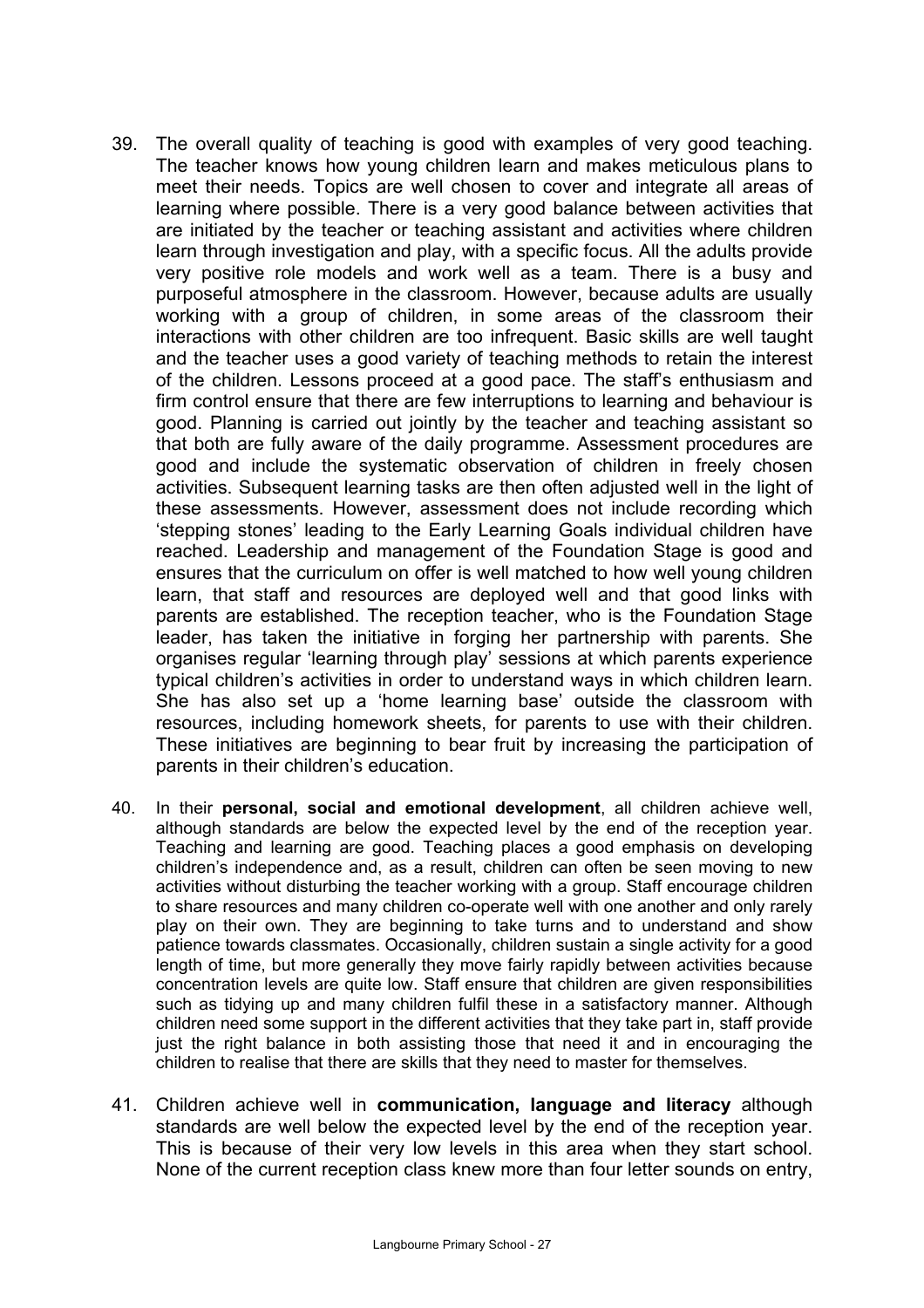for example. Teaching and learning are good and at times very good. Teaching places a very strong emphasis on developing children's communication skills. There is a daily well-planned literacy lesson in which the teacher models the reading and writing processes very clearly and teaches sounds systematically, working hard to develop children's communication skills. However, few children speak confidently, most responding briefly with very quiet voices and limited vocabulary. There are good plans to use drama and role-play to enhance these skills more effectively but there are times when children would benefit from more frequent and planned interactions with adults. Early reading and writing skills are taught well. Staff often read stories in an animated manner to capture the interest of the children and seldom miss an opportunity to teach the children a range of different strategies to help them develop reading skills. Despite adults' best efforts, children have difficulty in remembering key words and in using their knowledge of sounds to write simple words.

- 42. Children achieve well in their **mathematical development**, although standards are below the expected level by the end of the reception year. Teaching and learning are good. Staff plan a good range of practical activities, using a wide variety of attractive resources, to engage children's interest in number. Although many children have limited language skills and find it difficult to explain what they are learning, teachers encourage them consistently to use the correct mathematical vocabulary. Staff often use songs to help children consolidate what they know about numbers and children respond enthusiastically to these sessions, even though the recall of numbers is limited for some children. The registration period is often effectively used to promote children's counting skills and suitable programs on the computer are used to consolidate children's knowledge of number. Sand and water play is regularly on offer and teachers plan well what children are to learn from these experiences but the other free choice activities on offer include too few with a mathematical bias.
- 43. Standards in children's **knowledge and understanding of the world** are well below the expected level by the end of the reception year. Despite this, all children achieve well given their very low level of attainment when they start at the school. Teaching and learning are good. Children are provided with good opportunities to explore different materials and get a basic understanding of their properties. Staff make children aware of the world in which they live by looking at flowers, insects, plants and by setting up different play areas. Lots of practical experiences are provided, but very few children have a secure understanding of the world beyond their own family and locality. Children's sense of chronology is poor. Attractive displays of books and objects all relate to current or past work and provide a good resource to foster children's interest in learning. Children have good access to computers. This means that children are competent users of the mouse, and master the skills of 'clicking' and 'dragging' from an early age. Discussions about feelings, happenings and the beliefs, traditions and cultures of the many different groups of children in the Foundation Stage help to promote and celebrate cultural diversity and to engender respect for others.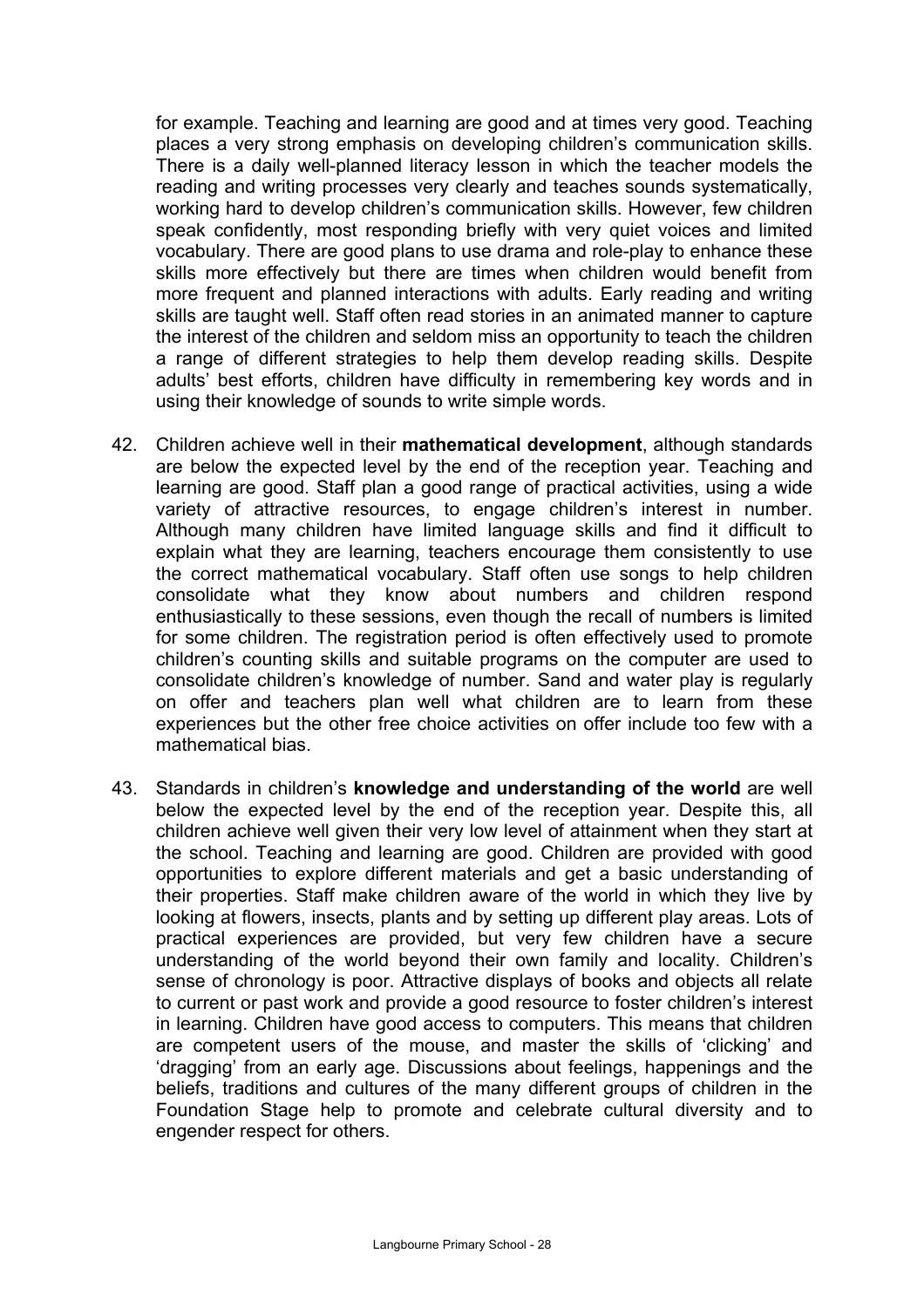- 44. Attainment in children's **physical development** is at an expected level by the end of the reception year. Achievement for all children is good. Teaching and learning are good. The outside area was out of use because of roof repairs and the two weekly lessons in the hall did not occur on inspection days. However, there are good plans to develop the outside area, when the builders depart, as a resource to promote all areas of learning. General observations of children at break and lunch times indicate that they show a satisfactory awareness of space and of the needs of others. Fine motor skills, such as cutting and joining, are taught well and children carry out these tasks satisfactorily. Children are directly taught how to hold brushes and other tools and this helps them in their creative work.
- 45. Standards in children's **creative development** are at an expected level by the end of the reception year. All children achieve well. Teaching and learning are good and at times better. Teaching ensures that there are well-planned opportunities for children to explore an exciting range of materials and to develop their skills in painting, drawing and collage work. Teaching provides children with opportunities to draw and paint from close observation. There is skilful teaching of a range of art techniques with children encouraged to be imaginative and creative in their work. Teaching ensures that children have regular access to musical instruments and children listen to music in a satisfactory manner and recognise that different instruments make different sounds. Well-planned and constantly changing role-play areas provide children with good opportunities to develop their imagination and to interact with one another.

## **SUBJECTS IN KEY STAGES 1 AND 2**

## **ENGLISH**

Provision for English is **good.** 

#### **Main strengths and weaknesses**

- Pupils achieve well in Years 3 to 6 because of the good and at times better teaching.
- The leadership and management of the subject have played an important role in helping to improve standards.
- The challenge for the higher-attaining pupils is occasionally not demanding enough.
- Teaching assistants make an important contribution to pupils' achievement.
- Too few pupils are independent learners.
- Good assessment and target setting procedures impact well on the progress that pupils make.

## **Commentary**

46. On the basis of the 2004 National Curriculum tests for Year 2 pupils, attainment was well below the national average in reading and writing and has been at this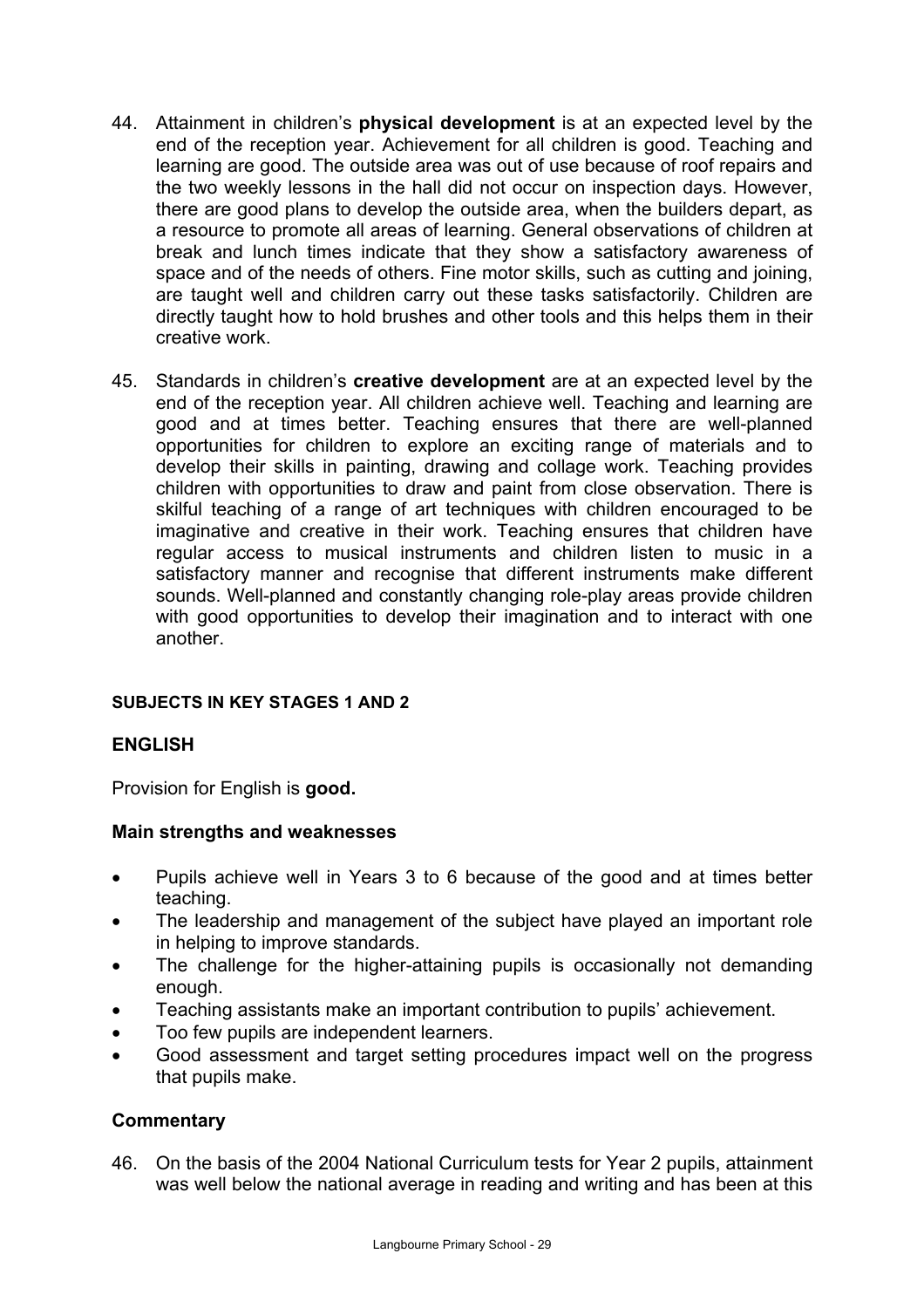level over the last few years. A more positive picture emerges when the school's performance is compared to similar schools because here attainment is at an average level. The 2004 National Curriculum tests for Year 6 pupils indicate that attainment was below the national average and that these results were the best that the school had attained in recent years. Again a positive picture emerges when the school's performance is compared to similar schools as attainment is above average. Inspection findings indicate that standards are well below average by the end of Year 2 and below average by the end of Year 6. The achievement of pupils in Years 3 to 6, including those with special educational needs and those who speak English as an additional language, is good. Achievement for all pupils in Years 1 and 2 is satisfactory and at times good in lessons where teaching is good. Standards are also affected by factors such as high levels of pupils with special educational needs and high levels of pupil mobility in some year groups. The school has had high levels of staff turnover, which have also impacted on how well pupils achieve over time. The present staffing structure is the most stable that the school has had in recent years and this is having a positive impact on how well pupils are achieving. The school has put a great deal of effort into raising standards and English has been the main focus for improvement for the last four years. The school's efforts are paying off with standards on an upward trend. Improvement since the last inspection has been good.

- 47. Pupils start at the school with very low communication skills. By the end of Year 2, pupils listen satisfactorily to their teachers but the vocabulary they use to answer questions is limited. Reading standards continue to improve, although few pupils have reading skills that exceed the expected level. The weakest aspect is writing where pupils have difficulty keeping an idea or story plot going after a satisfactory opening. Pupils' limited vocabulary is also reflected in their written work. Across the school much emphasis is given to developing pupils' speaking and listening skills through drama and role-play and the effective and innovative contribution of outside agencies, such as the Globe Theatre and the Old Vic. By the end of Year 6, pupils' speaking and listening skills are improving but remain below average. Although, by the time that they leave the school, most pupils read with a reasonable degree of accuracy and fluency, there are few pupils who have developed skills such as skimming or scanning or are able to read beyond the literal level. Whilst a good number of pupils write in a satisfactory manner in a technical sense, few pupils are able to write extended pieces of work that sustain a plot or character or use a vibrant vocabulary that hooks the attention of the reader.
- 48. Teaching is satisfactory with some good aspects in Years 1 and 2 and good and at times very good in Years 3 to 6. Learning is satisfactory. Planning is good across the school and all teachers are confident enough in their grasp of the subject to plan, organise and resource their lessons well. The best teaching is characterised by good communication with the pupils so that they are clear about what is being taught, high expectations, pace and vibrancy and very good class management so that pupils remain focused on their work. Those pupils who find the learning of English difficult because of special educational needs or because they are speaking English as an additional language, are well planned for and supported well in class by effective teaching and learning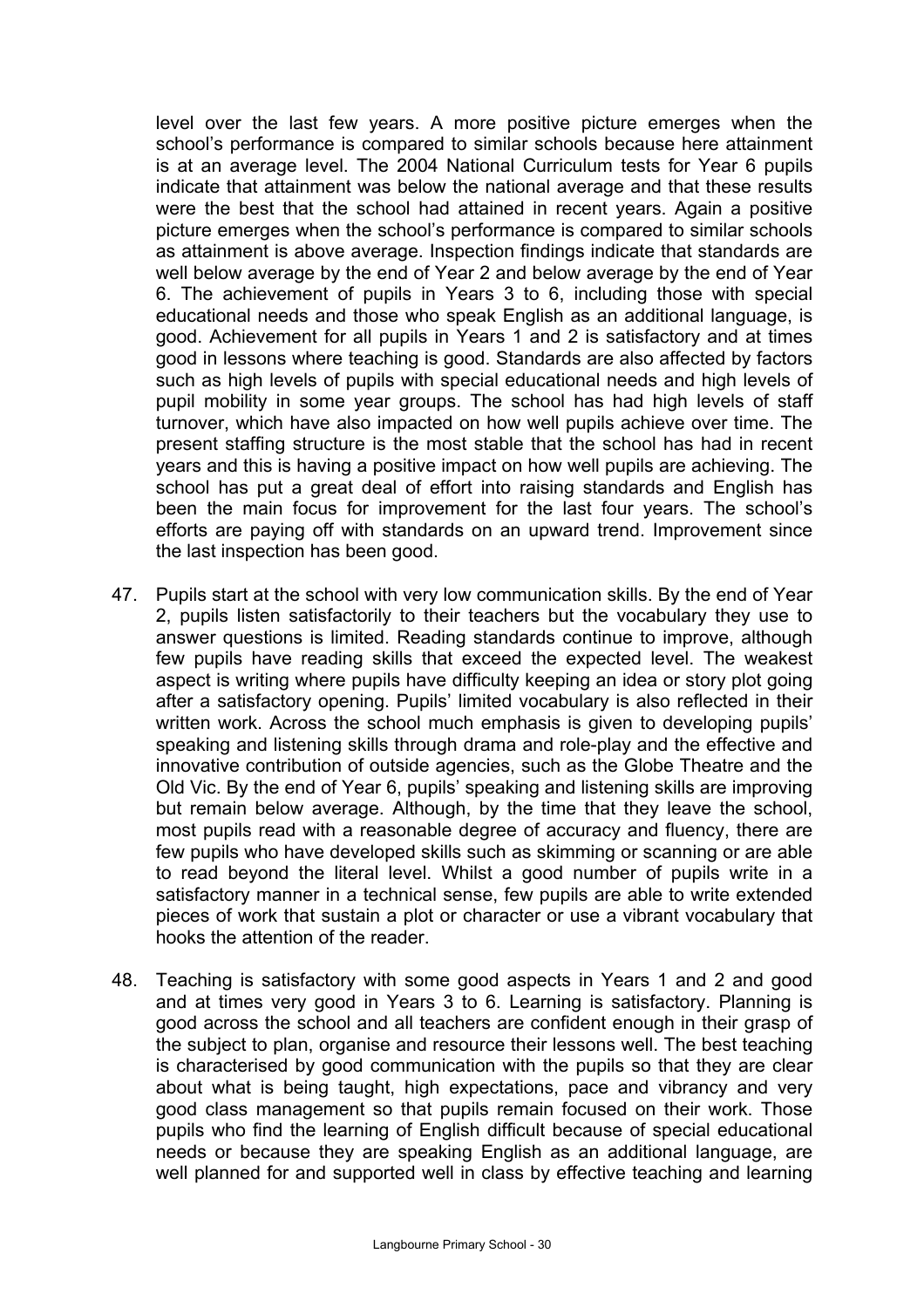assistants. There are occasions, however, when the work that is set for the high-attaining pupils is not challenging or demanding enough. This is more prevalent in Years 1 and 2. Behaviour in lessons is usually good and relationships are good. There are times when the quality of teaching is not matched by the quality of pupils' learning. Teachers have to continually work hard at motivating and enthusing the pupils but despite teachers' best efforts there are too few pupils, particularly older ones, who are willing to work independently or to use their own initiative in their learning. A significant minority of pupils are passive learners who depend too much upon adult support and guidance. New teaching approaches such as the use of talk partners are beginning to help pupils to think more independently.

49. The subject is well led and managed. The subject leader has a very clear sense of what needs to be done to improve standards and has been instrumental in demonstrating very good practice through example. She has regularly monitored the quality of teaching and learning through lesson observations and scrutiny of pupils' work and teachers' planning and the information gained from these initiatives has been used well to improve teaching and standards in the subject. Good procedures are in place for assessing and tracking pupils' progress and again the information has been used well to set challenging targets for pupils and to identify areas for improvement in the subject.

#### **Language and literacy across the curriculum**

50. The use of language and literacy skills in other subjects of the curriculum is satisfactory and improving well. The school has placed a greater emphasis on developing pupils' speaking and listening skills in subjects such as geography, history and religious education, although this relies heavily on the teacher input and promptings. There are some good and very good examples of pupils' writing skills being planned for and developed in other subjects but this good practice is not as consistent as it could be.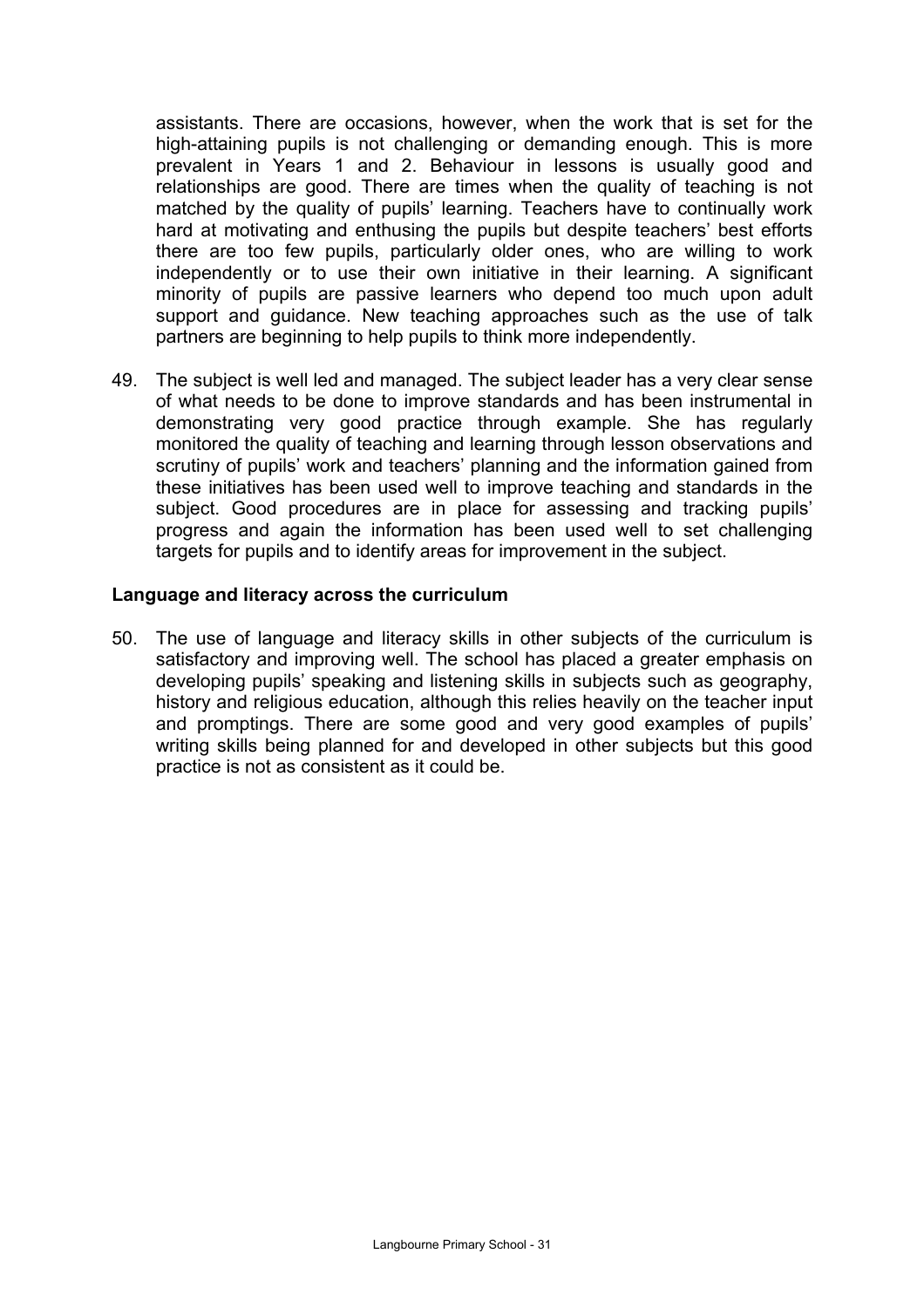## **MATHEMATICS**

Provision in mathematics is **satisfactory**.

#### **Main strengths and weaknesses**

- Pupils' investigative skills are not developed well enough.
- The strongest teaching is in Years 3 to 6.
- There are occasions when there is not enough challenge for the higherattaining pupils.
- Good leadership and management of the subject and good assessment and tracking procedures are increasingly impacting positively on standards and achievement.
- Pupils are not always ready to take initiative, responsibility or independence in their own learning.
- Teaching assistants support pupils well.

#### **Commentary**

- 51. On the basis of the 2004 National Curriculum tests for Year 2 and Year 6 pupils, attainment was very low and in the bottom 5 per cent of schools nationally. When compared to similar schools, attainment was well below average in both year groups. How well the school performs is also affected by the fact that there are year groups with high numbers of pupils with special educational needs and high levels of pupil mobility. Inspection findings indicate that standards are well below average by the end of Year 2 and Year 6. The achievement of pupils in Years 1 and 2, including those with special educational needs and pupils who speak English as an additional language, is satisfactory. In Years 3 to 6 all pupils are achieving well in terms of the development of their number skills. However, although pupils' achievement in the development of their problem solving and investigative skills is currently satisfactory across the school, over time this has not consistently been the case because high levels of staff turnover resulted in the necessary skills not always being taught in a systematic or rigorous manner. This issue has now been addressed although there is still room for improvement in this aspect of the subject. Improvement since the last inspection has been satisfactory.
- 52. By the end of Year 2 pupils have acquired sound basic number skills, but few pupils are working at a level higher than that expected of seven-year-olds. Pupils' knowledge of the properties of shapes is a little basic and they are not sure of the properties of irregular shapes. Pupils are competent at collecting data, but find some difficulty in interpreting it. There has been considerable improvement in the provision made for children's mathematical development in the Foundation Stage, resulting in pupils having better basic skills as they enter Year 1. If these skills are built on well, standards by the end of Year 2 look set to rise. By the end of Year 6 only a small percentage of pupils attain beyond the level expected of 11-year-olds. Number skills are secure, but few pupils transfer these skills well to solve problems, particularly when the problems are presented in word formats or formats unfamiliar to the pupils. Pupils' knowledge of shapes is satisfactory, but only a minority have a secure understanding of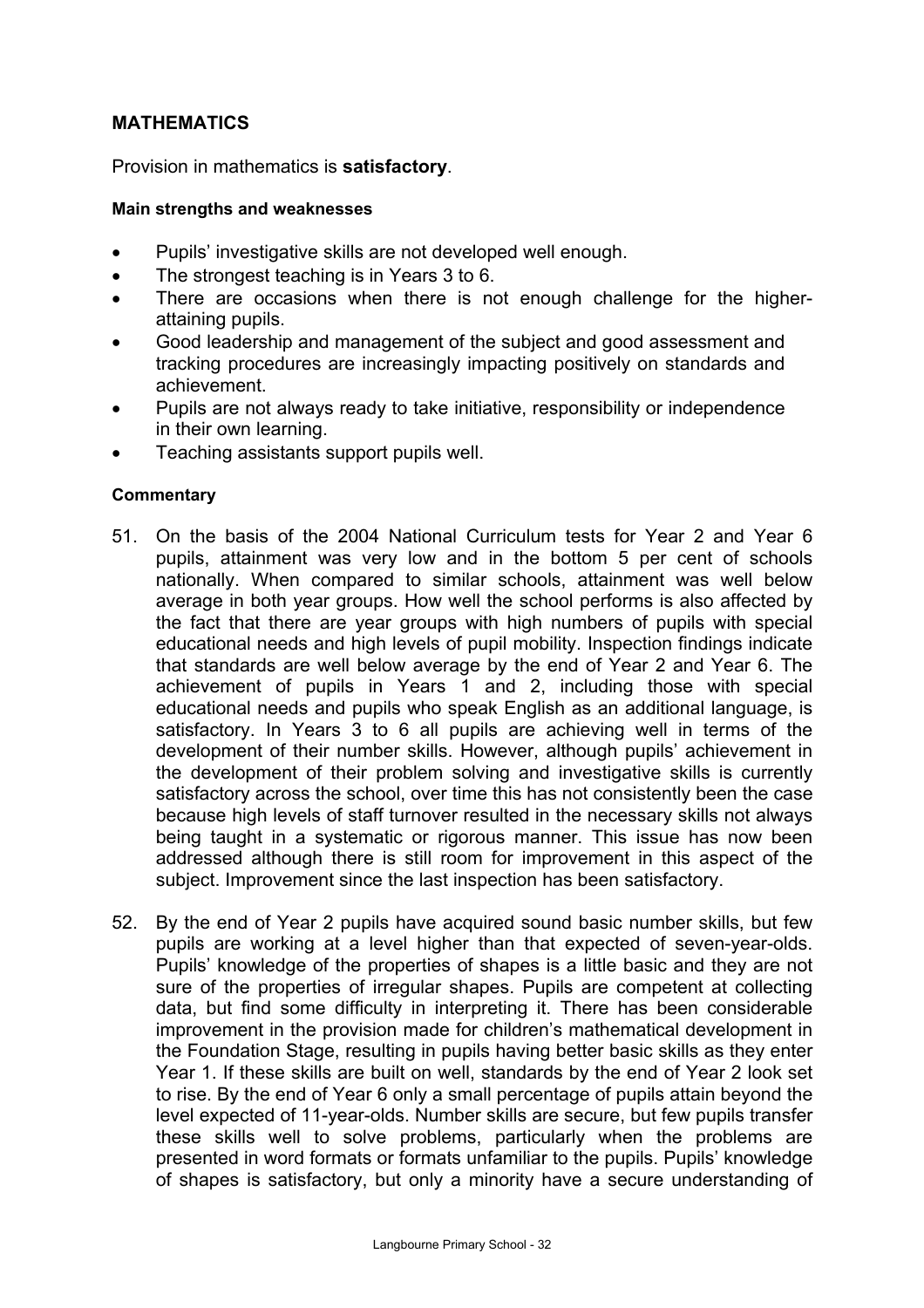probability. Whilst most pupils know to measure, not all do so accurately enough. The school has increasingly, over the last two years, put a greater emphasis on developing pupils' problem solving and investigative skills and on pupils putting their number skills to good use in practical situations, but the school also recognises that there is still more work to be done.

- 53. Teaching is satisfactory with some good features in Years 1 and 2 and good and at times very good in Years 3 to 6. Learning is satisfactory overall because too many pupils are not active learners and rely heavily on adult support and guidance and do not show enough initiative or responsibility for their own learning. Teachers, particularly, but not exclusively, in Years 3 to 6 work hard at making learning enjoyable and introduce mathematical mental agility sessions in a dynamic and vibrant manner. In the best teaching, such as that in Year 3, there is also a fast pace, lively input and high expectations about both work and behaviour. Across the school, teachers manage their classes well, teach basic skills clearly and make good use of resources such as the interactive whiteboard to provide interesting lessons. Teaching is also very good when pupils are set work on investigations that require them to choose the mathematics they need and then to set out work clearly to show how they arrive at a solution. Teaching assistants contribute much to the quality of teaching and to the progress that pupils make. There are occasions, more prevalent in Years 1 and 2, where there is insufficient challenge for higher-attaining pupils because they are given the same tasks or start at exactly the same point as other pupils.
- 54. The subject is well led and managed. The subject leader has monitored the quality of teaching and learning well through lesson observations and scrutiny of pupils' work and teachers' planning. The information has been used well to set priorities for improvement. The subject leader has a good grasp of the need to improve pupils' investigative skills. Good procedures are in place for assessing and tracking pupils' attainment and for analysing all available test and assessment data. The information is then used well to inform the good quality target setting strategies.

#### **Mathematics across the curriculum**

55. Pupils have satisfactory opportunities to use and develop their mathematical skills in other subjects but there are occasions when opportunities are missed or are not planned for. Whilst there were some good examples in subjects such as science and in information and communication technology, where the use of computer technology was used to study noise levels around the school, leading to graphical recording of results, this good practice is not consistent enough.

## **SCIENCE**

Provision in science is **satisfactory**.

## **Main strengths and weaknesses**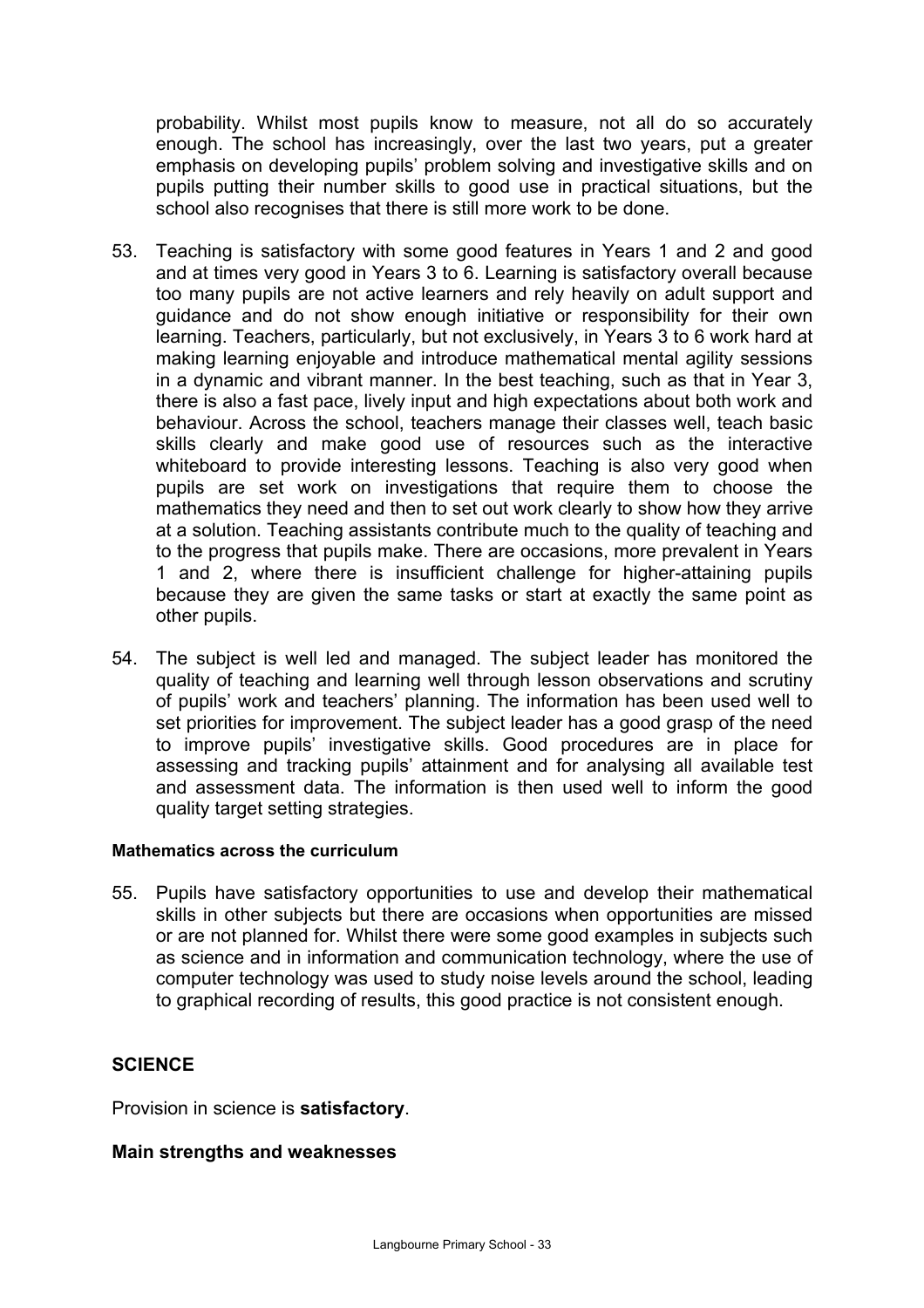- Pupils' investigative skills are not at a good enough level.
- Teaching is increasingly impacting positively on how well pupils achieve.
- Teaching assistants contribute much to pupils' learning.
- Pupils show a reluctance to take initiative or to be independent in their learning.
- The way that the subject is led and managed and the good quality of assessment procedures are contributing well to current improvements in the subject.

#### **Commentary**

- 56. On the basis of the 2004 teacher assessments in science for Year 2 pupils, attainment was well below the national average. National Curriculum tests for Year 6 pupils in 2004 showed attainment to be very low, and in the bottom 5 per cent of schools nationally. Attainment has been at this level for three out of the last four years. When the school's performance is compared to similar schools on the basis of prior attainment, attainment was well below average. Inspection evidence indicates that standards are well below average by the end of Year 2 and Year 6. The picture regarding achievement is a little more complex. In Years 1 and 2, achievement for all pupils is satisfactory and improving. In Years 3 to 6, all pupils achieve well in terms of their acquisition of scientific knowledge. The weaker aspect is how well pupils develop their investigative skills. Although satisfactory now across the school, over time this has not been the case. The picture regarding standards is also affected by the fact that some year groups have high numbers of pupils with special educational needs and pupils for whom English is not their first language. There are year groups with a high level of pupil mobility. The high level of teacher turnover, although now addressed, has meant that over time scientific knowledge and skills have not always been taught in a rigorous and systematic manner. Improvement since the last inspection has been satisfactory.
- 57. By the end of Year 2, pupils have a basic knowledge of plants and how they grow and of the different habitats that plants and animals live and grow in. Pupils recognise some differences between the different properties of materials but have difficulty in explaining or recognising how different materials might be suited for different purposes. Pupils use a limited scientific vocabulary when talking about their work, despite the constant promptings of staff. Pupils lack confidence in carrying out practical tasks and their understanding of fair testing is weak. By the time that pupils leave school, they know that forces are measured in Newtons and that bacteria can be beneficial as well as harmful. Their understanding of electricity is secure but their knowledge of solids, liquids and gases and processes such as evaporation, condensation and filtration is patchy. Pupils have a satisfactory awareness of the factors needed for a healthy lifestyle. Pupils still struggle to talk about their work using an appropriate technical vocabulary. The pupils find most difficulty in using their scientific knowledge to make informed predictions or hypotheses. Teaching is clearly putting a greater emphasis on the development of pupils' investigative skills but experiments tend to be teacher led and few pupils are able to plan or instigate their own scientific investigations.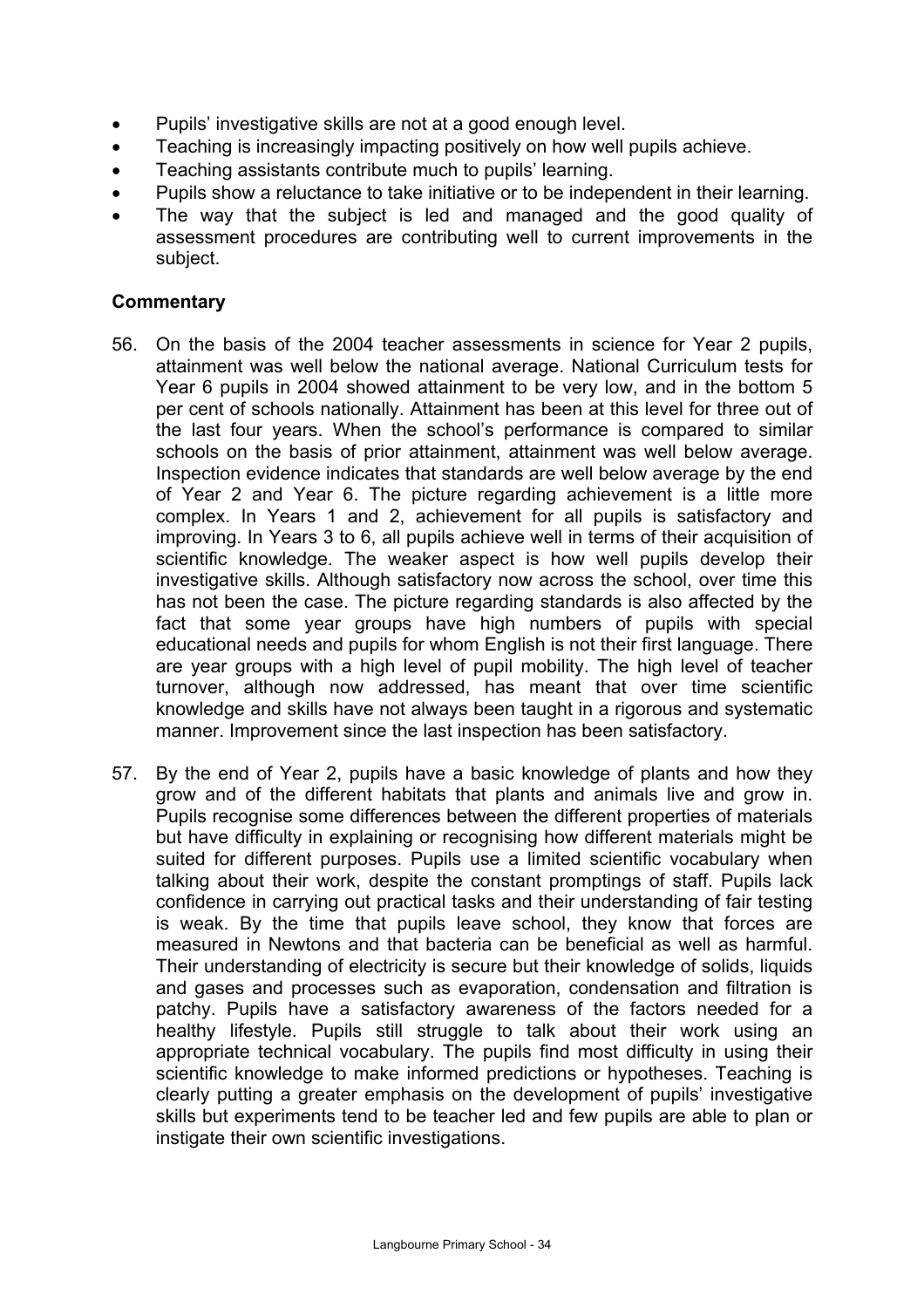- 58. The quality of teaching and learning are satisfactory overall with teaching good in Years 3 to 6. Teaching over time has not always and consistently in all classes placed enough emphasis on developing pupils' investigative skills. This is now being addressed, particularly in Years 3 to 6, and, although pupils' skills are improving, there is still work to be done. Where teaching is at its strongest, expectations are high and pupils are encouraged to use their scientific knowledge to make better-informed predictions and hypotheses. Teaching is also good when it encourages pupils to explain their work through the use of good, open-ended, scientific questioning. Conversely, there are times when teachers are too ready to accept one-word answers. Across the school, teachers have to continually work hard at capturing the interest of pupils and too many pupils show a reluctance to take initiative and responsibility for their own learning and rely too heavily on adults when completing practical tasks. Teaching assistants play a significant role in supporting teaching and learning and help to ensure that pupils with special educational needs and pupils who speak English as an additional language have equal access to all parts of the lesson and the curriculum. Although showing signs of improvements in recent months, scrutiny of books for the younger pupils in school indicates that the work is not always recorded regularly or in depth and this means that pupils do not always have a good point of reference to which they can go return, to remind them of what they have learnt in the past. Although there are some good examples of pupils' literacy, numeracy and computer skills being put to good use to enhance learning, this good practice is not as consistent as it could be.
- 59. The subject is well led and managed. The subject leader has a good grasp of provision in the subject and there has been some effective formal monitoring of teaching and learning. The subject leader is well aware of the need to develop pupils' investigative skills further and strategies put in place to address this aspect of the subject are beginning to pay dividends. Good quality procedures are in place for assessing and tracking pupils' attainment and progress and are contributing to improvements in the subject.

# **INFORMATION AND COMMUNICATION TECHNOLOGY**

Provision in information and communication technology is **good**.

#### **Main strengths and weaknesses**

- Pupils achieve well.
- Key skills are taught well.
- Pupils' keyboard skills are not well developed.
- The good practice of using computers to support learning in other subjects is not yet as consistent as it could be.

#### **Commentary**

60. Standards are below average by the end of Year 2 and at an average level by the end of Year 6. However, the achievement of all pupils, including those with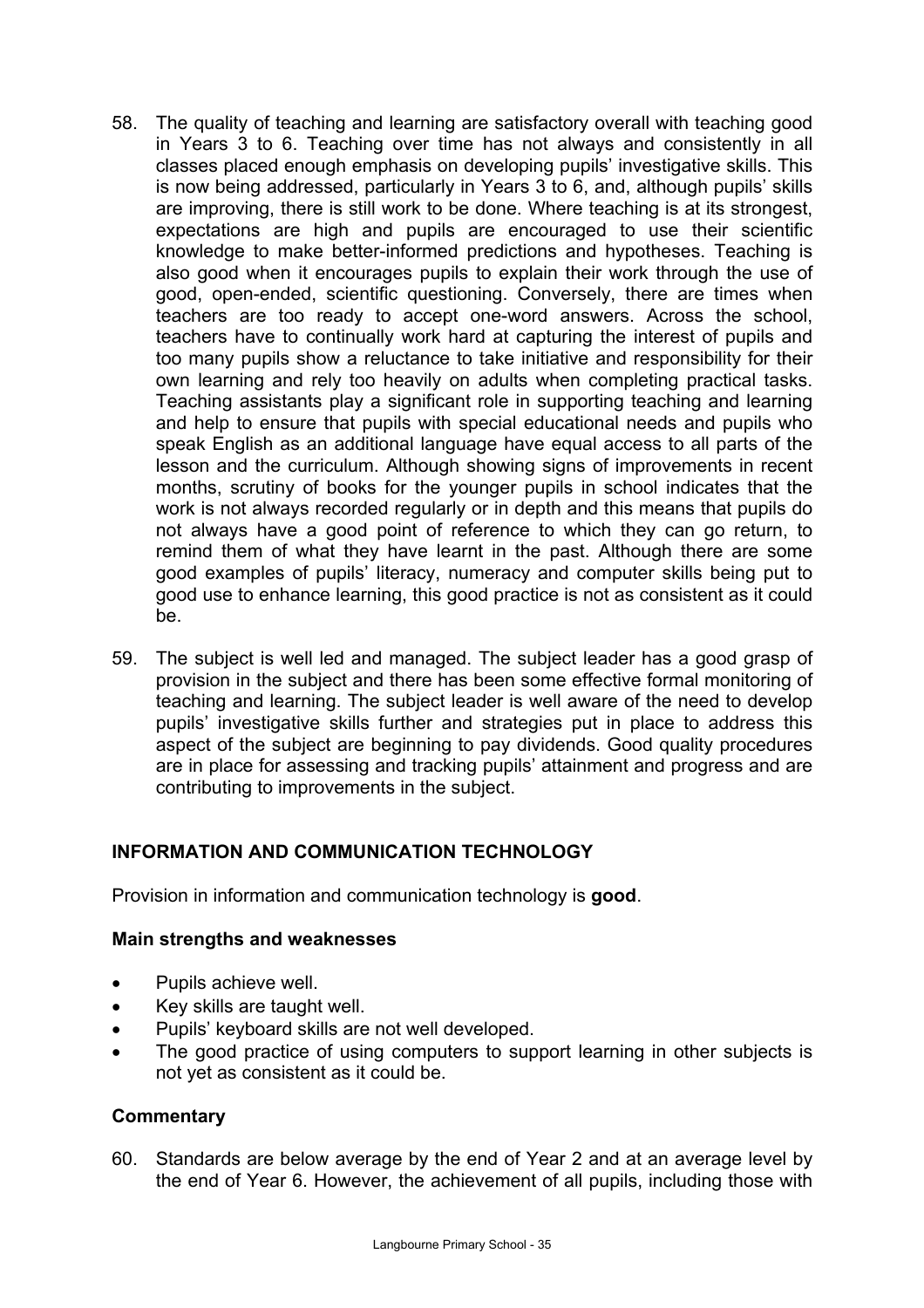special educational needs and those for whom English is an additional language, is good, given attainment levels when pupils start at the school. Improvement since the last inspection has been good.

- 61. By the end of Year 2, pupils use a mouse in a satisfactory manner, but take quite a time to navigate around the screen. Not all pupils know how to save or retrieve their work. Pupils know how to change font size and colour, but their poor language skills and limited keyboard skills mean that tasks often take quite a time to complete. Pupils have some difficulty using a technical vocabulary when talking about their work. Despite the fact that standards are below average at the present time, they are improving well. Pupils make good progress during Years 3 to 6 and by the time that pupils leave school many are competent computer users. Pupils have developed satisfactory skills in using spreadsheets, using logo and in being able to research different websites. Pupils put together PowerPoint presentations that are of a satisfactory and at times better standard. They input data and present it in tabular and graphical formats in a satisfactory manner. Pupils are gaining an increasing awareness of the use of computers in the wider world and of the benefits and potential of facilities such as e-mail. Although pupils use computers to edit and draft their work, there is still room for improving their keyboard skills, so that tasks could be completed at a faster and more effective rate.
- 62. Teaching and learning are good. Teachers make good use of the computer suite for directly teaching key skills. Teachers are often clear and concise in their teaching and make clear exactly what pupils need to do before allowing them sufficient time to practise and refine newly learnt skills. Teachers manage pupils well and often set high expectations as to how pupils are to complete the tasks set. Although pupils are often well behaved and enjoy working with computers, they lack confidence in trying things out for themselves and instead rely heavily on adult guidance and support. Teachers are often secure, or better, in their subject knowledge and this means that little time is lost in dealing with any technical glitches should they occur. Procedures for assessing and tracking pupils' attainment are satisfactory but the school has recognised the need to make these more rigorous and systematic and to further develop the portfolio of moderated pupils' work so that these initiatives can have a greater impact on pupils' achievement and attainment.
- 63. The subject is well led and satisfactorily managed. The subject leader has played an effective role in improving provision and resources in the subject and in developing the profile that the subject has within the school. The opportunities to directly monitor the quality of teaching and learning in the subject have been limited but plans are already in hand for this to happen in the next academic year.

## **Information and communication technology across the curriculum**

64. The use made of information and communication technology across the curriculum is satisfactory. Whilst there are some good examples of computers being used well to support and enhance the quality of pupils' learning in subjects such as science, mathematics, history and geography, there are also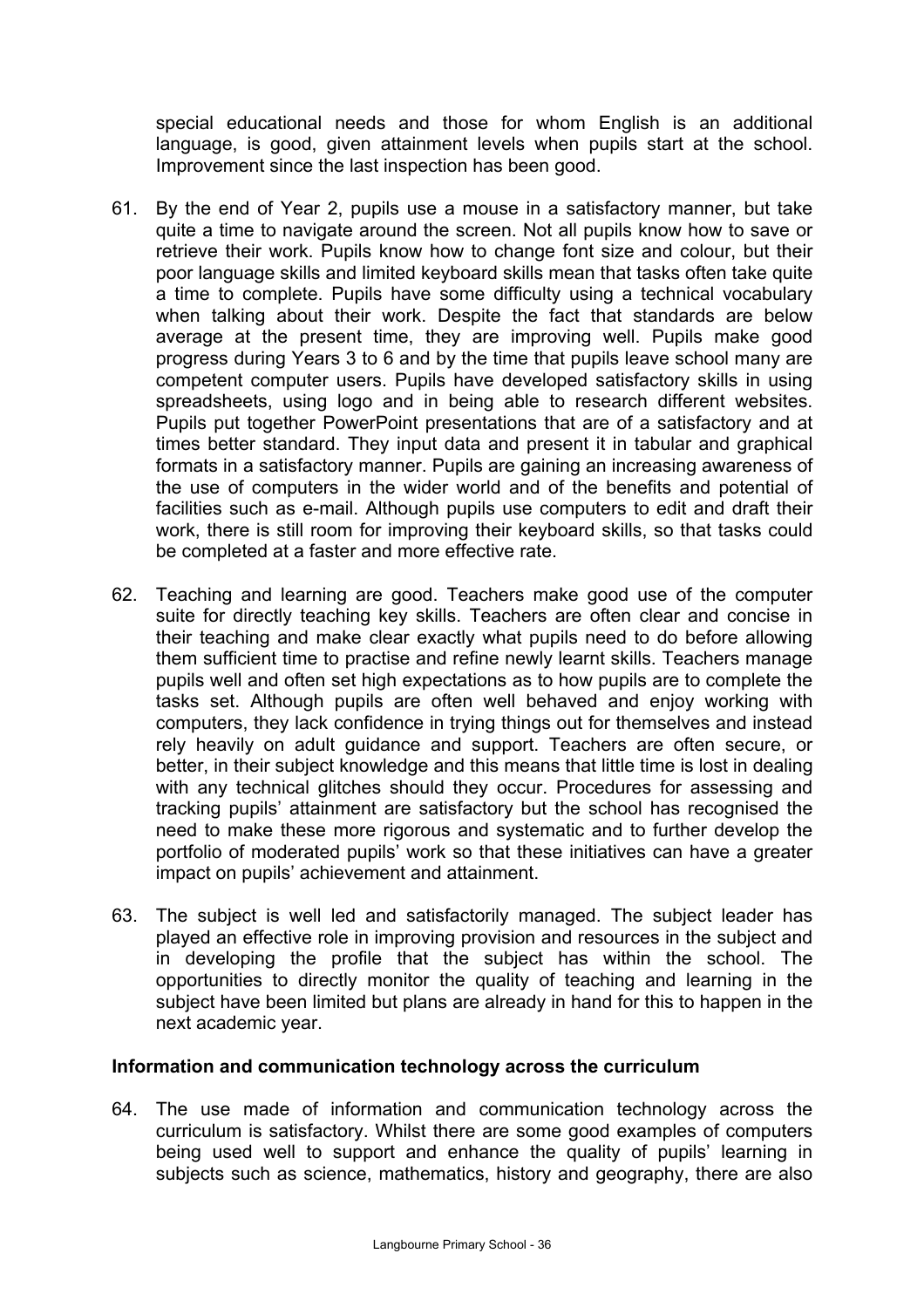occasions when opportunities are missed or are not planned for specifically. This is an area of development flagged up by the subject leader. Teachers are making increasingly good use of interactive whiteboards to enliven learning and to seek to capture the interest and imagination of the pupils.

#### **HUMANITIES**

- 65. Geography and history were sampled as insufficient lessons were seen for these subjects to be reported on in full or for a judgement to be made on the quality of provision. Religious education is reported on in full.
- 66. In **geography**, evidence from pupils' work, teachers' planning and discussions with pupils indicates that standards are below average by the end of Year 2 and Year 6, but achievement is satisfactory overall and at times good, given pupils' attainment when they start at the school. Scrutiny of planning shows that geographical skills are taught alongside geographical knowledge. By the end of Year 2, pupils' knowledge of their own locality is secure but their knowledge of the wider world in which they live is far more limited. Pupils' mapping skills are at a basic level. By the end of Year 6, pupils recognise attractive and less attractive features of the area in which they live and have a sound understanding of issues such as pollution and of areas of learning such as climate, rivers and mountains. Their knowledge of the wider world remains weak. Pupils' mapping skills are unsatisfactory and their understanding of coordinates is not secure. The leadership and management of the subject is satisfactory in terms of monitoring planning and providing informal guidance to colleagues and to auditing resources. Plans are already in hand for the subject leader to play a more formal role in monitoring teaching and learning through lesson observations and scrutiny of pupils' work. Assessment is unsatisfactory because there are no formal procedures in place for tracking pupils' progress, although this is to be addressed in September when whole school assessment procedures are to be introduced.
- 67. In **history**, evidence from pupils' work, teachers' planning and discussions with pupils and teachers indicates that standards are below average by the end of Year 2 and Year 6 but achievement is satisfactory given the pupils' low starting point when they come to the school. By the end of Year 2, pupils have a satisfactory recall of famous people and events that they have learnt about recently but their recall of what they have learnt a while ago is patchier. Their sense of chronology is weak and they have a little difficulty in understanding how and why things are different now than in the past. Discussions with Year 6 pupils indicate that they can recall a secure body of facts about different periods of history that they have studied, but their understanding of primary and secondary sources of evidence is limited. Only the highest-attaining pupils are able to explain why the same events in history might be interpreted differently by different people. There is imaginative use of the rich resource of London's museums, galleries, other places of interest and of visitors to the school and this means that pupils are engaged and motivated. At present, there is little use made of assessment to track or evaluate the progress of individuals and so assessment is unsatisfactory. The subject is managed efficiently but leadership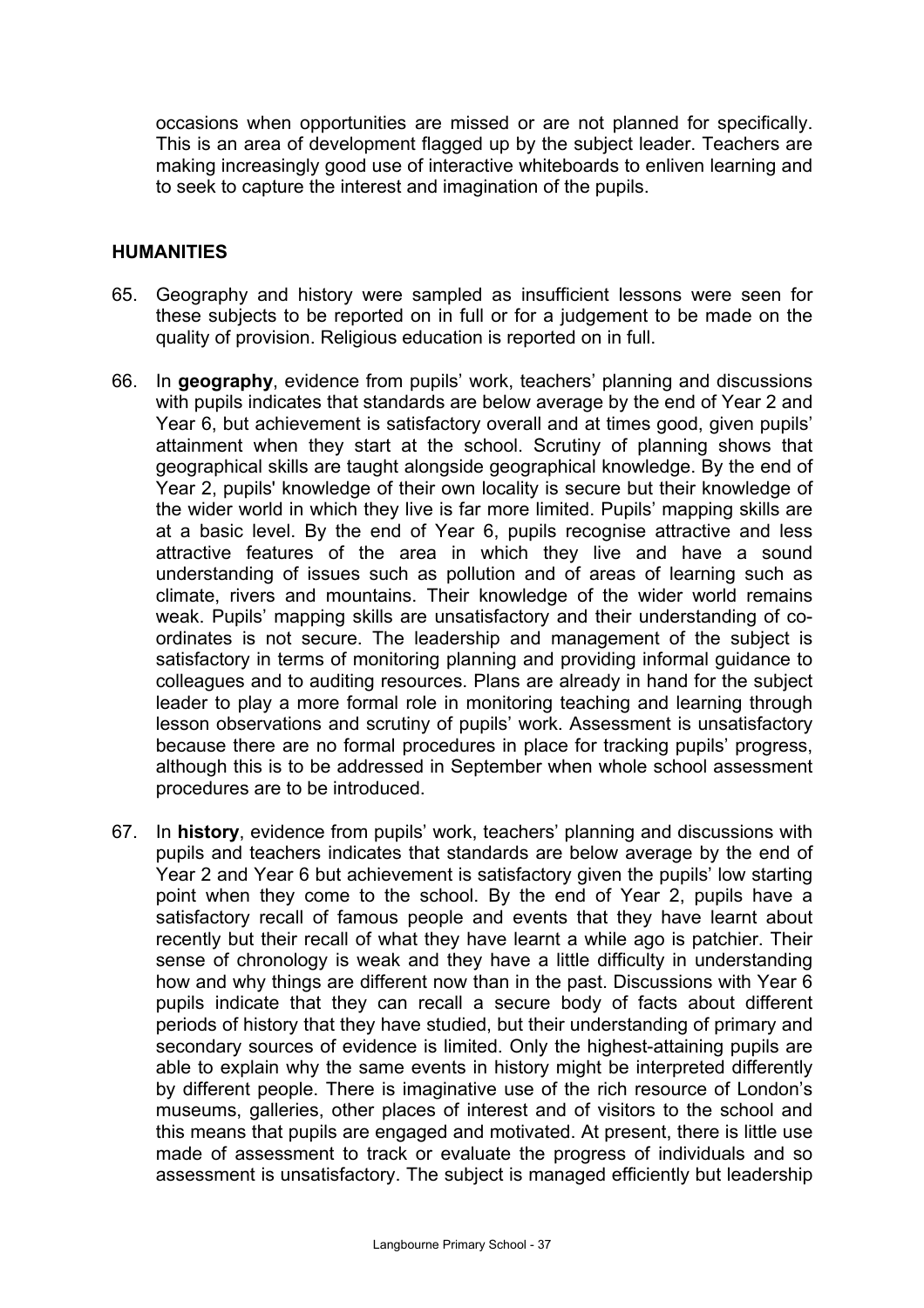remains to be developed in terms of a more formal approach to monitoring teaching and learning. Plans are in hand to address this issue and to implement more rigorous assessment procedures next term.

#### **Religious education**

Provision for religious education is **satisfactory.** 

#### **Main strengths and weaknesses**

- Good use is made of resources and artefacts to help bring learning to life.
- Teaching capitalises on pupils' differing experiences well.
- Opportunities are sometimes missed to use the subject to deepen pupils' spiritual development.

#### **Commentary**

- 68. Standards are below the expectations of the locally agreed syllabus by the end of Year 2 and Year 6. Achievement is satisfactory overall, for all pupils, including those with special educational needs and those who speak English as an additional language. No judgement was made on the quality of provision in the subject at the last inspection.
- 69. By the end of Year 2 pupils have a satisfactory knowledge of Christianity and recognise that other religions exist, although they have some difficulty naming them. Pupils know that there are important occasions and buildings for different religions but again their recall is at times patchy. Pupils show good respect for the beliefs of others and a satisfactory range of opportunities are provided for pupils to explore their own feelings and examine those things that are special to them. By the end of Year 6 pupils have a satisfactory knowledge of different faiths. They recall stories from the Bible and important events in the Christian calendar such as Lent and Advent. Pupils have a secure knowledge of Islam and Buddhism. Pupils' oral contributions indicate that their knowledge and understanding are at times better than that indicated by the work recorded in books. Pupils show a satisfactory level of respect for people with different beliefs and recognise that there are similarities as well as differences between Christianity and other faiths.
- 70. Teaching and learning are satisfactory. The school has a coherent and comprehensive scheme of work for religious education, which is based on the locally agreed syllabus but has been appropriately adapted to meet the needs of the pupils. It is sometimes taught as a discrete subject but is also incorporated into cross-curricular units. This makes relevant links with pupils' other experiences and successfully helps to extend their learning. Teaching makes good use of pupils' own experiences and builds well on pupils' knowledge from outside the school, as in a lesson on Christian churches where some pupils had interesting information to contribute. There are good resources for teachers to use, including artefacts, photographs and audio-visual materials. Pupils listened with great interest to the voice of Martin Luther King in his famous speech, "I have a dream", before discussing the nature of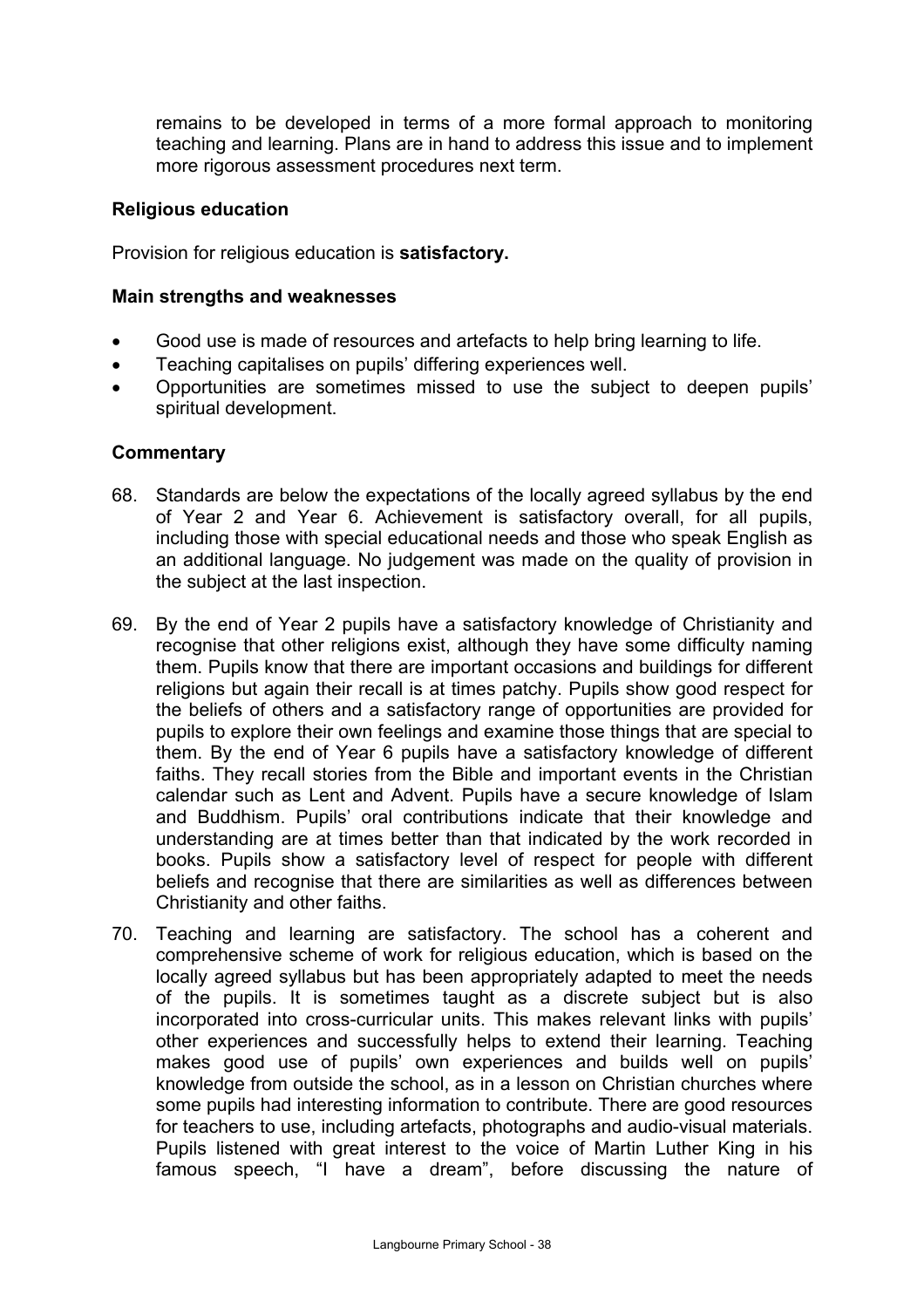discrimination. Sometimes, however, teachers do not take pupils beyond the simple facts, to consider deeper meanings and to aid spiritual development.

71. The subject is led and managed in a satisfactory manner. The subject leader has a good grasp of the quality of provision in the subject and monitors planning and provides much help and guidance to colleagues. Plans are already in hand for teaching and learning to be monitored in a more formal manner and for informal assessment procedures to become more rigorous so that pupils' progress can be tracked more closely.

## **CREATIVE, AESTHETIC, PRACTICAL AND PHYSICAL SUBJECTS**

- 72. Due to timetable constraints, insufficient lessons were observed in design and technology, music and physical education for these subjects to be reported on in full. These subjects are, therefore, sampled and no judgement has been made about the quality of provision. Art and design is reported on in full.
- 73. In **design and technology**, discussions with the pupils and teachers, examination of pupils' work and teachers' planning indicate that standards are below average by the end of Year 2 and Year 6. The subject has not had a high enough profile in the school during the last two years. Although pupils have had some limited experience of making products such as moving toys, containers and of food technology activities, too little emphasis has been given to the designing and evaluating aspects of the subject. Pupils state that they are not provided with regular opportunities to make a wide range of products using a variety of different materials. The school has recently introduced new unit plans for the subject which, if rigorously followed, should ensure that all aspects of the subject are covered in depth and that key skills are systematically taught and developed as pupils move through the school. Leadership and management in the subject are unsatisfactory. It is co-ordinated on a temporary basis by the headteacher, who has too many other responsibilities to give enough attention to leading the subject. However, she is fully aware that there is a need to raise the profile of design and technology and to improve assessment procedures, which at present are not rigorous enough.
- 74. In **music**, scrutiny of teachers' planning and discussions with pupils and teachers indicate that some aspects of the subject are at an average level by the end of Year 2 and Year 6, and achievement for all pupils is satisfactory. Across the school singing is satisfactory. By the end of Year 2, pupils have developed a satisfactory sense of rhythm and recognise that different pieces of music can evoke different feelings. Pupils name a satisfactory range of instruments. By the end of Year 6 pupils have developed satisfactory skills of appraising music from different countries and cultures. Pupils talk less confidently about composing music and evidence indicates that this aspect of the subject is not always covered in enough depth. Pupils name a satisfactory range of musical instruments and are aware of different sections of an orchestra but they have little knowledge of any famous classical composers. The school makes good use of visiting musicians to the school. During the week of inspection, for example, a peripatetic teacher taught African drumming skills. The lessons were exciting, vibrant and a riot of sound. The pupils took part with high levels of enthusiasm and some pupils were performing at a very good level. Leadership and management of the subject are satisfactory but assessment is not sufficiently formal or rigorous.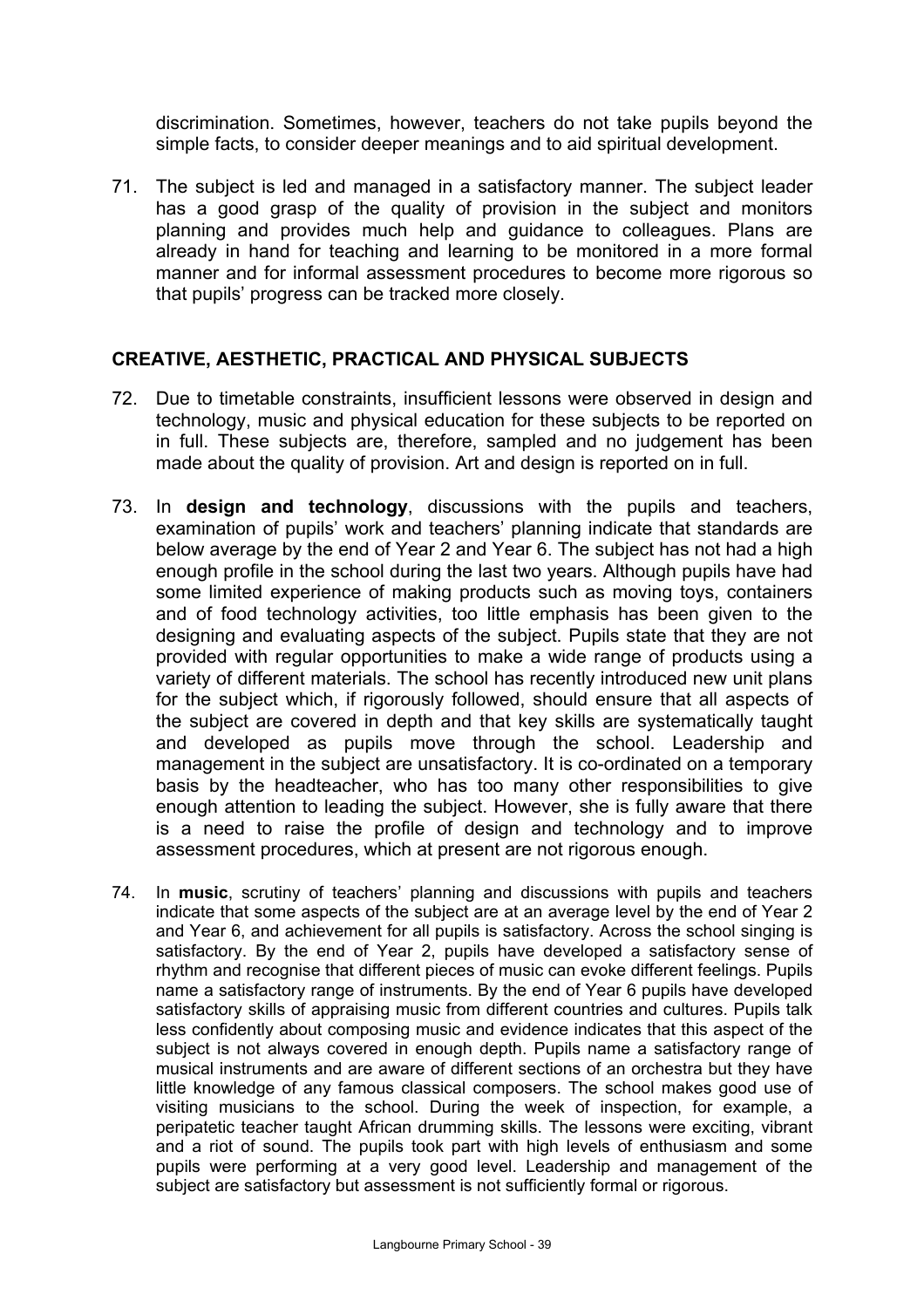75. In **physical education**, scrutiny of teachers' planning and discussions with pupils and teachers indicate that standards are at an average level in observed aspects of the subject. Achievement for all pupils is never less than satisfactory. By the time that pupils leave the school they show a satisfactory awareness of space and move with appropriate levels of agility. Pupils have a secure understanding of the importance of exercise for a healthy lifestyle. Pupils throw and catch with a reasonable degree of accuracy, with the more able pupils throwing with good levels of power, precision and accuracy. Swimming standards are at an expected level with most pupils being able to swim at least 25 metres by the time that they leave the school. Teachers' planning indicates that over the course of the year all aspects of the subject are covered in depth. The school provides a good range of extra-curricular sporting activities and brings in different sporting coaches to enhance pupils' learning. During the next academic year, the school will be working with a local sports college and other schools to further develop and enhance pupils' expertise. In addition, staff will also be involved in various training sessions, which will seek to further develop teachers' skills in the teaching of physical education. Leadership and management are satisfactory but the school has identified the need to make the assessing and tracking of pupils' progress more formal and rigorous.

# **Art and design**

Provision in art and design is **good**.

#### **Main strengths and weaknesses**

- Pupils achieve well.
- Good use is made of visits and visitors to enrich the programme of study.
- A specifically designated classroom is used well and is a valuable learning resource.
- Sketchbooks are not as well as they could be to improve pupils' learning.

## **Commentary**

- 76. By the end of Year 2 standards are at an average level and by the end of Year 6 standards are above average. Throughout the school, all pupils, including those with special educational needs and those for whom English is an additional language, achieve well. No judgement on standards in the subject were made at the last inspection.
- 77. By the end of Year 2, pupils' drawing skills are satisfactory and pupils are able to use smudging techniques satisfactorily to alter the texture of work created with pastels. Pupils have a secure knowledge of how paints can be mixed to create different colours. Pupils use techniques such as leaf rubbings in a satisfactory way to produce pieces of work that are at an expected level and at times at a higher than expected level. Pupils continue to make good progress as they move through Years 3 to 6. They are provided with a good range of opportunities to work with different materials and media. They use colour in an inventive and imaginative way to make their pictures come to life and produce work of a good standard. Paintings show a good range of different techniques and the lino prints that pupils have completed are of good quality. Pupils have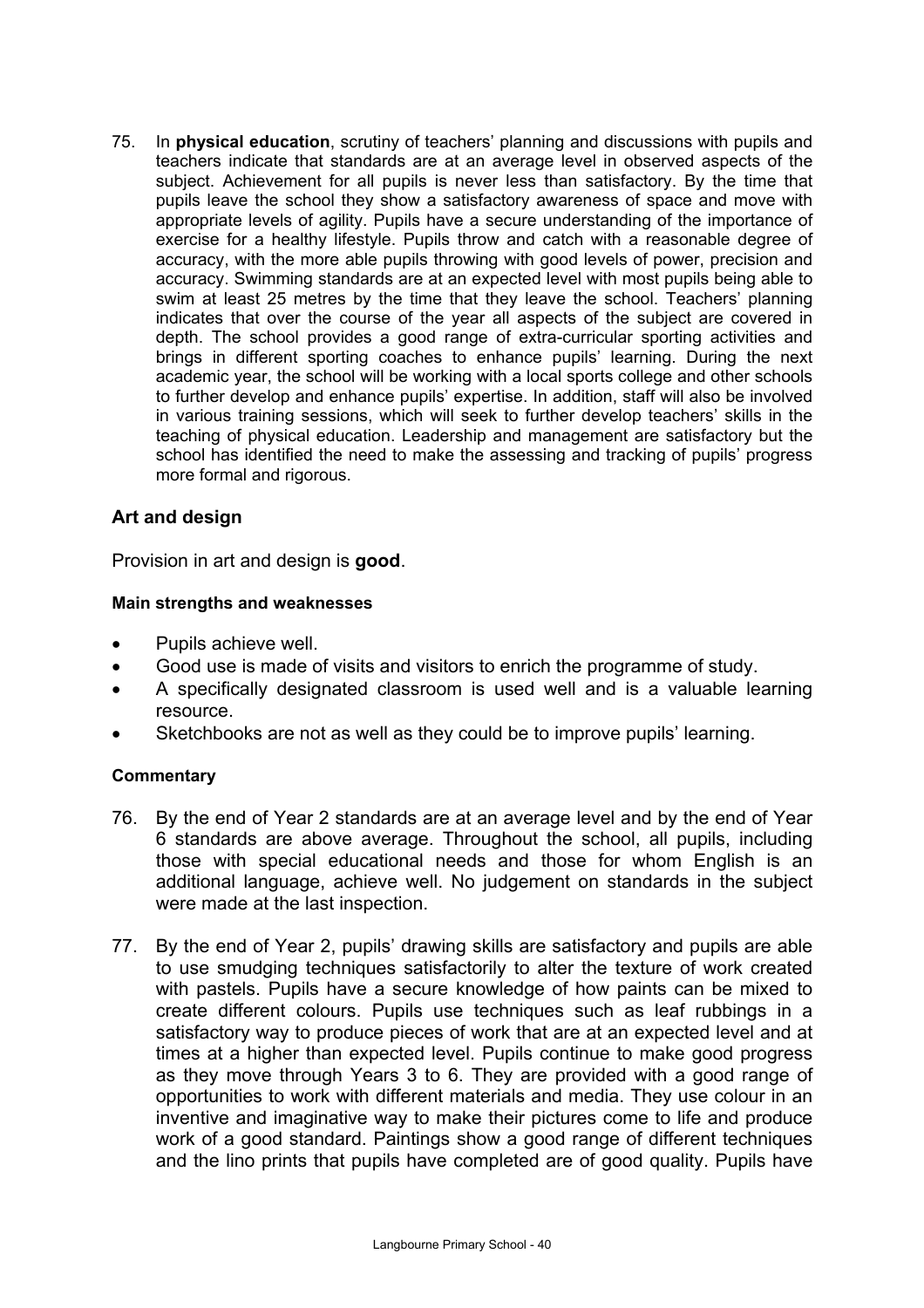worked in the style of different famous artists but their recall of the names of artists or their work is patchy.

- 78. Teaching and learning are good. Planning shows that over time pupils are taught key artistic skills directly. They are then encouraged to put these skills to good use in a range of learning activities working in both two- and threedimensional formats. There are some good quality displays around the school which do much to show the high profile that art and design has in the school as well as acting as attractive learning resources. Teachers show a good level of enthusiasm for the subject and this is readily transmitted to the pupils, who take part in activities with good levels of motivation and interest. Learning is enhanced by the effective use of visits, visitors and other activities. A visiting artist runs the art club. Attractive paintings on the theme of 'The Colour of Music' are the outcome of a partnership with the Horniman Museum and pupils visit the Dulwich Picture Gallery. The school's own programme of learning includes much good work linked to other subjects and which also makes a good contribution to pupils' cultural development. There is not enough effective and consistent use of sketchbooks. Some pupils use them to practise a few techniques but not to collect visual information as a source of ideas for future work. The school has converted a spare classroom into an art room with good resources and all classes make good use of this facility.
- 79. Leadership and management are satisfactory overall. The subject leader has gained a secure grasp of standards through examining work displayed around the school and through the scrutiny of teachers' planning and provides much informal but useful guidance to colleagues. Plans are already in hand to monitor teaching and learning in a more formal manner in the next academic year.

## **PERSONAL, SOCIAL AND HEALTH EDUCATION AND CITIZENSHIP**

80. There is a strong and effective programme of personal, social and health education and citizenship (PSHE) for all pupils and the provision is good. This adds much to the quality of pupils' personal development. Good attention and emphasis are given to issues such as sex and relationships and drug or alcohol misuse. Pupils are given many opportunities to discuss their behaviour towards one another and major issues in their lives such as healthy living, which is also dealt with in an effective manner in the science and physical education curriculum. Circle time, PSHE lessons and other class discussions are used well by teachers to examine issues such as bullying, relationships, prejudice and other areas relating to pupils' experiences and feelings and pupils respond well to these. Discussions with pupils indicate that through PHSE lessons, the school council and pupil questionnaires, they feel that their voices and views are not only listened to but that they are respected and taken on board. Pupils also feel that they are given many opportunities to express their views in class and in assemblies.